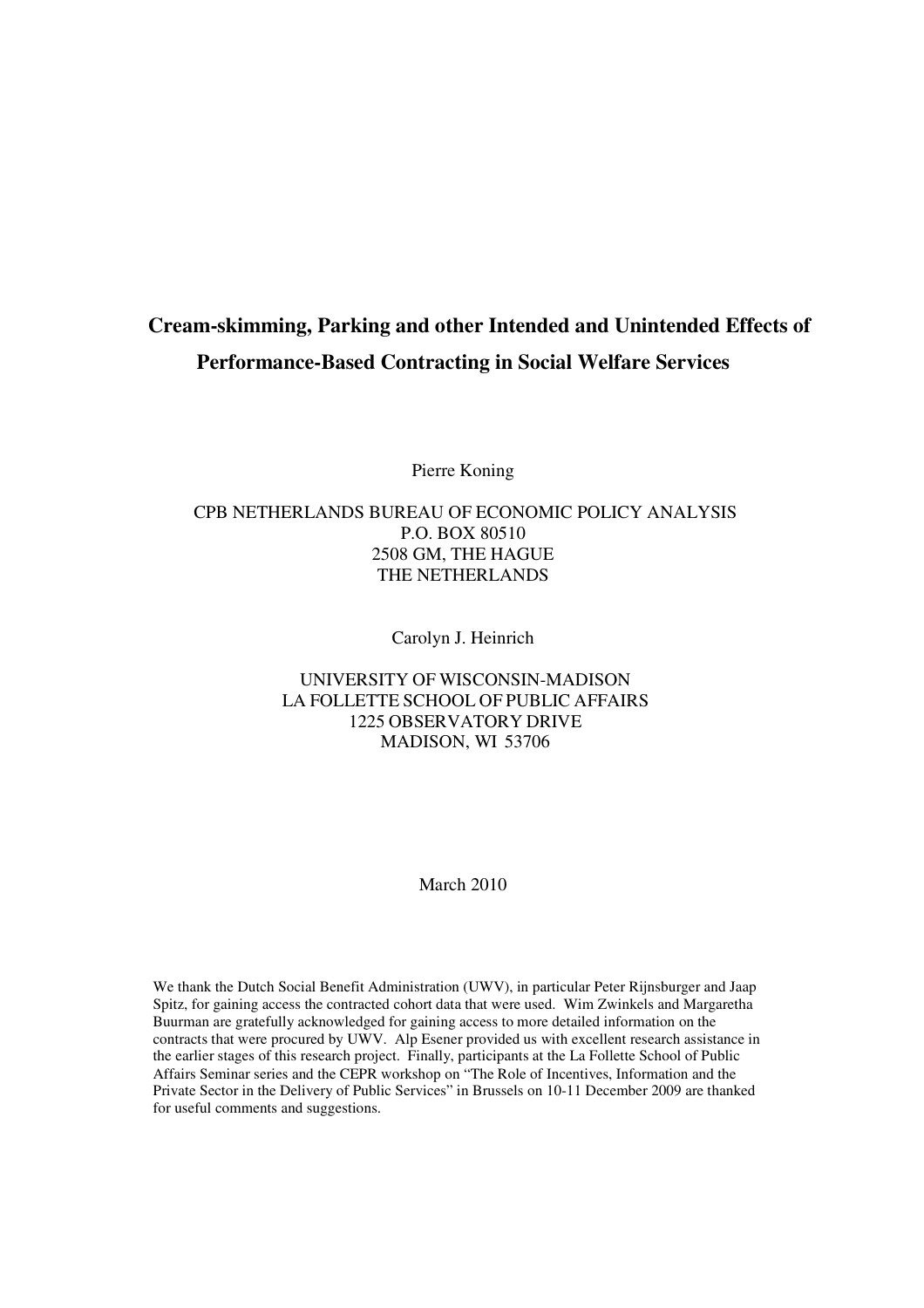#### **Abstract**

In a growing number of countries, the delivery of social welfare services is contracted out to private providers, and increasingly, using performance-based contracts. Critics of performancebased incentive contracts stress their potential unintended effects, including cream-skimming and other gaming activities intended to raise *measured* performance outcomes. We analyze the incentive effects of performance-based contracts, as well as their impacts on provider job placement rates, using unique data on Dutch cohorts of unemployed and disabled workers that were assigned to private social welfare providers in 2002-2005. We take advantage of variation in contract design over this period, where procured contracts gradually moved from partial performance-contingent pay to contracts with 100%-performance contingent reward schemes, and analyze the impact of these changes using panel data that allow us to control for cohort types and to develop explicit measures of selection into the programs. We find evidence of creamskimming and other gaming activities on the part of providers but little impact of these activities on job placement rates. Overall, moving to a system with contract payments fully contingent on performance appears to increase job placements for more readily employable workers, although it does not affect the duration of their jobs.

*Keywords:* social welfare, performance contracting

*JEL-codes:* I38, H11, H53.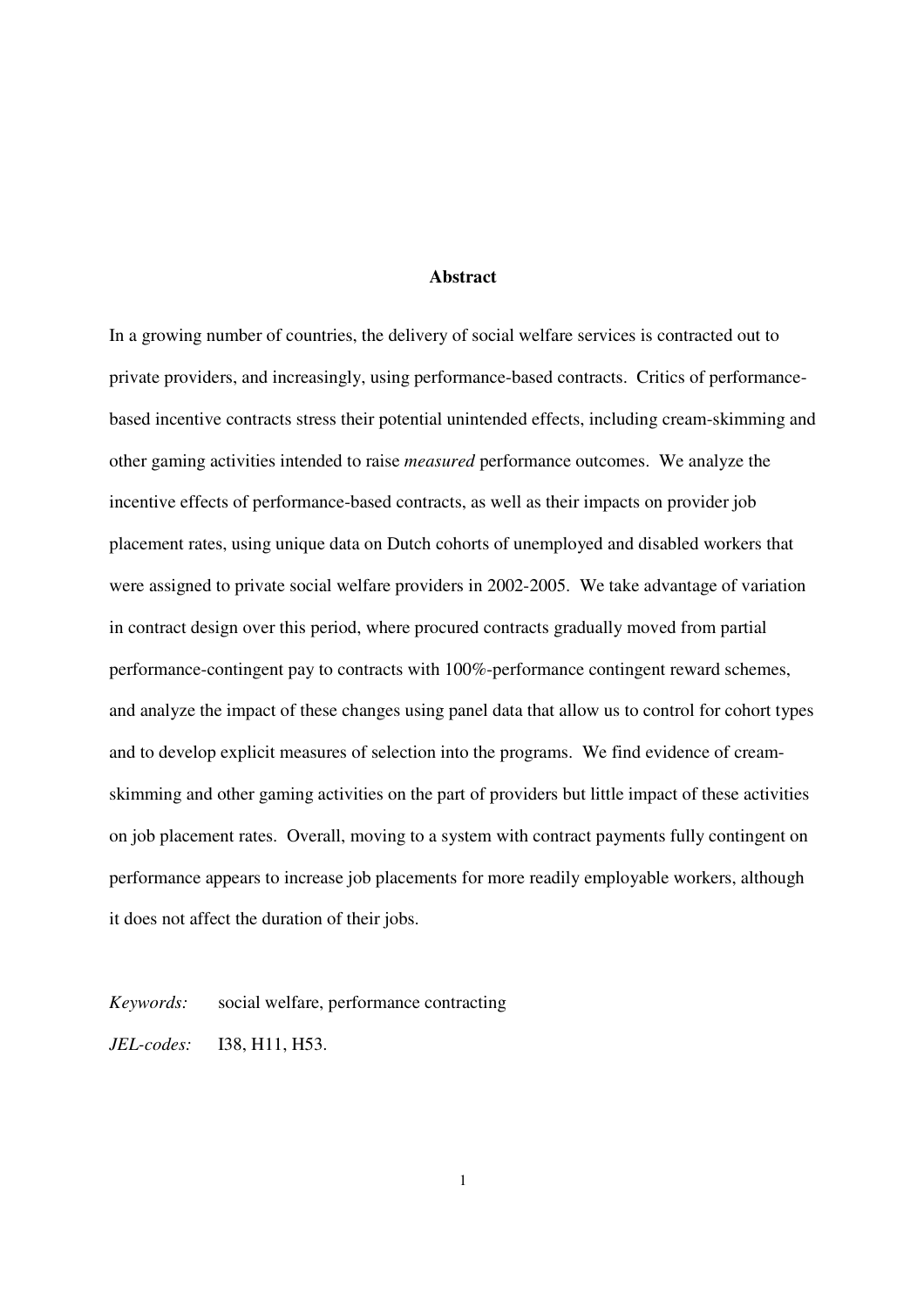### **1. INTRODUCTION**

The majority of empirical studies on the use and effectiveness of performance incentives address performance-related pay in private firms, reflecting their greater prevalence in the private sector relative to the public sector (see Prendergast (1999) and Chiappori and Salanié (2003) for survey studies). Compared to private sector production technologies, public sector work is more likely to involve complex, non-manual work, multiple principals and group dynamics, political and environmental influences and interdependencies, and non-standardized outputs that make precise measurement of performance challenging and costly (Blank 2000; Dixit 2002; Heinrich and Marschke 2010). In light of the larger role of random components in performance outcome measurement in the public sector, incentive structures are more likely to be low-powered (Burgess and Ratto 2003; Heinrich 2007). For this reason, our research is relatively unique in investigating a special case in which the delivery of publicly-funded social services moved to a system with very high-powered incentives, that is, with payments to contractors 100% contingent on their performance. We are particularly interested in evaluating not only the effects of these incentives on client outcomes (job placements), but also the unintended effects of 100%-contingent performance-based contracting ('No Cure No Pay') on the delivery of social welfare services. In other words, this public sector setting for the study in the Netherlands provides us with a unique case where both the financial incentives and the risks of social welfare provision were fully transferred to the social welfare providers.

Although performance-based pay has a long history, its use in public sector contracts for delivery of social welfare services by private providers is a more recent phenomenon, and one that is becoming increasingly common. Some of the first experiences with performance-based incentive schemes in the public sector date from U.S. employment and training programs,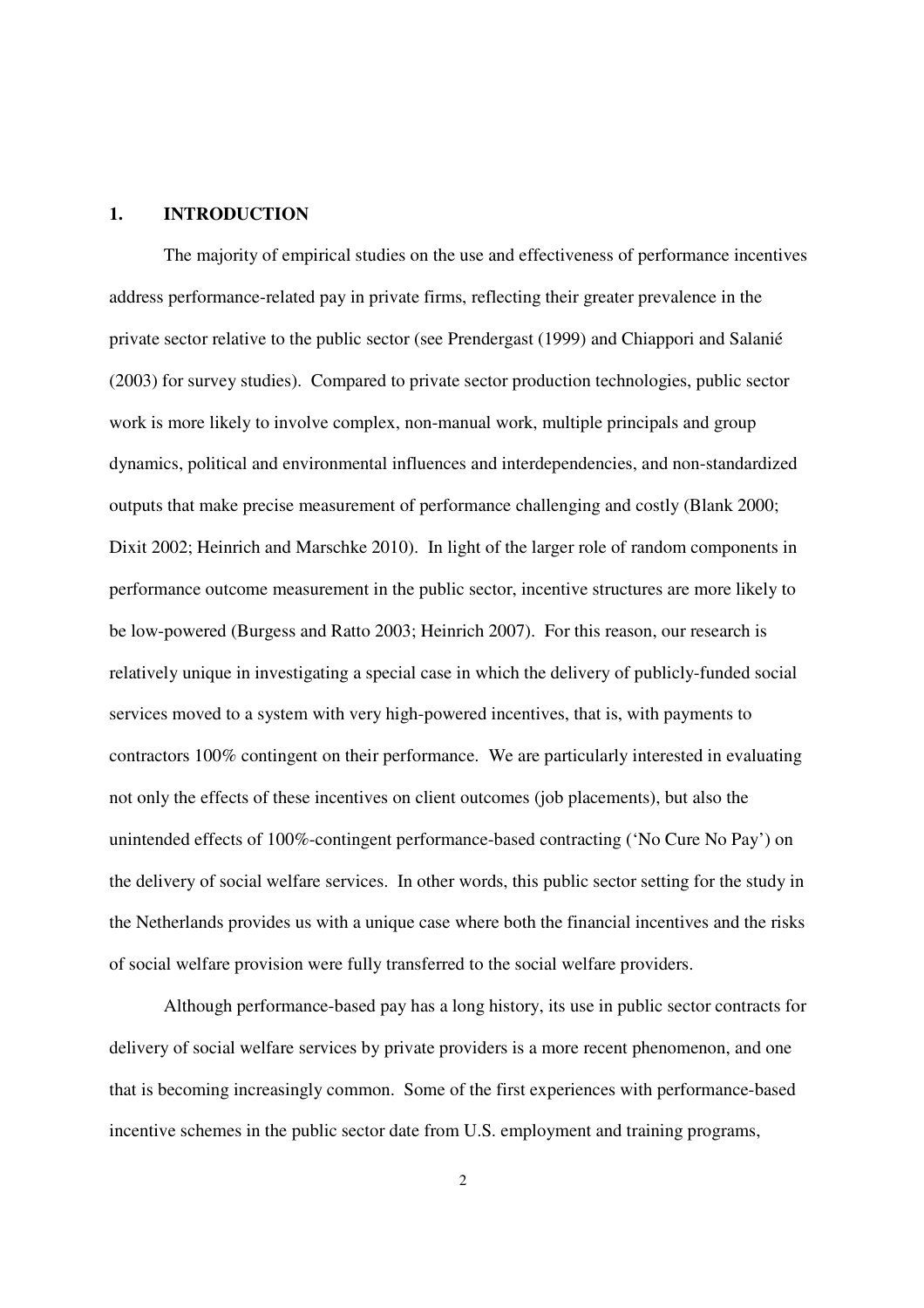beginning with the Job Training Partnership Act (JTPA) of 1982 and continuing with the Workforce Investment Act (WIA), which replaced JTPA in 2000 (Barnow, 2000; Heckman et al. 2002). More recently, governments in Australia and the Netherlands switched to fully privatized systems with substantial performance incentives (Bruttel 2004; Struyven and Steurs 2005; Finn 2008). Contracting out public social welfare services to private providers is less widespread in the United Kingdom and Germany but is gradually becoming more important in these countries as well (Bernard and Wolff 2008; Tergeist and Grubb 2006; Winterhager et al. 2006).

 As the literature on contracting social welfare services has grown, concerns about the unintended effects of performance-based contracting have risen as well. There is some consensus that these contracts have increased *measured* performance outcomes, but they are frequently accompanied by various distortionary effects, such as cream-skimming and other gaming activities. In some settings, this has led to a retraction in the use of performance-based contract incentives, with some governments reverting to fixed-payment schemes for private providers or even contracting back in (Hefetz and Warner 2004). Examples here include the reappraisal of in-house provision of welfare-to-work services to Social Assistance recipients in the Netherlands and changes in the contract design and management of the Wisconsin Works program (Koning 2009; Heinrich and Choi 2007). Clearly, these reappraisals and retractions reflect in part the challenges of getting incentives right and managing performance-based contracting arrangements. Still, there is little empirical evidence on the overall effectiveness of performance-based contracting schemes in social welfare programs that factors in both their intended and unintended effects and assesses their relative importance for program outcomes. For example, providers that cream-skim workers with high a priori job placement rates may well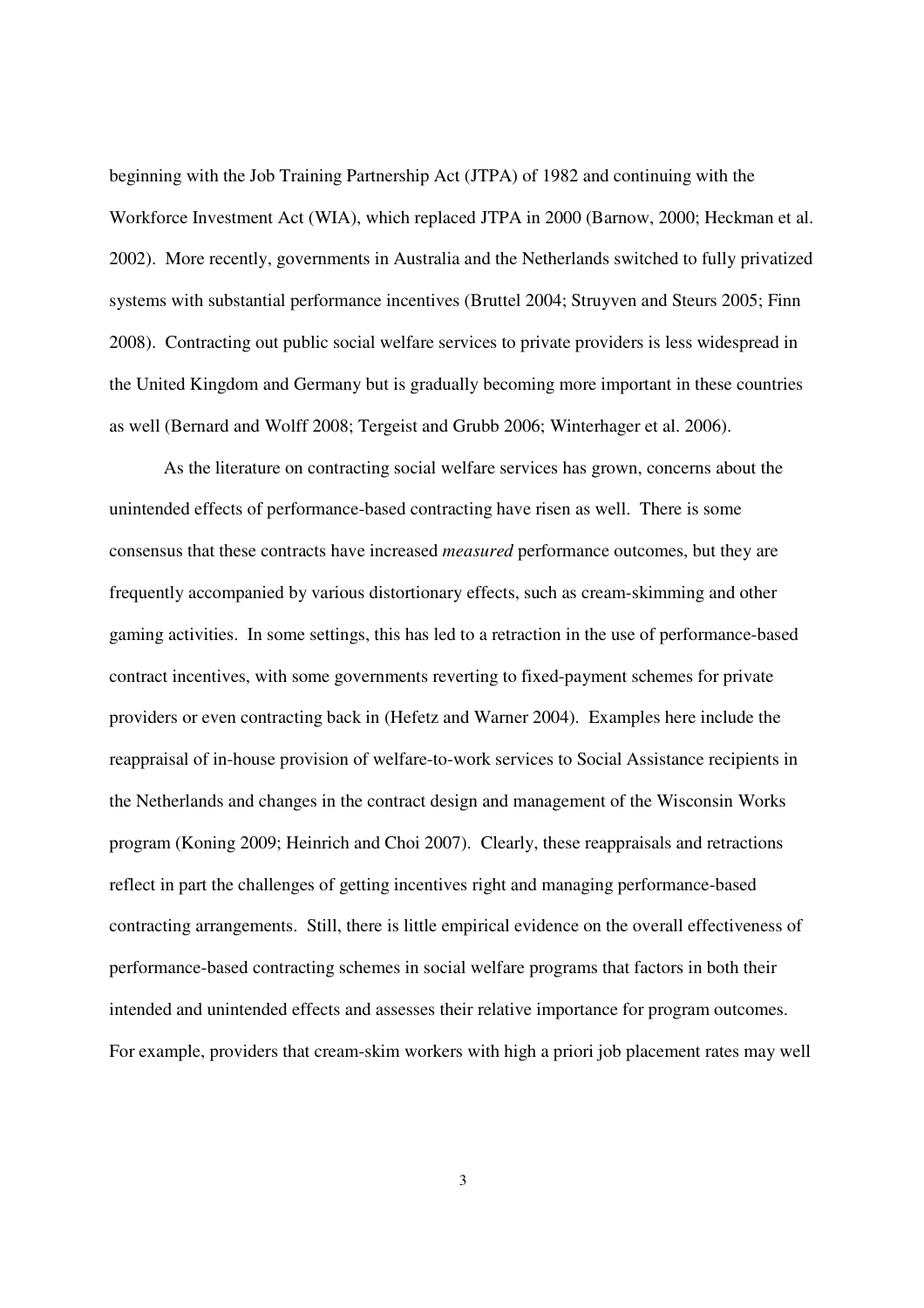be present, but if these groups of workers are also more likely to benefit from programs (Heckman et al. 2002), the efficiency costs of cream-skimming may be low.

 We aim to help fill this gap in the literature by undertaking an integrative analysis of the distortive effects of performance-based contracting with private social welfare service providers, as well as their impact on the overall effectiveness of performance schemes. For this purpose, we use unique data on Dutch cohorts of unemployed and disabled workers that were assigned to private welfare-to-work (WTW) providers in performance-based contracts in 2002-2005. Over this period, procured contracts gradually moved from No Cure Less Pay (NCLP) to No Cure No Pay (NCNP) reward schemes, the latter of which constituted a fully (100%) performancecontingent contract, with payments made only for clients placed in jobs. We analyze the impact of this change on job placement rates as an overall measure of program effectiveness and investigate the importance of possible distortive effects of the incentives, using data from multiple contract periods with controls for cohort (worker) types. To account for selection in the process of allocating cohorts of workers and NCNP contracts, we estimate two-stage treatment selection models and fixed-effect models that control for cohort characteristics affecting both the payment scheme and program outcomes.

This study makes several important contributions to the literature. First, we observe the numbers of workers that were assigned to WTW providers but did actually not start programs, allowing us to develop explicit measures of pre-program selection that may constitute a form of cream-skimming. We test whether the additional incentives associated with NCNP (fully performance-contingent) contracting have changed the shares of clients that do not start programs, distinguishing between clients that do not show up at the program (i.e. client-induced selection) and clients that are being returned to the social benefit administration by providers (i.e.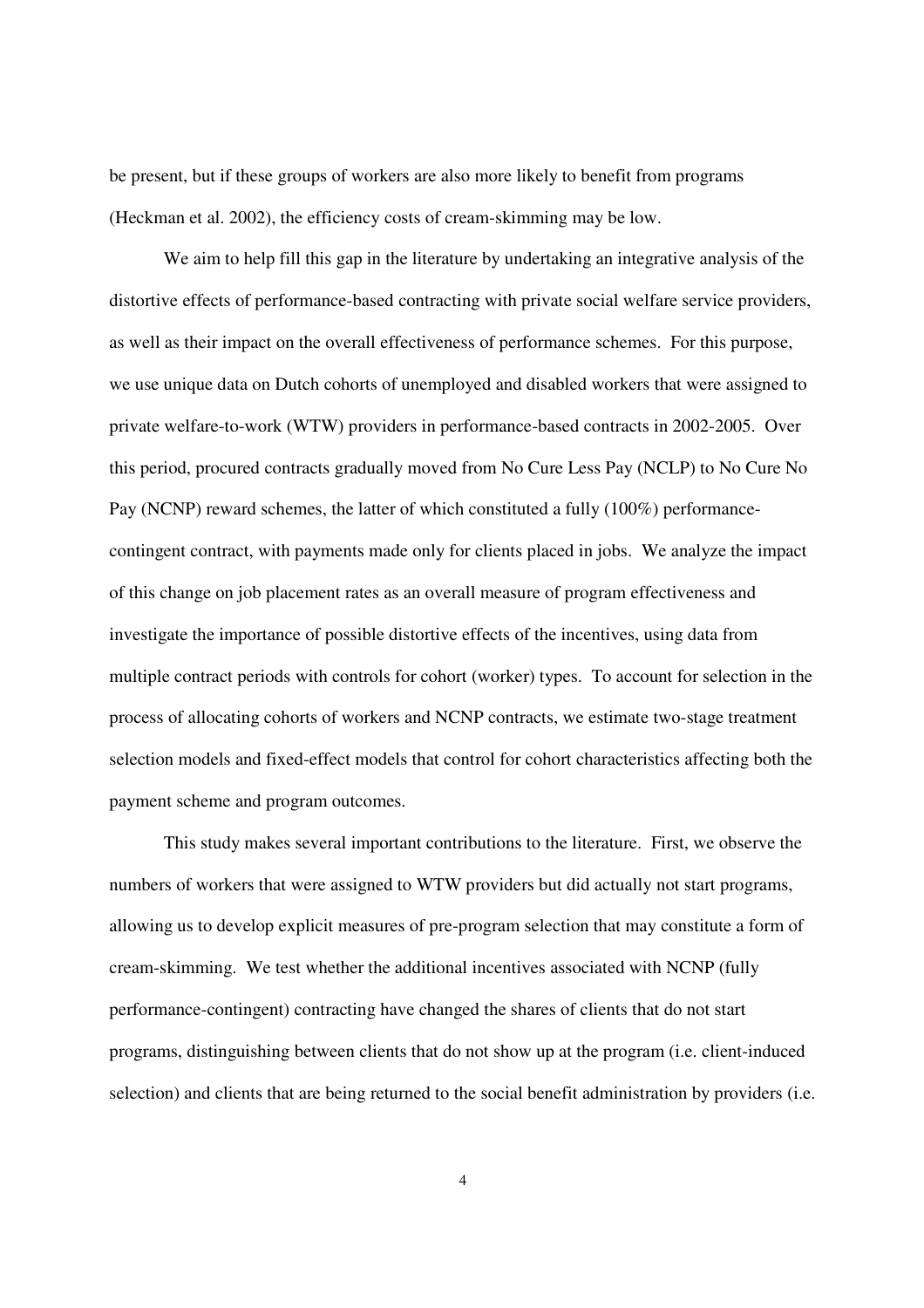provider-induced selection). We also explore (empirically) whether client- and/or providerinduced selection is related to the job placement rates of contractors.

 Second, to the best of our knowledge, this paper is one of the first to explicitly address in an empirical analysis the issue of the "parking" of hard-to-place WTW clients. Within the context of our analysis, parking is defined as not serving hard-to-place clients who have been assigned to WTW programs. In other words, parking might be characterized as a form of creamskimming *during* the program, in which providers try to maximize placement rates and keep costs down by focusing resources on the most able clients while doing little to serve those with the poorest job prospects. As this activity increases the job placement rates of clients with better a priori job prospects, we expect this to reduce the observed average job search duration of the subsample of job finders, while also widening the gap in job placement probabilities between clients with better and worse job prospects. We therefore develop a test statistic for parking that exploits observed average job search durations of job finders in NCLP and NCNP cohorts.

 Finally, our analysis addresses the importance of other gaming activities that increase the emphasis on short-term job placements for performance outcomes. We investigate whether the move to NCNP contracting affects the duration of job placements among job finders, where jobs lasting for at least one year are considered to be more durable. In particular, we analyze the effectiveness of NCNP incentives in raising total job placement rates, with the expectation that they will be more successful in increasing short-term job placements, or even lead to substitution of short-term for long-term placements.

The results of our analysis are consistent with theoretical predictions that incentives are most likely to work when the financial risks of performance-contingent payments for providers are not too large to induce selection and parking behavior. Our analysis also shows that the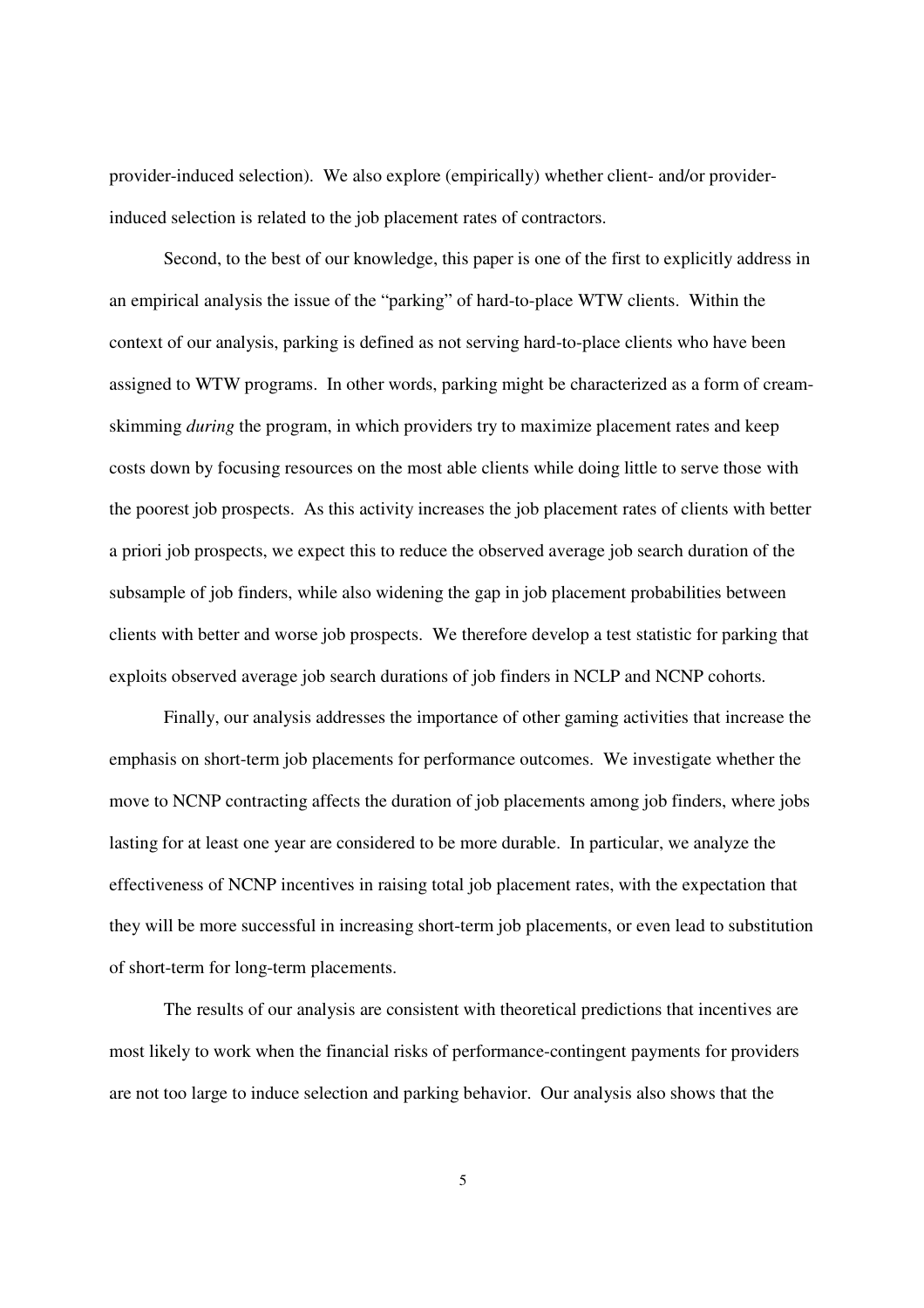overall pre-program selection and parking activities were probably minimal. NCNP contracting appeared to increase job placements for some cohorts, but it did not affect job duration and was not effective in raising job placement rates for those in disability insurance cohorts. Taking a broader perspective, our results are consistent with the classic economic trade-off between risk and incentives. That is, for larger cohorts where the risk of failing to place clients in jobs is spread over a broader client base (i.e., the per-client risk is smaller), we find less of an effect of NCNP incentives on selection and parking behavior. Conversely, for smaller contracted cohorts with greater risks of non-payment due to performance, the evidence points to more selection and parking.

 This paper proceeds as follows. Section 2 briefly reviews the literature on creamskimming, parking and other gaming activities, with special interest in the role of institutions in determining or incentivizing these phenomena. Section 3 describes the cohort and contract data and methods we use, while explaining the institutional context in which they originate. Section 4 presents the empirical analysis and findings, and section 5 concludes.

### **2. LITERATURE REVIEW**

Research to date suggests that the nature and incidence of cream-skimming, parking and other gaming activities are strongly influenced by institutional settings. As Heinrich and Marschke (2010) explain, incentives should be used (and should be more powerful) in organizations where individuals are able to respond to them. In some public sector settings, however, workers are highly constrained by procedural rules and regulations that allow little discretion for manipulating or improving program processes or by environmental conditions that interfere with outcomes (e.g., a high unemployment rate or an economically disadvantaged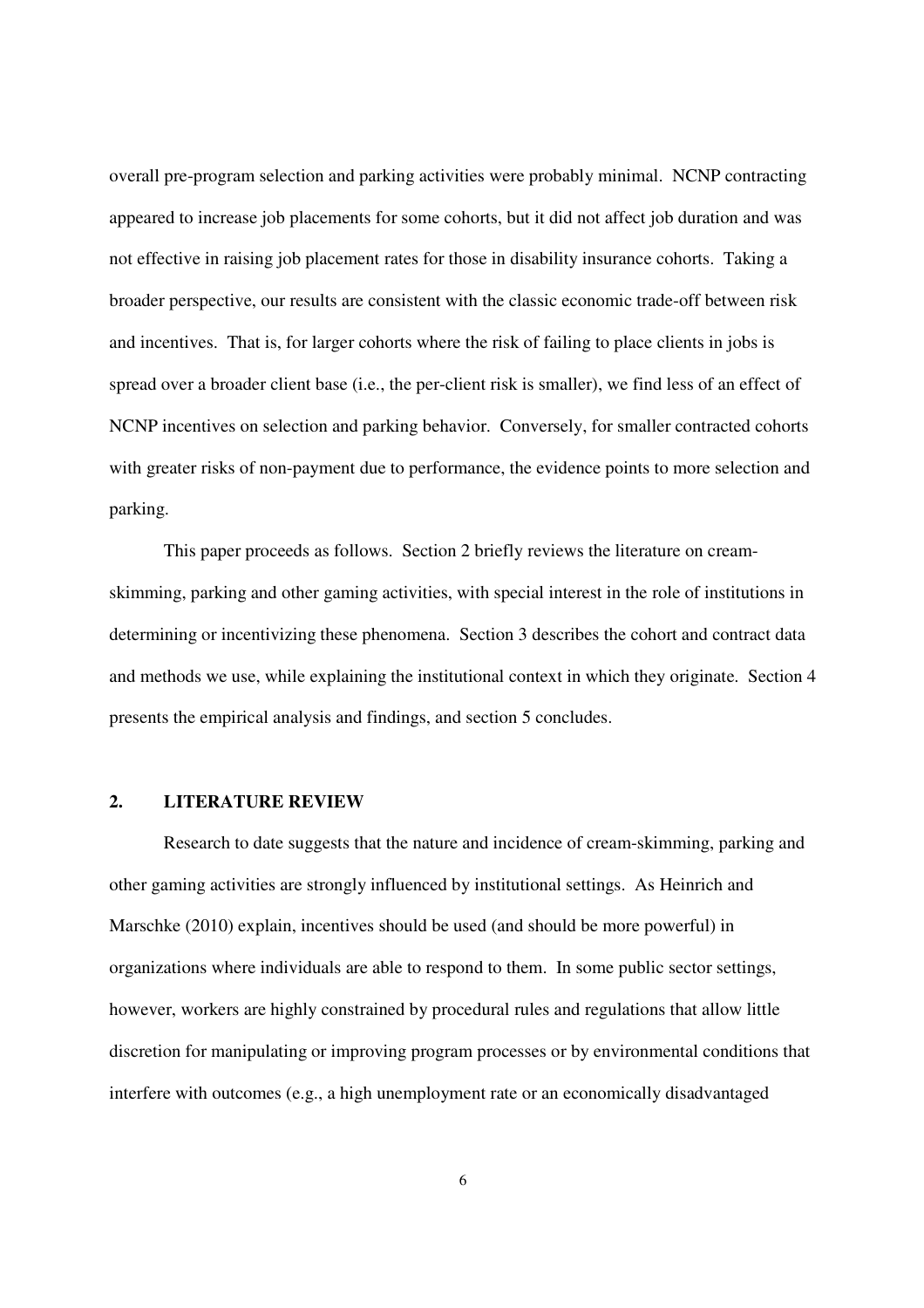population), and thus, imposing performance-based contractual provisions subjects them to greater risk of lower compensation. In other organizational environments, program implementers may have more leeway to try out innovative ways of increasing program value and may therefore be more responsive to performance incentives in intended ways. In the typical, relatively constrained social service setting, however, unintended practices such as creamskimming, or the selection of easier-to-place clients by providers, are expected to increase if payments or rewards are performance-based, as workers with bad a priori job prospects will increase the risk of no (or lower) payments (Heckman et al. 2002). Of course, this response is conditional on the extent to which providers are able to select clients, and to select them in ways that influence performance outcomes.

In U.S. employment and training programs, for example, program participation is voluntary, with decisions on the part of both potential participants and gatekeepers (program administrators) determining access to services. In their study of cream-skimming in JTPA programs, Heckman and Smith (2004) analyzed multiple stages of the JTPA selection process, including eligibility, awareness, application, acceptance and formal enrollment. They concluded that applicants' progression through these stages toward enrollment was less influenced by cream-skimming on the part of program workers than by factors beyond the control of service providers (Heckman and Smith 2004). Moreover, there is no strong evidence in the literature that social service providers routinely exploit the discretion they have to cream-skim, and in some contexts, the incentives to do so may be mitigated by formal adjustments to performance standards that reduce the risks of serving specific "hard-to-place" groups (Heinrich et al. 1996; Barnow and Heinrich, forthcoming; Courty et al. 2009). Courty et al. (2009) show empirically how formal performance standard adjustments compel providers to factor in not only how client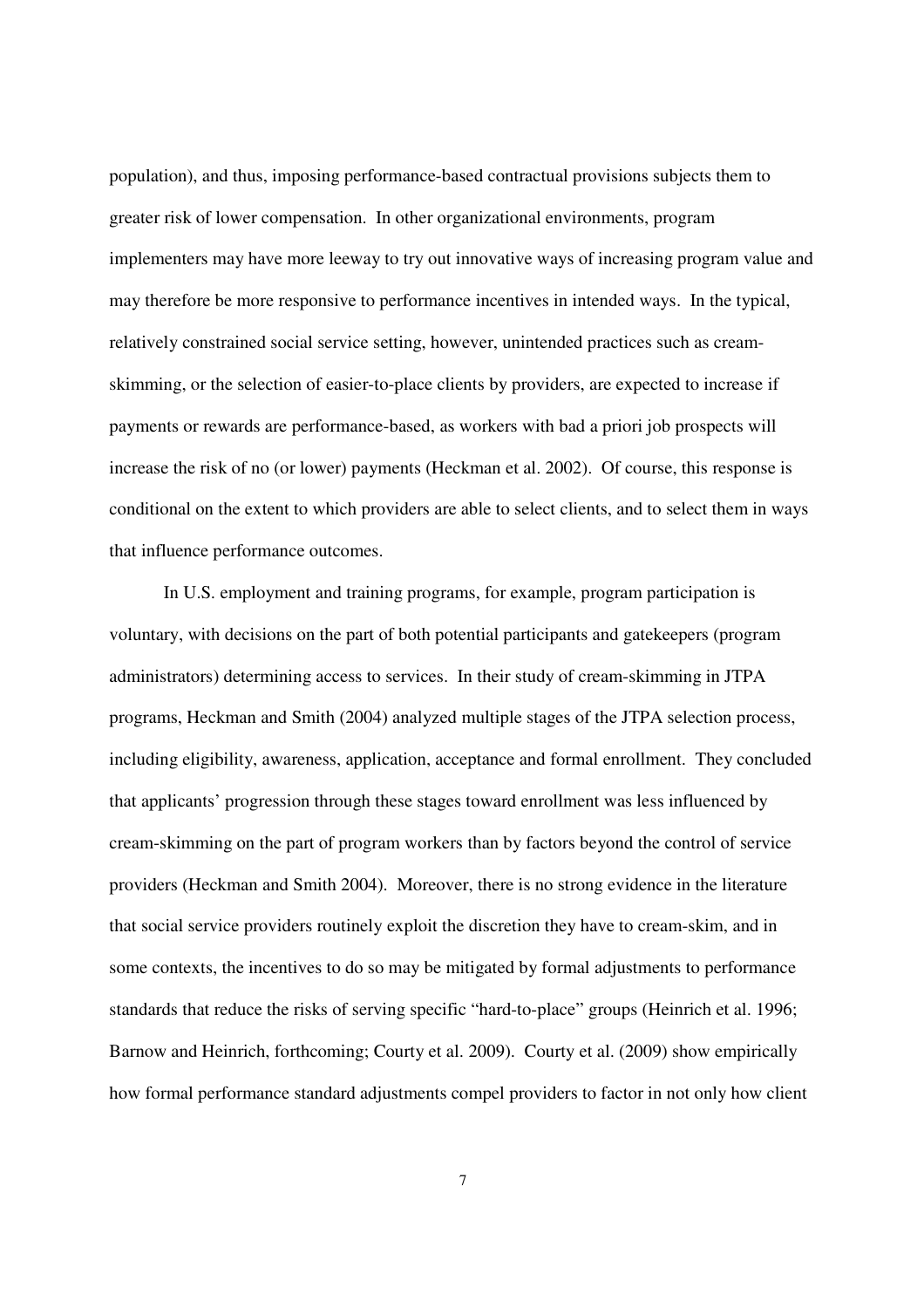characteristics affect performance outcomes, but also how they influence performance standards. Thus, incentives to cream-skim on observed characteristics that are accounted for in the adjustments are likely to be reduced, although cream-skimming may still occur on unobservable characteristics within the hard-to-place groups.

 In other settings, admission into programs may be compulsory, allowing little room for selection by providers. Examples of such programs include those in Australia, the UK and the Netherlands, where participation in welfare-to-work (WTW) programs has been compulsory for unemployed workers (Finn 2008). In these programs, all assigned clients do not necessarily enroll, as some prefer to risk being sanctioned or may find jobs prior to the program on their own. In Australia and the UK, the assignment of worker cohorts is fully compulsory for WTW providers as well, implying that providers have no discretion to return workers to the social benefit administration (i.e., to decline to serve them). In contrast, providers in the Netherlands are allowed to return clients assigned to them, but with the caveat that returning too many workers may decrease their chances of being contracted to provide services in the future (Koning 2007).

 The picture that emerges from these studies is that cream-skimming is probably less important and prevalent than suspected or stressed by policymakers, particularly in programs where selection occurs at earlier stages of awareness and application (with little leeway for selection by providers). Still, concerns have arisen about the possibility of other gaming activities that occur in the implementation of programs, such as parking in WTW-programs (Bruttel 2004; Finn 2008). For example, one view is that the parking of assigned clients (after the start of a program)—which typically results in a bare minimum of services for harder-toplace clients—may represent a substitute for cream-skimming, particularly in contexts where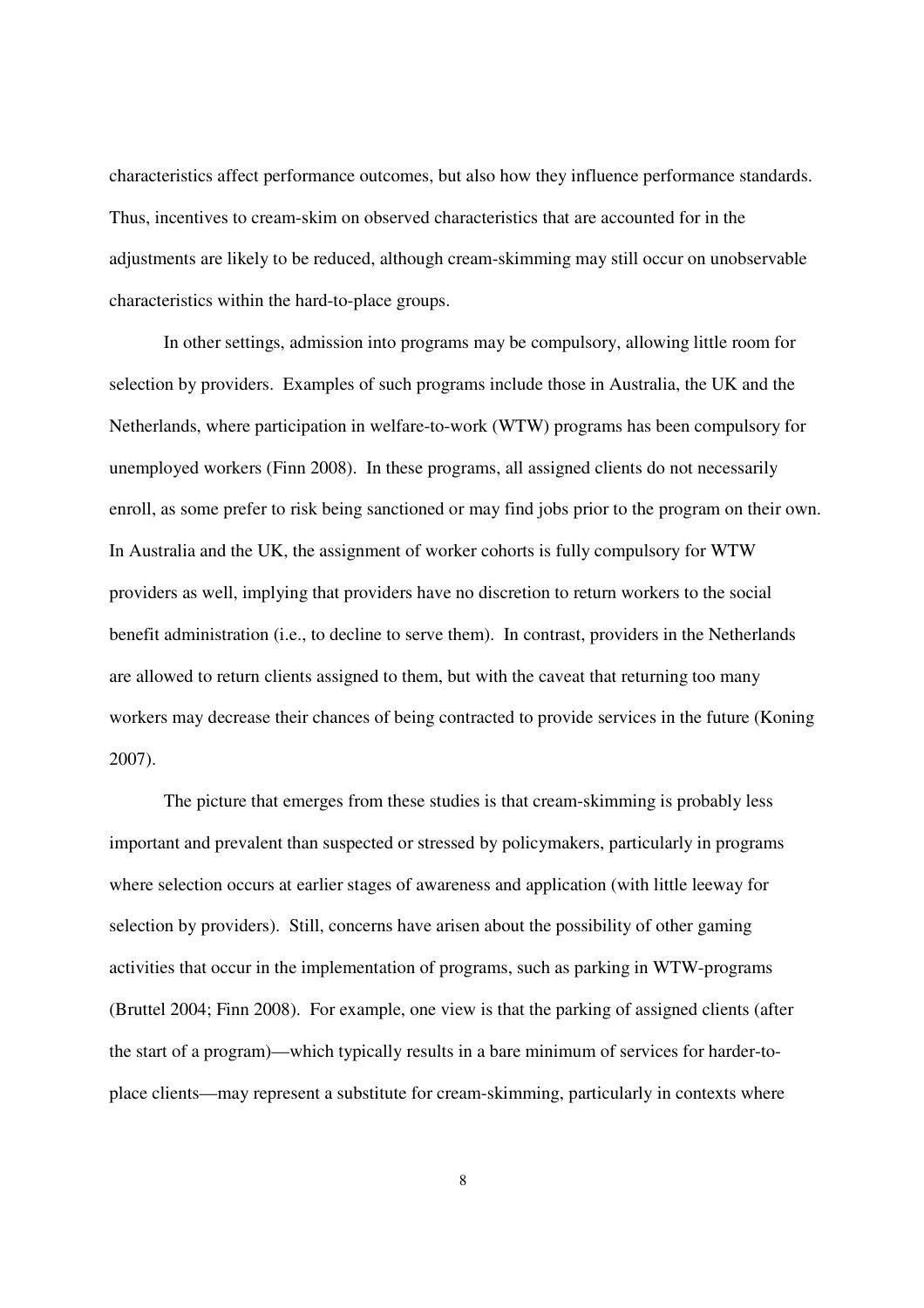pre-program selection is effectively prohibited or restricted. Moreover, WTW providers can spend time in assessing the a priori job prospects of workers and use this information to determine how they will allocate "parking spaces", rather than using it for selecting clients prior to the program. The experiences of some providers, clients and caseworkers, as well as anecdotal evidence, suggests an association between incentive-based contracts and parking activities. Still, empirical evidence on the importance of parking is almost nonexistent, likely due to difficulties in observing provider efforts and budget allocations.

 Among the early empirical analyses of gaming of measured program outcomes in social services provision were those conducted by Courty and Marschke (1997, 2004), who analyzed how JTPA providers manipulated the timing of client exits from employment and training programs to maximize their rewards. Courty and Marschke showed that providers were more likely to postpone the exit of poorly performing clients in relatively unsuccessful program years and to increase the number of exits of these clients in good years when they were confident of achieving the minimum performance standards required to secure an award. In effect, these types of gaming activities increase *measured* performance but lower the efficiency of the system. In more recent work, Courty and Marschke (2008) present a broader framework for detecting increases in distortions in performance measures associated with contract incentives, showing that the alignment between a performance measure and the true goal of the organization may decrease after a performance measure is introduced, as bureaucrats respond by exploring all strategies for raising it, not just those that also increase program value.

Heckman et al. (2002) also show that short-term outcomes of programs may bear very little relationship to long-term outcomes. Thus, performance standards relying on readily available data on outcomes, such as job placement rates and wages at placement, may not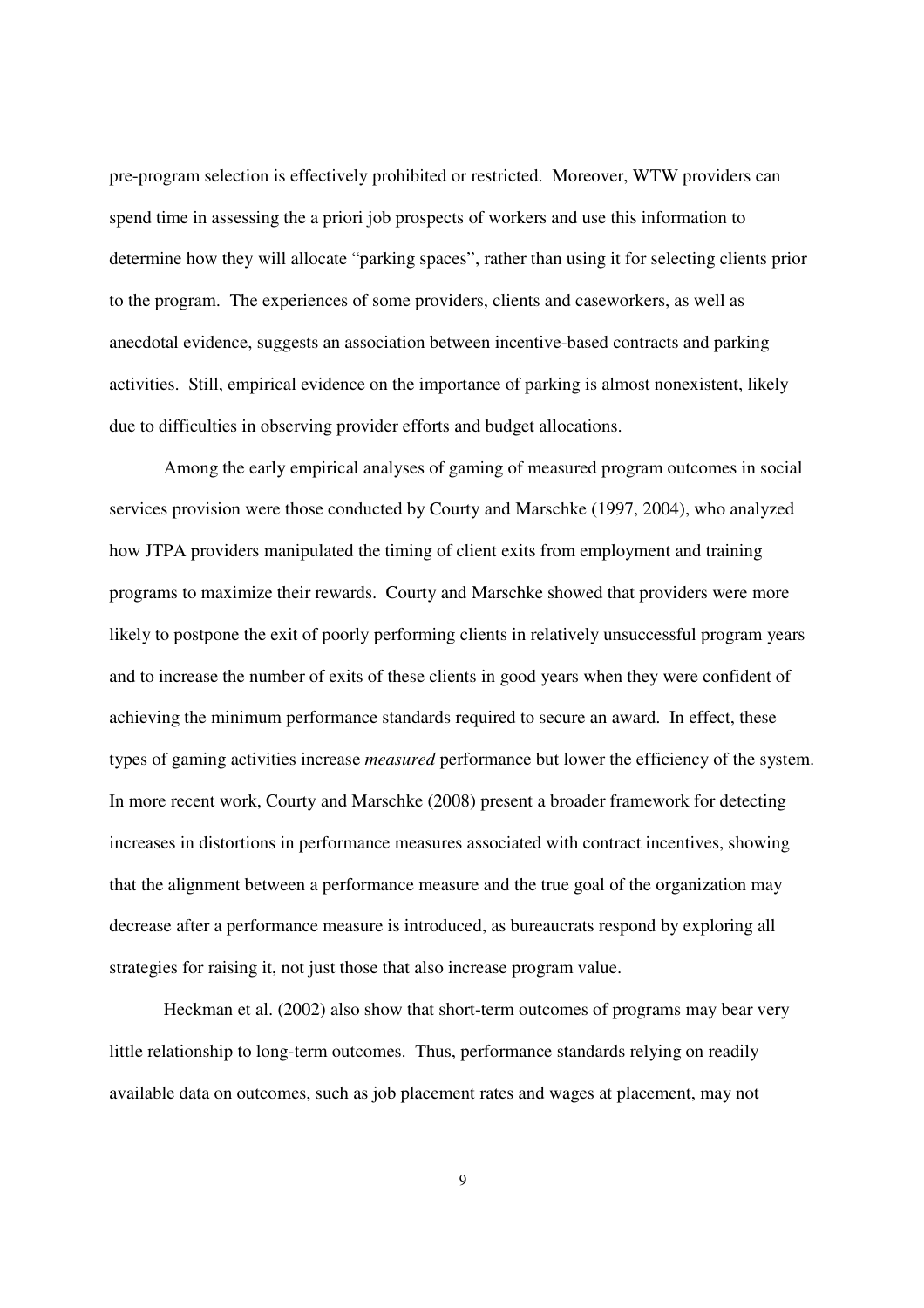necessarily advance the longer-term goals of public programs (such as employment retention or longer-run earnings gains). In many of these cases, the incompleteness of performance measures is inherent in social services provision, where longer-term outcomes are more difficult to measure, rather than an artifact of institutional settings (see also Dias and Maynard-Moody 2006).

Similar to cream-skimming, it seems clear that the incidence and type of gaming activities are strongly determined by institutional settings. In the JTPA program, where the vast majority of studies have been undertaken to date, a combination of discretion over the timing of reporting on program outcomes and the use of performance thresholds triggered providers to game the system in these ways. With linear contracts, however, like the NCLP and NCNP systems, gaming along these lines is less likely to benefit providers, particularly if client records are linked directly to the administration of benefits in a way that leaves no discretion in the timing of reporting "successful" program exits. Still, even with linear incentives and without discretion in reporting successful programs, providers may use their discretion in determining the end date of the program, that is, the reporting of "unsuccessful programs". In particular, extending programs may result in additional windfall gains of job placements on the one hand (a gaming behavior), while creating additional program costs on the other. The impact of optimizing the duration of program lengths (for unsuccessful clients) on job placement rates is not clear. And taking an even broader perspective, it remains unclear what the overall impact of the unintended effects of performance-based contracting in social welfare services may be relative to its intended effects. $<sup>1</sup>$ </sup>

-

<sup>&</sup>lt;sup>1</sup> Thus far, the only notable exception appears to be the study by Burgess et al. (2004), who investigated the effectiveness of performance-related pay for public employment offices. They find the effectiveness of incentive effects to be confined to small offices, but do not address the issues of parking and gaming.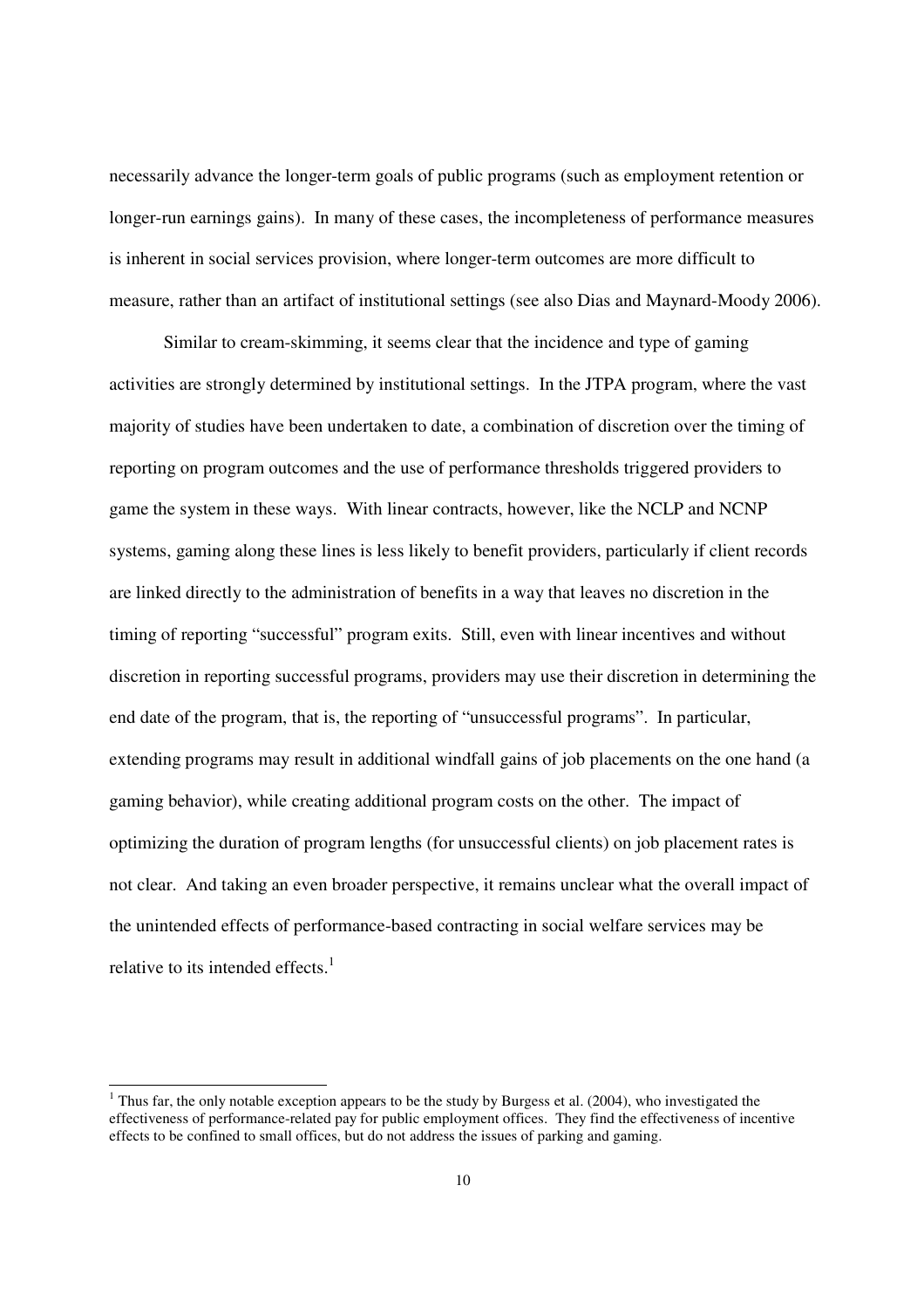#### **3. DATA AND INSTITUTIONAL CONTEXT**

In the Netherlands (the setting of this study), the Disability Insurance (DI) and Unemployment Insurance (UI) programs are mandatory for all workers. Both DI and UI are implemented by the social benefit administration. Similar to the New Deal in the United Kingdom, providers are expected to offer unemployed and partially disabled clients mediation, job training or subsidized employment within twelve months after the start of their benefit spell. $^2$  In the period under investigation (2002-2005), the Dutch social benefit administration<sup>3</sup> contracted out the delivery of these WTW-services to private job training service providers only. As of 2006, the delivery of social welfare services by the social benefit administration was replaced by a dual system, where clients could either opt for individual vouchers and were free to choose (preferred) providers or choose to be assigned to cohorts—like in the system that was compulsory until 2005. In 2007 the privatization of social welfare services was reversed to some extent—that is, the social benefit administration resumed the delivery of social welfare services for their clients with relatively good job prospects. Thus, both of these changes to the system caused the number of procured cohorts (and subsequently the number of clients) with NCNP contracts to decrease substantially from 2006.

#### **< TABLES 1 AND 2 HERE >**

Table 1 provides an overview of the characteristics of cohorts that were contracted out to WTW-providers in 2002-2005 and were registered by the social benefit administration, stratified with respect to calendar years and contract payment schemes (NCNP and NCLP). Table 2

 $\frac{1}{2}$  As of 2005, however, the New Deal approach has been relaxed in the Netherlands. This is mirrored by a decrease in the number of WTW-clients in 2005.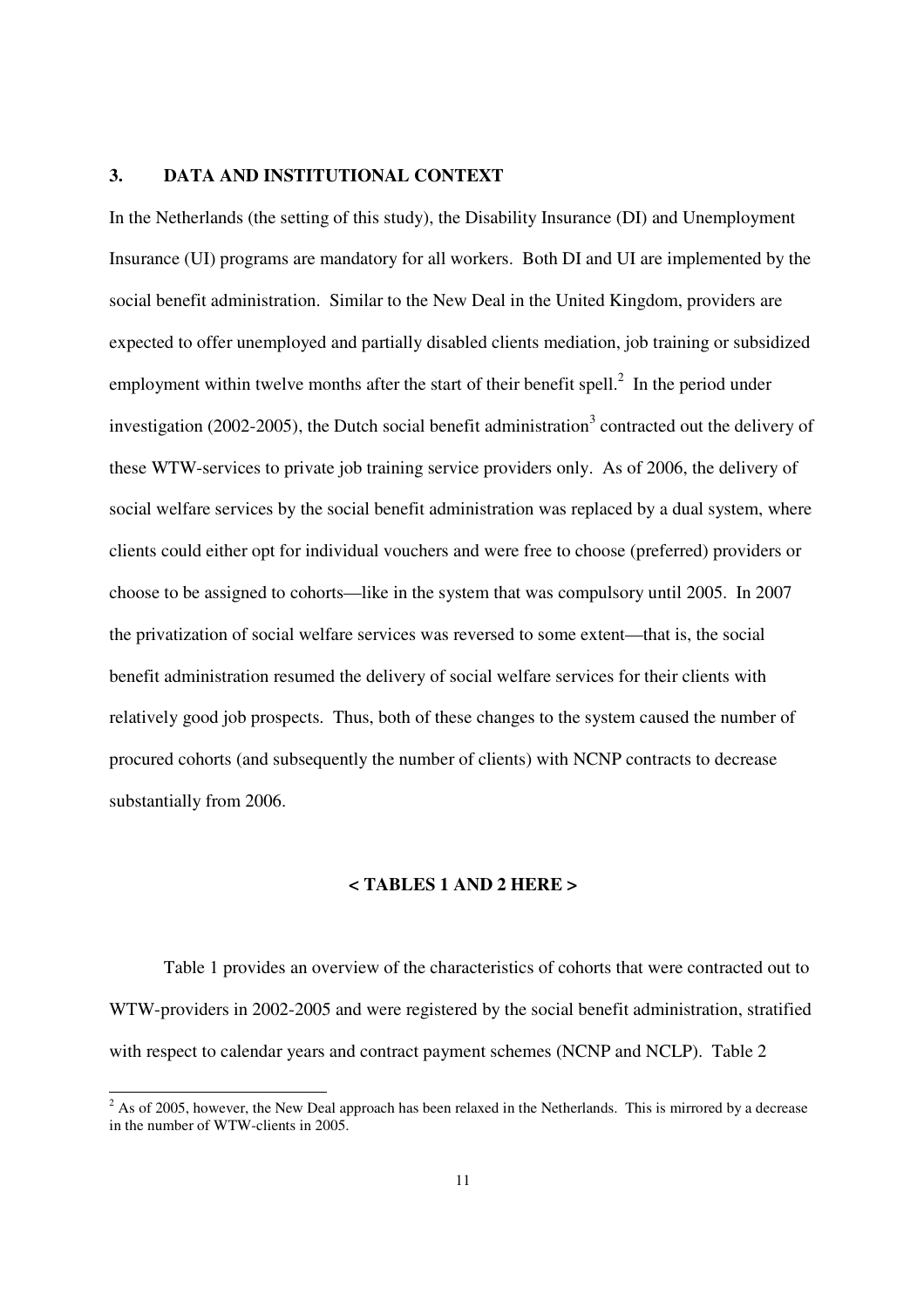presents information on the structure, size and characterization of the difference cohort types and cohorts. As is apparent in this table, each year the Dutch social benefit administration defined cohort types that were assigned to private providers in separate groups and with separate contract conditions, so as to allow for specialized services and decrease opportunities to cream-skim within cohorts.

In the data, cohorts can be specified to three digit levels. The first digit level indicates a broad characterization of cohort types that holds for all years in our data and includes 18 categories. These "gross" cohort types are observed in almost all years of our sample (see the second column of Table 2). Gross cohort types are characterized by specific client groups in the UI and DI scheme, but some smaller groups are defined by other strata. These client groups include immigrants, those with good or bad job prospects (after being profiled by social benefit administration caseworkers), disabled workers with special impairments, and older workers or young disabled workers without any work history.

The second digit level entails a more detailed description of the contract types and activities that have been contracted out in subsequent years. In particular, the designation of program types for the gross cohort types has varied over time, depending on the specific needs pertinent at that time. Examples include programs aimed at guiding workers into selfemployment, job training, job hunting and job mediation. The resulting cohort types that started a program were defined distinctly for each year. Moreover, contract conditions—particularly those regarding the payment schemes, NCLP and NCNP—also varied according to these contract types. Thus, it is important to stress that contract conditions did not result from negotiations between the social benefit administration and providers. Rather, these were set

 3 In Dutch: Uivoeringsinstituut Werknemersverzekeringen (UWV).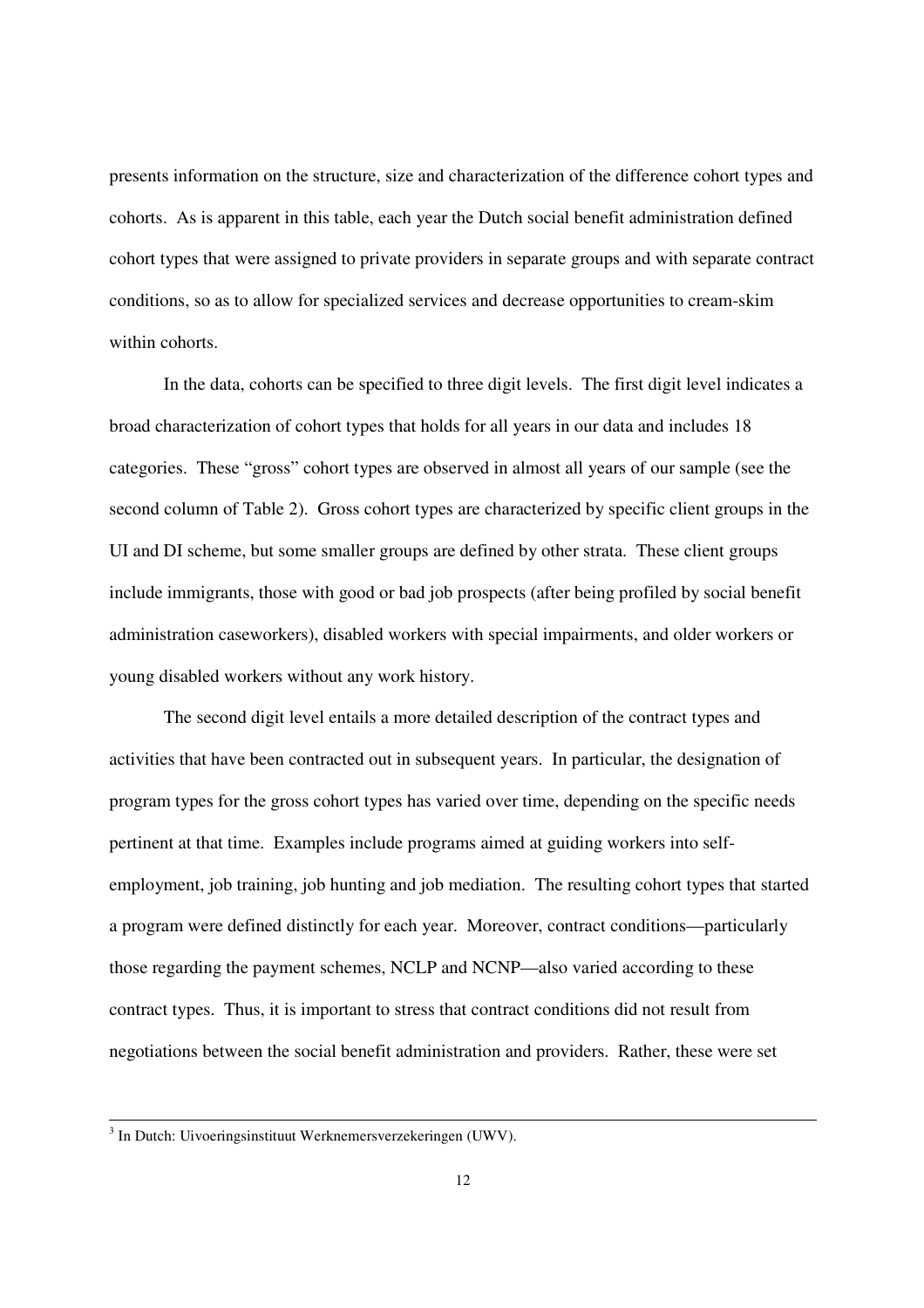prior to the bidding process, with an increasing share of NCNP contract types over time.<sup>4</sup> In total, there were 106 cohort types that were contracted out in 2002-2005, with most the observations in 2002—the year in which the most clients were contracted out as well. As WTWproviders complained about the administrative burden that came with the bidding process involving so many cohort types, the number of cohort and contract types was reduced substantially in 2003.

Finally, the third digit level indicates the actual cohort that was assigned to a particular provider, in a specific region and at a specific time point.<sup>5</sup> In effect, the contract conditions for these cohorts were defined by contract types, with within-type-variation in the actual cohort outcomes potentially stemming from cohort size, region and the provider. As Table 2 shows, many cohorts (particularly the larger ones) consisted of (UI) workers with better job prospects. In addition, we observe a substantial increase in the average cohort size in 2003 (from 28 to 52)—resulting from the aforementioned reduction in cohort types. In 2004, however, the average cohort size returned to its 2002 level. We also see a general decline in the number of WTW-clients in the period under investigation. In particular, the numbers of newly assigned program participants dropped from about 105,000 clients in 2002 to about 67,000 in 2003, and from about 48,000 in 2004 to 23,000 in 2005. We suggest two possible explanations for this pattern: business cycle effects and a relaxation of the New Deal strategy from 2005 onward, where the social benefit administration no longer aimed to fully treat clients within twelve months after the start of their UI or DI spell (Groot et al. 2006; Finn 2008). It also should be noted that the new procurement system in 2002 also applied to cohorts that entered in earlier

-

<sup>&</sup>lt;sup>4</sup> Koning (2007) discusses the bidding process for cohorts in more detail.

<sup>&</sup>lt;sup>5</sup> Koning (2007) studies the performance of for-profit and non-profit WTW-providers, taking cohorts per provider per region as a relevant unit of investigation and aggregating cohorts that started at different dates within a year.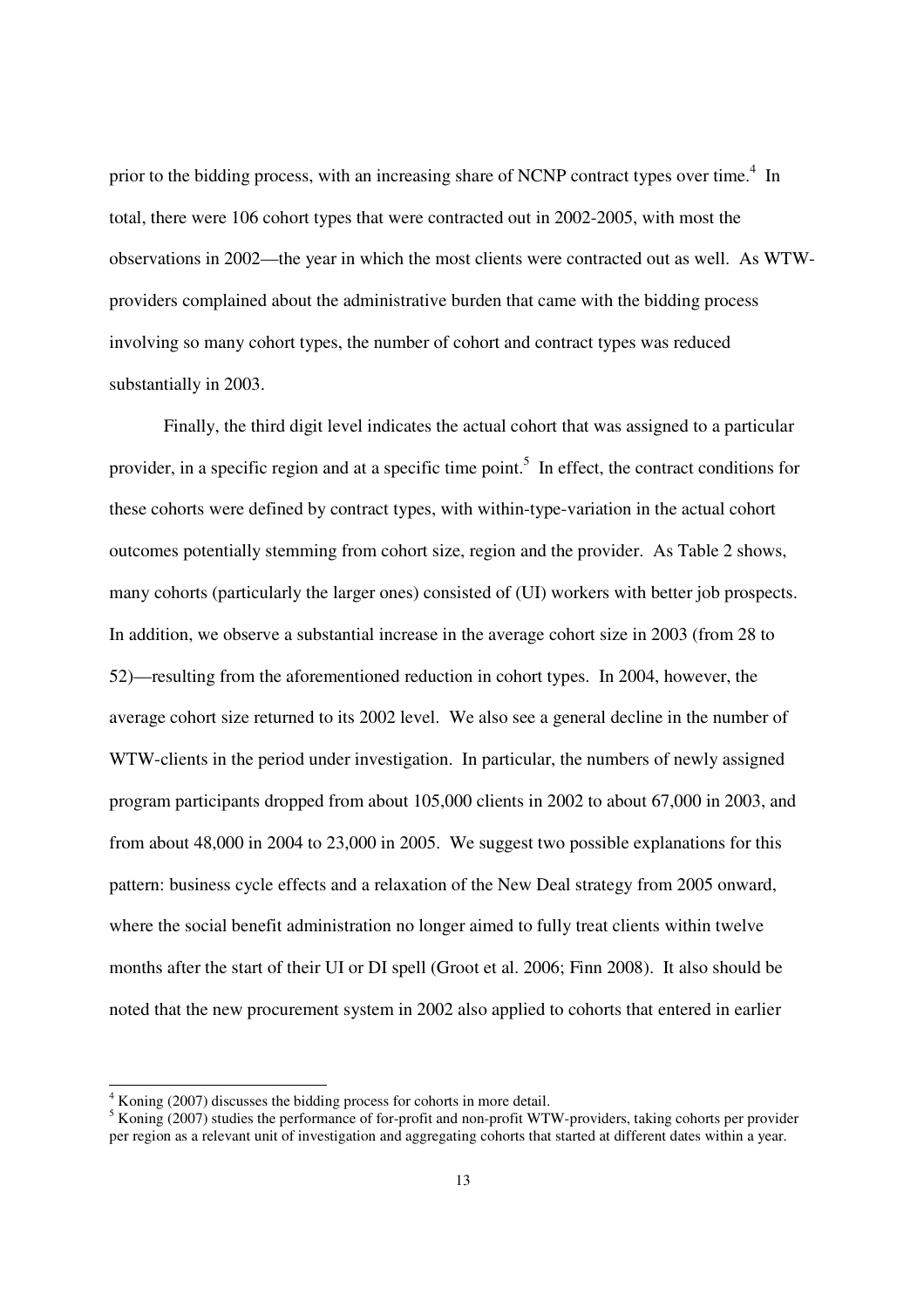years, when the New Deal strategy had not taken off yet, implying a backlog of clients may have been waiting for services in 2002.

### *NCLP and NCNP contracts*

During the contracting process, individual clients within a particular cohort were not known yet by the WTW provider. Providers were only informed about the average characteristics of the cohort types, the expected cohort size, and contract conditions. As Table 1 shows, the share of NCNP contracting for contract types gradually increased, from close to zero in 2002 to more than half of the contracts in 2005 (weighted by the gross cohort size). Table 2 shows that NCNP contracts were confined to four gross cohort types, mostly consisting of (UI) workers with better job prospects. This largely explains why the average (expected) payment of NCNP contracts was lower than NCLP contracts in the period—we return to this issue in the next section. On average, about 50 percent of the NCLP contracts were paid as a fixed amount, with the other 50 percent paid at placement.

#### *Provider and client-induced selection*

In awarding contracts to particular providers, client addresses were transferred to the provider, who in turn had to contact the clients and make a reintegration plan together with them. This reintegration plan included a list of proposed activities to get the client back to work, as well as the rights and duties of the provider and the client. In order for the program to get started, the reintegration plan had to be approved by the social benefit administration. In practice, reintegration plans were not formulated for all individual clients and/or were not approved in all cases. Thus, we distinguish "gross" cohorts that were assigned to a provider from "net" cohorts of clients for which reintegration plans were submitted and approved by the social benefit administration. The resulting difference between gross and net participation, shown in Table 1,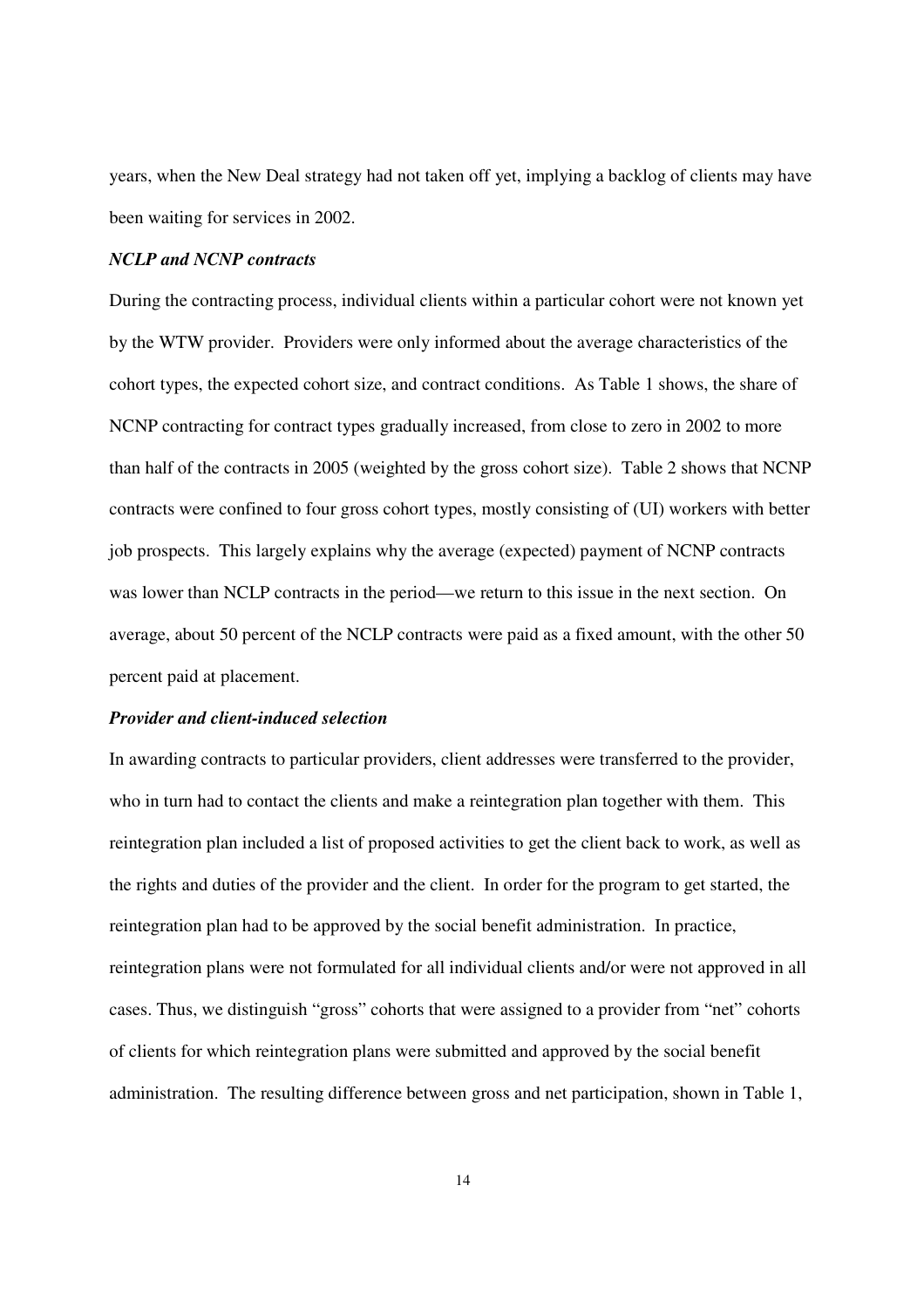therefore reflects both provider- and client-induced selection. As to the former, providers were allowed to send back some clients if they viewed them as "unsuitable" for the program. We suggest that this form of selection is most likely to be associated with cream-skimming. Over the years, the population-weighted fraction of provider-induced selection ranged from 1 to 3% of the gross cohorts. Although there was no formal limit on the percentage of provider-induced selection, providers were aware that high rates of this type of selection would diminish their prospects of future contracts.

We define client-induced selection as the balance of assigned clients who did not participate in the programs but were not returned by the service provider either. This group most likely consisted of clients that already had found a job by the time the trajectory started or for whom the reintegration plans were not approved by the social benefit administration. In both cases, clients were no longer assigned to their respective job training service provider, and thus, did not affect providers' future prospects for contracts. Client-induced selection increased from 11% in 2002 to 16% in 2005. In addition, it was about 4 percentage points higher for NCNP contracts than NCLP contracts, suggesting that clients assigned to NCNP contracts may have been more likely to find jobs in the time span between assignment and the actual start of the program.

#### *Parking, gaming and job placement*

Over the years, we have observed a gradual increase in the job placement rates of new cohorts that join the WTW programs. This holds for both job placements with employer-employee contracts of 6 to 12 months and contracts for more than 12 months. The definitive placement rates per cohort were measured at the end of the program for all (net) assigned clients. Programs typically lasted one to two years; for clients that did not succeed in finding a job, outcomes were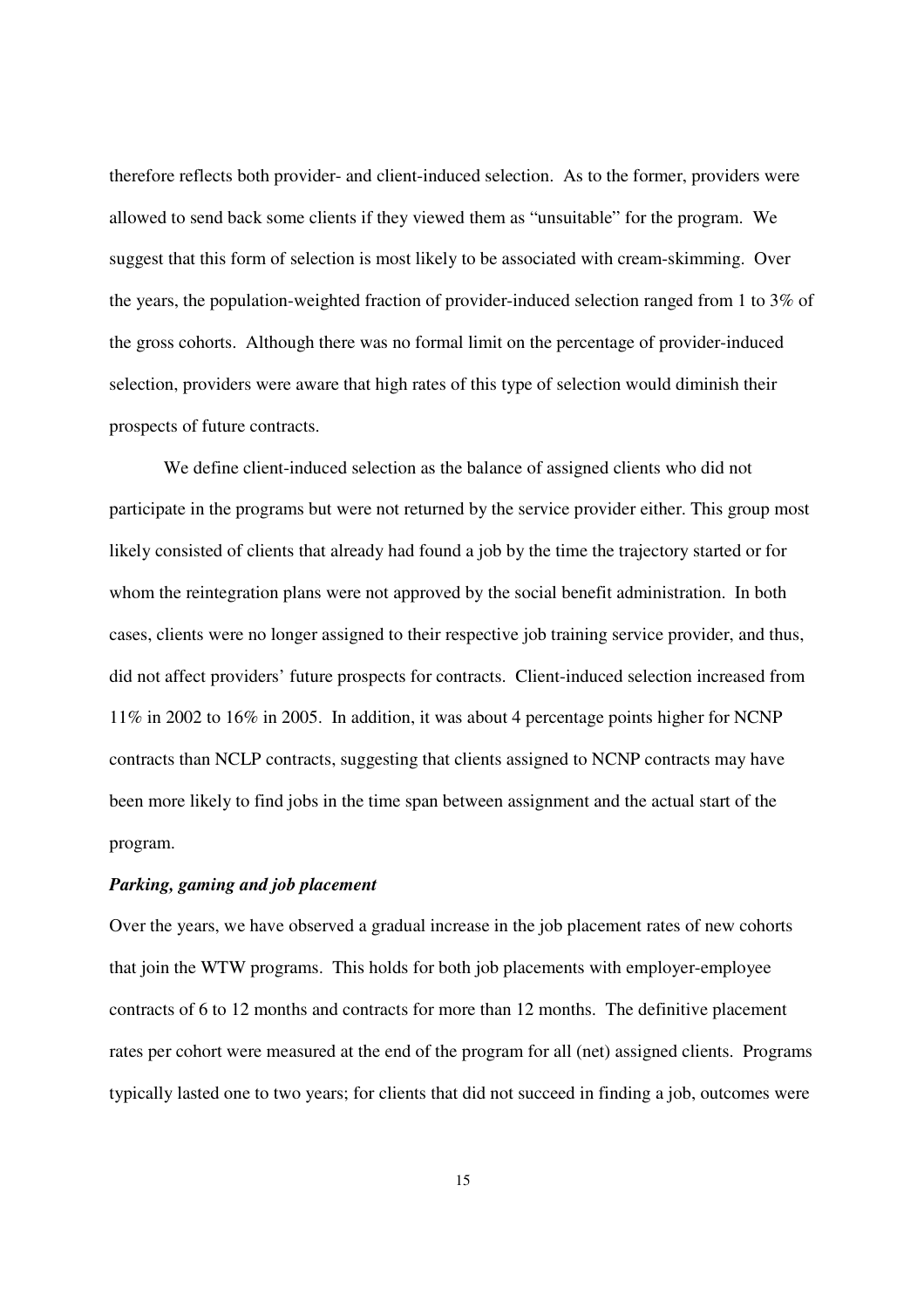measured at the end of program participation. Table 1 also shows that the share of NCNP contracts—with higher placement rates—has increased over time. We find more marked differences between payment forms and the average duration of both "successful" job finders and "unsuccessful" clients (who haven't found employment within the time span of the program).

We also explore whether the shorter job search durations of clients among NCNP contracts corresponds to the presence of parking activities in these programs—that is, whether providers concentrate on shortening job search durations among clients with high a priori job chances, while letting hard-to-place clients languish in the programs. Heretofore, figures 1 and 2 depict the distributions of (average) job search durations for successful and unsuccessful NCLP and NCNP cohorts, respectively. These figures suggest that the average job search durations of both job finders and non-job finders were shorter and less dispersed for the NCNP contracts. More specifically, it appears that most WTW programs for unsuccessful participants end after two years for NCNP cohorts, whereas for NCLP cohorts, they may participate for as long as three years. Still, a more formal analysis is needed to distinguish the role of payment schemes in these patterns of effects, as job search durations are undoubtedly driven by participant characteristics as well.

#### **< FIGURES 1 AND 2 HERE >**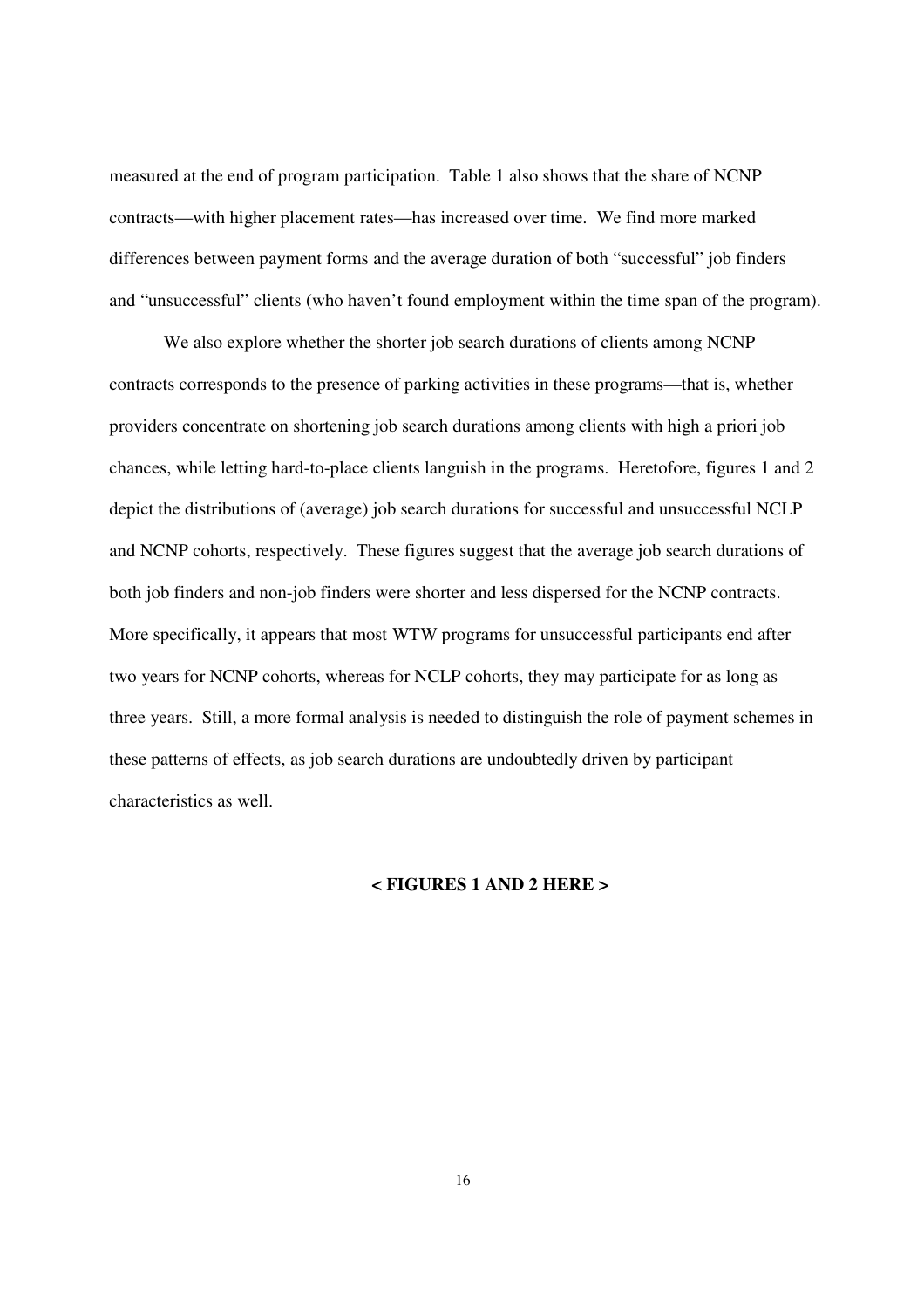#### **4. EMPIRICAL ANALYSIS**

#### *General research approach*

Above we defined and described different stages in the contracting and provision of WTW services in the Netherlands. In this section, we analyze how the shift to NCNP contracting has influenced the responses (intended and unintended) of providers in implementing these programs, and how this in turn has affected overall program effectiveness.

We first analyze the decision process of the social benefit administration in choosing between NCLP and NCNP payment schemes. Second, we address pre-program selection responses—both provider and client-induced—to the new performance-based incentives. Supposing that pre-program cream-skimming would increase under NCNP incentives, we expect provider-induced selection—and to a lesser extent client-induced selection—to increase. Third, we study the effect of NCNP contracting on parking behavior for clients that actually start their programs and develop a test that uses information on the average successful job search duration per cohort in our sample. Finally, we estimate the (overall) effect of payment schemes on performance outcomes—both for shorter employer-employee contracts and longer ones focusing special attention on the role of pre-program selection. In particular, if NCNP contracting has increased such selection, this may have affected the placement rates in an indirect way as well.

As Chiappori and Salanié (2003) point out in their survey study, a unifying theme in empirical studies on the effects of contracting is the necessity to control adequately for unobserved heterogeneity and selection bias. Clearly, this holds for each stage in the estimation procedure. For example, the allocation of contract types may be also driven by the (a priori) expected job prospects of the cohort types. We therefore use two research strategies to control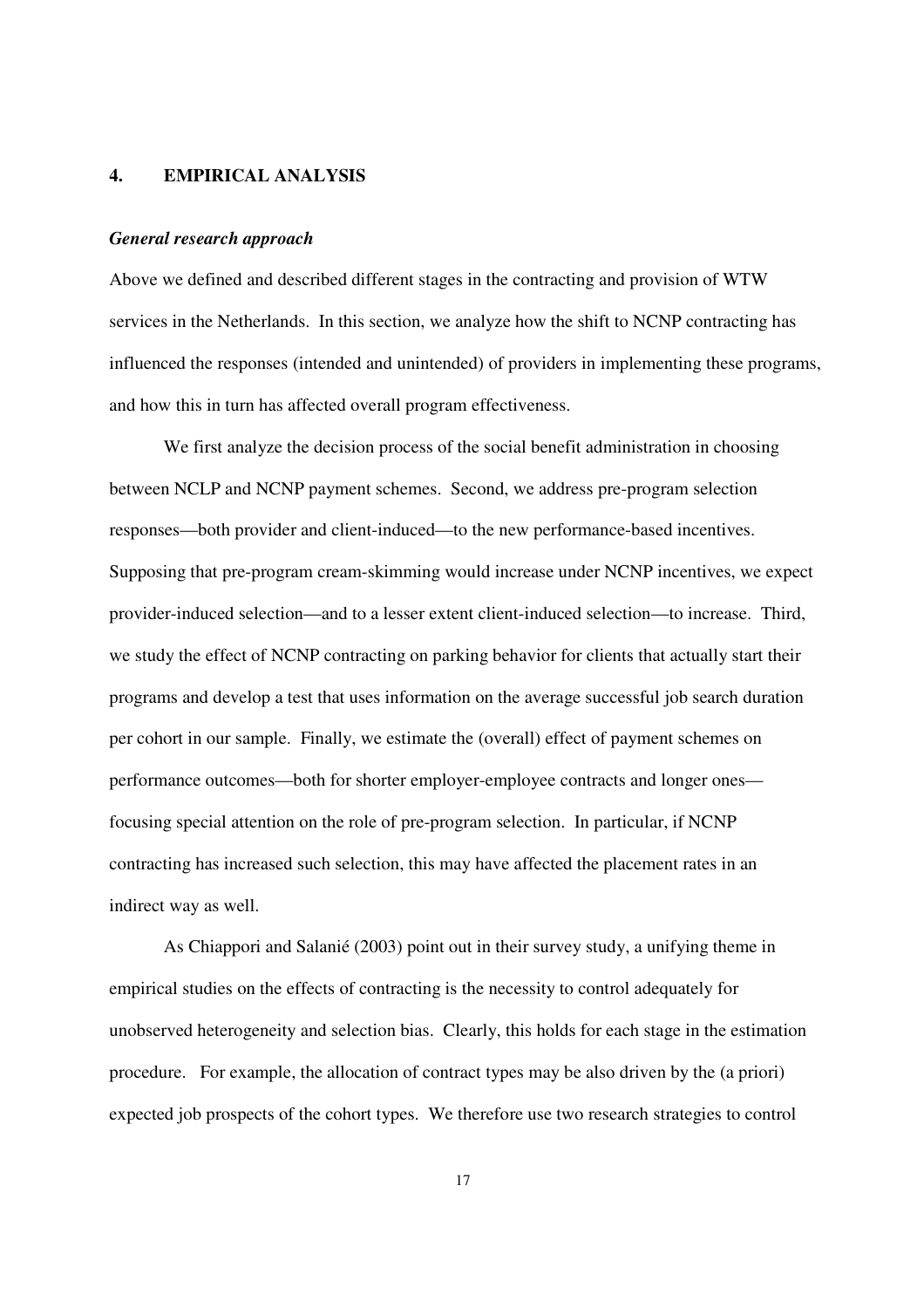for possible selection effects. The first strategy takes explicit account of the allocation process of NCNP contracts, by estimating two-stage treatment selection models. In this approach, we use data from 2002 (a baseline year) as exclusion restrictions, assuming, for instance, that placement risks of contracts affect the choice of payment schemes but not job placement outcomes themselves in a direct way. Thus, we do not rely only on the distributional (normality) assumption of the selection model itself, but rather on exclusion restrictions to estimate the effects of performance-based incentives. The second research approach entails the use of gross cohort type fixed effects (FE) to control for cohort characteristics affecting both the payment scheme and program outcomes. Using (net) cohort types as fixed effects here would yield more precise controls, but then the effects of payment schemes—which vary between contract types only—would no longer be identified.

In both of these research strategies, one should be aware that the size of observed cohorts in our data varies substantially over time, affecting the variance of (pre-) program outcomes as well. Individual clients have a higher probability of being part of large cohorts than smaller ones, so equal weights for all observations may yield inefficient coefficient estimates. We therefore estimate model specifications with cohort size as relative (analytic) weights as well (see also Koning 2007). Within the context of (conventional) fixed effects (FE) estimation, however, rescaling is cumbersome, since observed weights are not constant within cohort contracts. We therefore follow Mundlak (1978), who proposes a specification for fixed effects with pooled data—that is, we re-specify the cohort-specific effect as a function of averages per gross cohort types. Using this approach on pooled data yields estimates that are equivalent to those with FE estimation, at least for those variables with variation within gross cohort types. In other words,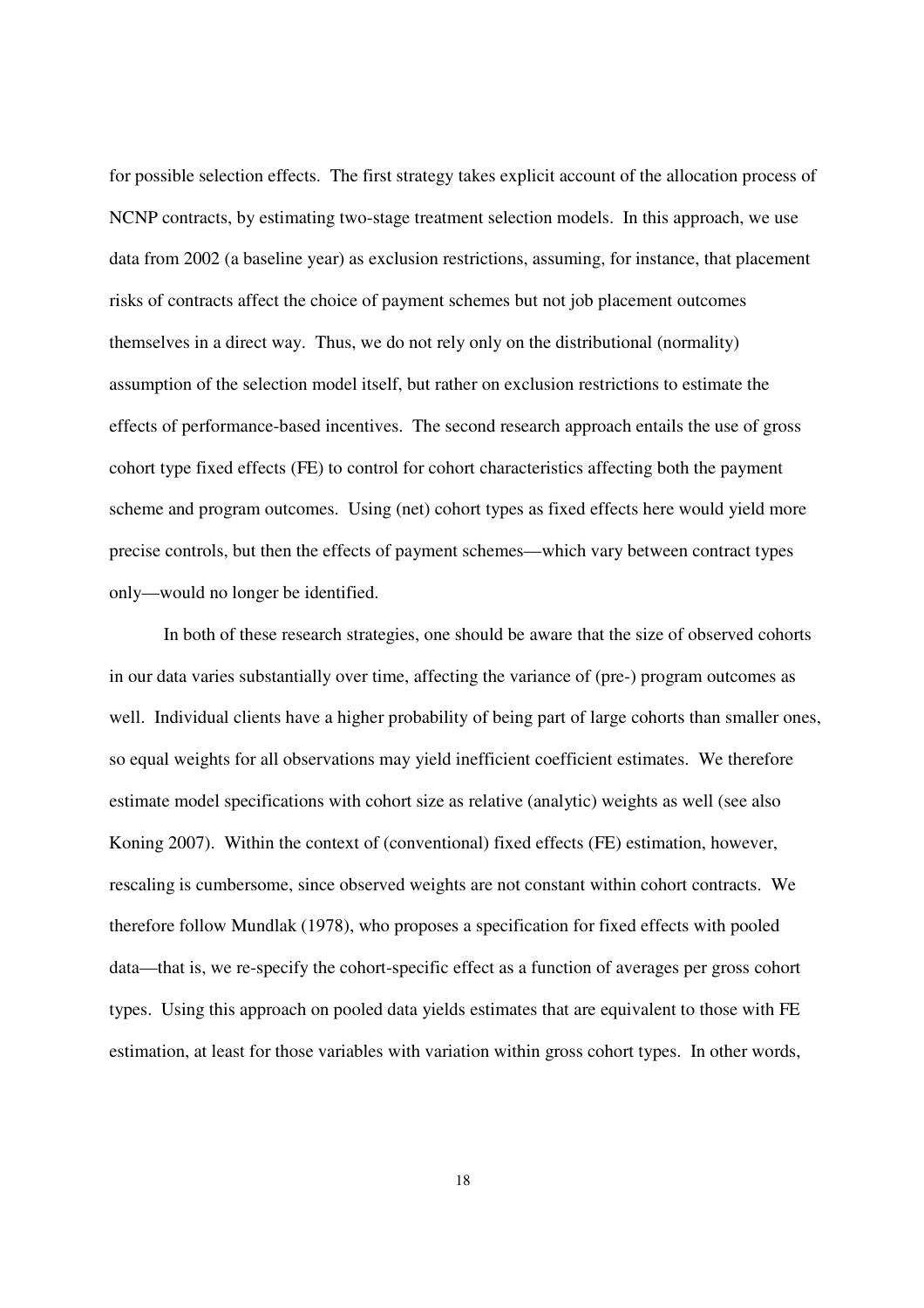in contrast to the conventional fixed effects specification, the pooled model allows for the use of cohort size as relative ('analytic') weights.

#### *Assignment of NCNP contracts and provider responses*

The use of performance-based pay is typically modeled as a classic trade-off between risk and incentives, a perspective that may also well apply to the choice of WTW contracts and the associated risk stemming from the uncertainty of cohort job placement rates (Burgess and Ratto 2003). Adopting a standard concave utility function for WTW providers, where providers are more risk averse than the social benefit administration, it can easily be shown that the impact of this risk will be higher for lower (expected) job placement rates. As risk is transferred to the provider in the form of performance-contingent pay, a higher risk premium will be required for cohorts with lower job placement probabilities, and the use of NCNP contracts will be less attractive. We also expect risk premiums per client to be lower if cohorts are larger, implying a lower variance of average placement rates. Analogously, it could be argued that providers with high market shares will require lower risk premiums. Within the context of the Dutch WTWsystem, however, it should be noted that payment schemes were fixed in advance, so there was no negotiating on risk premiums. Thus, if large providers are overrepresented in NCNP cohorts, this could be due to the fact that these providers were more likely to bid for and/or be awarded these cohorts, with contract conditions being exogenous.

In testing these hypotheses, we first estimate a probit model that explains the use of the NCNP payment scheme (*NCNP*) among cohorts for 2003 to 2005, as a function of cohort and (assigned) provider characteristics. In particular, we specify the use of *NCNP* as:

(1) Pr (  $N CNP_{ijk, t} = 1$  ) =  $\Phi$  (  $X_{i, t=2002} b_{N CNP} + Y_{i, t} d_{N CNP}$  )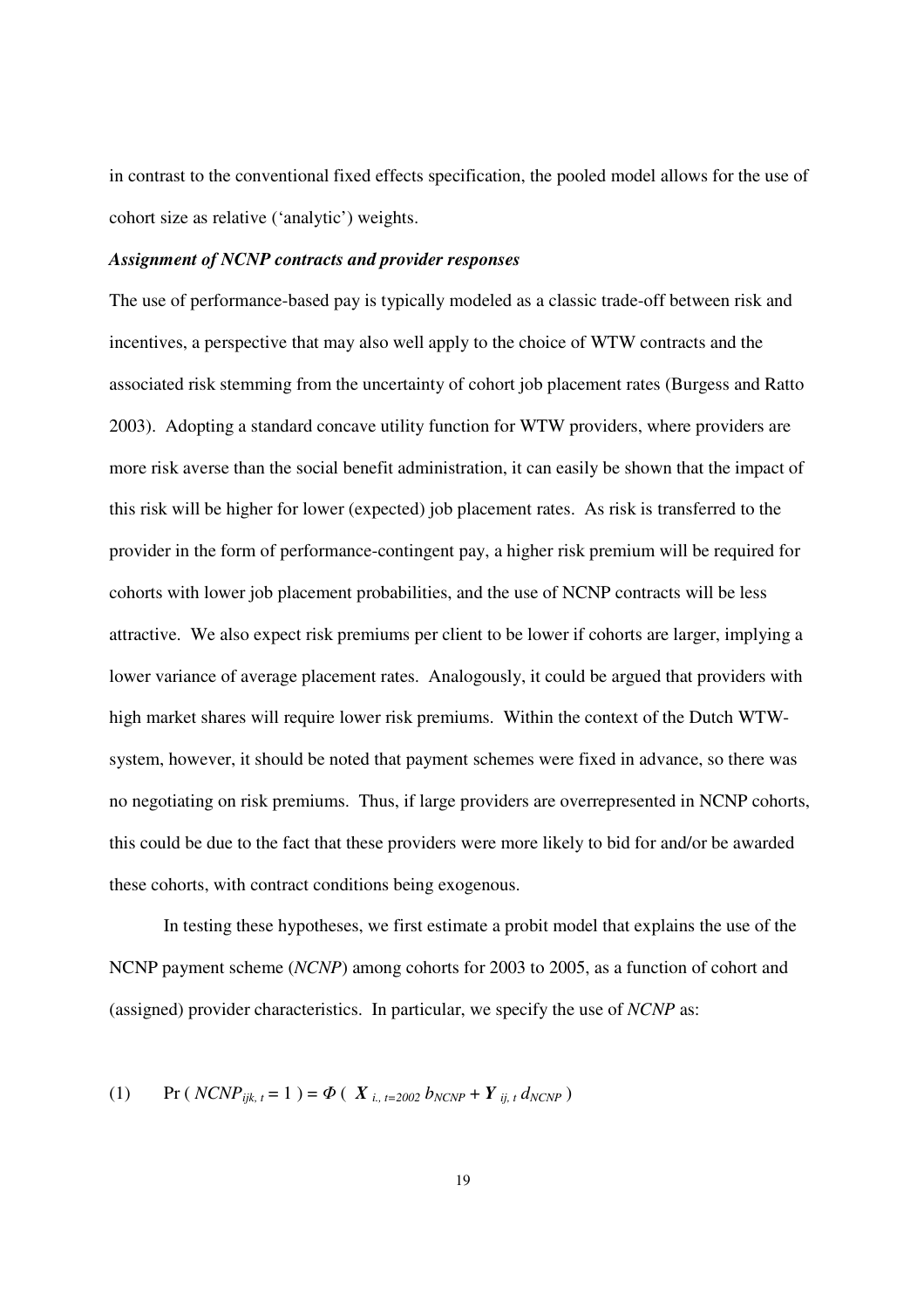with *i* as an index for the gross cohort type ( $i = 1,...,I$ ), *j* as an index for the cohort type ( $j =$ 1,..,*J*), *k* indicating the actual cohort ( $k = 1,..K$ ) and *t* denoting years ( $t = 2002,..,2005$ ).  $\Phi$  is the cumulative standard normal distribution function. Further, *X* represents average values of the job placement rates and average risk proxies per gross cohort type in 2002, which we are using as a baseline year (that is, where NCNP contracts were still almost absent and the social benefit administration decided on the assignment of NCNP contracts for the next year). We argue that these baseline observations are exogenous with respect to later program outcomes, such as the job placement rates. Alternatively, *Y* includes explanatory variables that vary over time and per cohort type *j.* These are the market share of the assigned provider of the actual cohort observation, the (expected) reward per client, and an indicator variable for cohorts with disability insurance recipients only. Finally, it should be noted that payment conditions only vary between (106) contract types. Thus, standard errors for the estimates have to be adjusted for contract-type clustering effects.

### **< TABLE 3 HERE >**

Generally, almost all of the coefficient estimates in Table 3 corroborate the standard riskincentives framework. First, we find the probability of NCNP contracts in 2003-2005 to increase with respect to the average job placement rate per gross cohort type in 2002. In particular, a 10 percentage point increase in the job placement rate increases the probability of a NCNP payment scheme about 14 percentage points. The proxy for risk involved with the contracted cohort, that is, the standard deviation of the average job placement rate of the observed cohort per client (in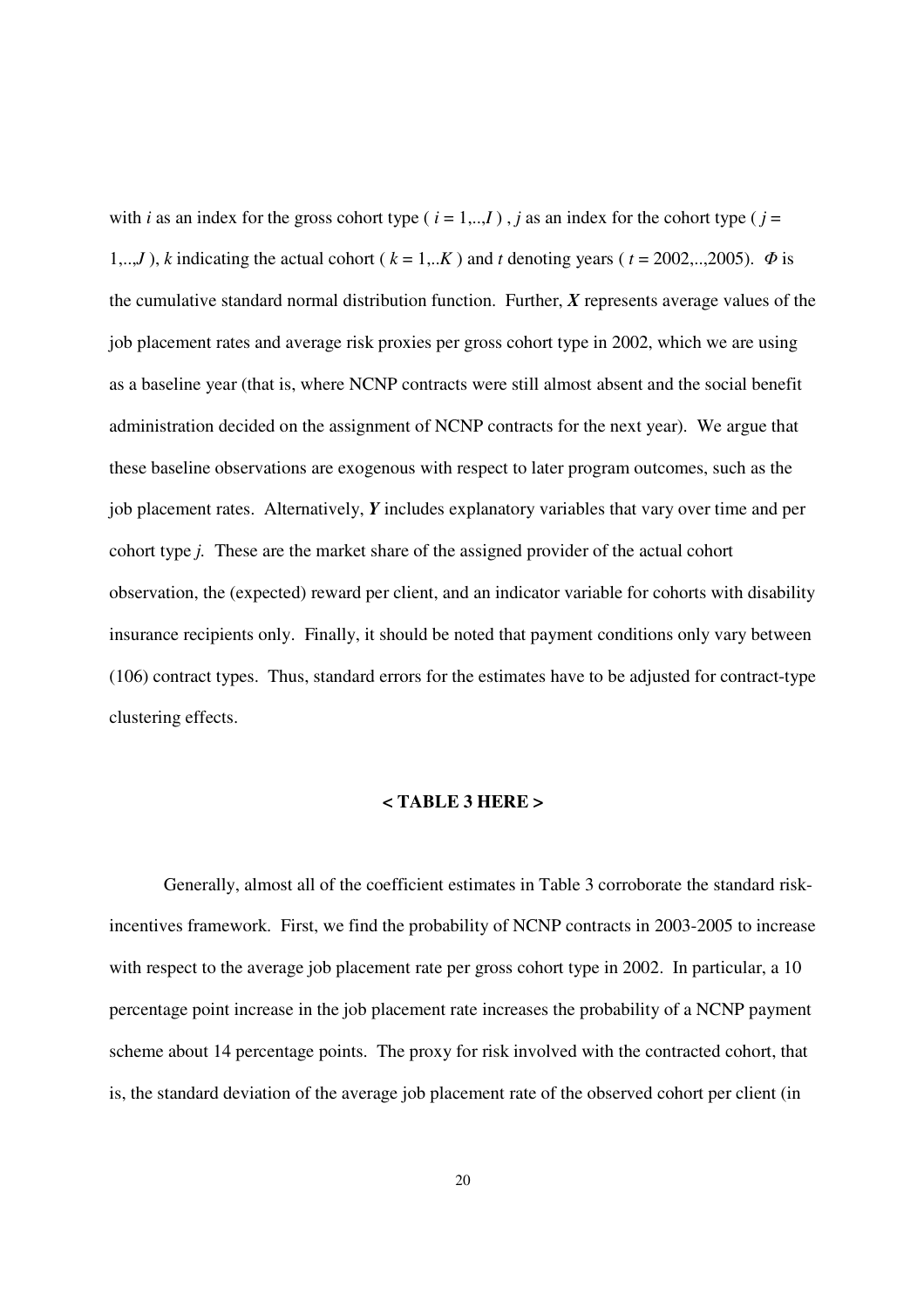2002), is negatively associated with the probability of NCNP payment schemes. This is again in line with standard risk premium arguments. Interestingly, higher payments offered (per placement) for a given cohort is negatively related to the likelihood of a NCNP payment scheme, likely reflecting that higher payments per placement signal the difficulties of placing these cohorts into jobs and the risk for placement rate outcomes associated with serving them. In contrast, we do not find a relationship between the provider market share and the likelihood of NCNP schemes. This result is not surprising, in light of our earlier point that payment schemes were determined ex ante by cohort characteristics and not by the providers assigned to these cohorts. It may still be that selection of larger providers into NCNP contracts has occurred in the bidding process, after the release of contract type descriptions and corresponding payment schemes. That said, our results do not suggest that selection in the bidding process was important; that is, the probit model estimates do not indicate that the concentration of (large) WTW providers for these contract types has increased over time.

An alternative test for concentration effects of providers would involve a direct comparison between measures of market concentration of NCLP vis-à-vis NCNP contract types. Therefore, we calculated Herfindahl-Hirschman Indices (HHI), using the market shares of all providers per cohort type *j* and per year *t*. 6 Over the years, the resulting (average) HHI scores are fairly constant, ranging between 0.25 and 0.30. We also do not find a significant difference between the HHI averages of NCLP and NCNP cohort types. Again, this suggests that largescale providers did not expand their market shares in NCNP cohorts, crowding out smaller ones. Finally, we also compared the persistency of market shares of providers in gross cohort types that switched from NCLP to NCNP contracting in 2003-2005 to those that continued as NCLP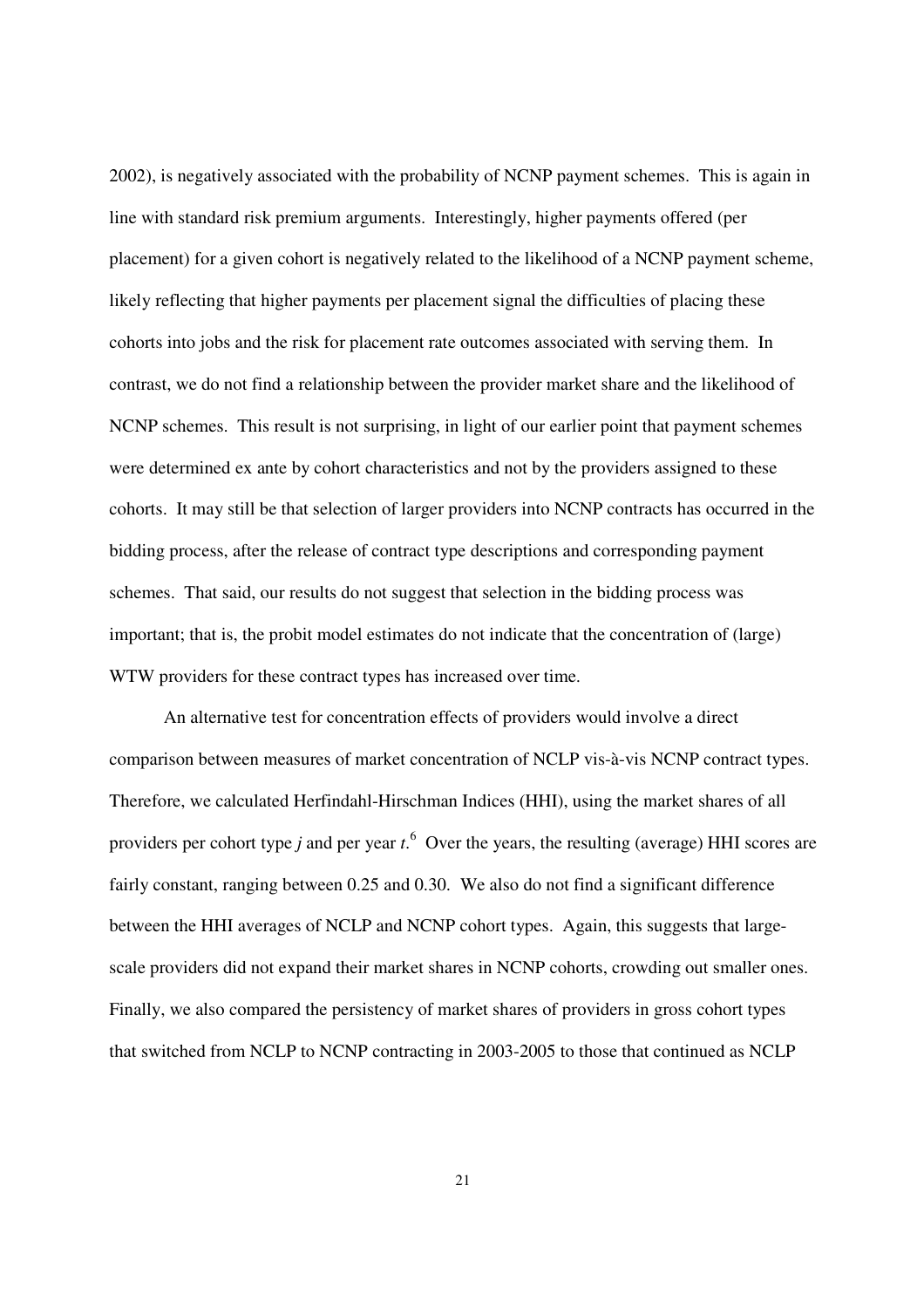contracts. We found 57.6 percent of the providers in the first category to be awarded with contracts in 2003-2005 for the same gross cohort types, and 50 percent in the second category to be awarded with contracts for the same gross cohort types. This suggests that persistency rates were higher in the NCNP gross cohort types.

### *Pre-program selection effects*

As discussed above, we measure two types of selection effects with our data: provider-induced selection and client-induced selection. In addition to direct selection by sending clients back, providers may have also used more subtle ways to selectively treat clients, such as exerting less effort in working with certain clients or even by discouraging them to fill in reintegration plans and/or start the program. As WTW providers were not formally held responsible for such indirect client-induced selection, this would not necessarily diminish their future prospects of being assigned new cohorts. Providers may therefore have tried to influence client-induced selection as well. We model both of these potential effects, using the following specifications:

(2) 
$$
S^{p}_{ijk, t} = a^{P} N C N P_{ij, t} + \mathbf{Z}_{ijk, t} b^{P} + \varepsilon^{P}_{ijk, t}
$$

and

-

$$
(3) \qquad S^{C}_{ijk, t} = a^{C} N C N P_{ij, t} + Z_{ijk, t} b^{C} + \varepsilon^{C}_{ijk, t}
$$

where  $S<sup>P</sup>$  and  $S<sup>C</sup>$  denote the observed provider and client-induced selection shares of the assigned clients to a provider. Both these selection measures are observed per cohort *k* belonging to

<sup>&</sup>lt;sup>6</sup> We also calculated HHI values per gross cohort type. Obviously, as gross cohort types are more heterogeneous than cohort types, this resulted in lower HHI-values, but again there were no significant differences between NCLP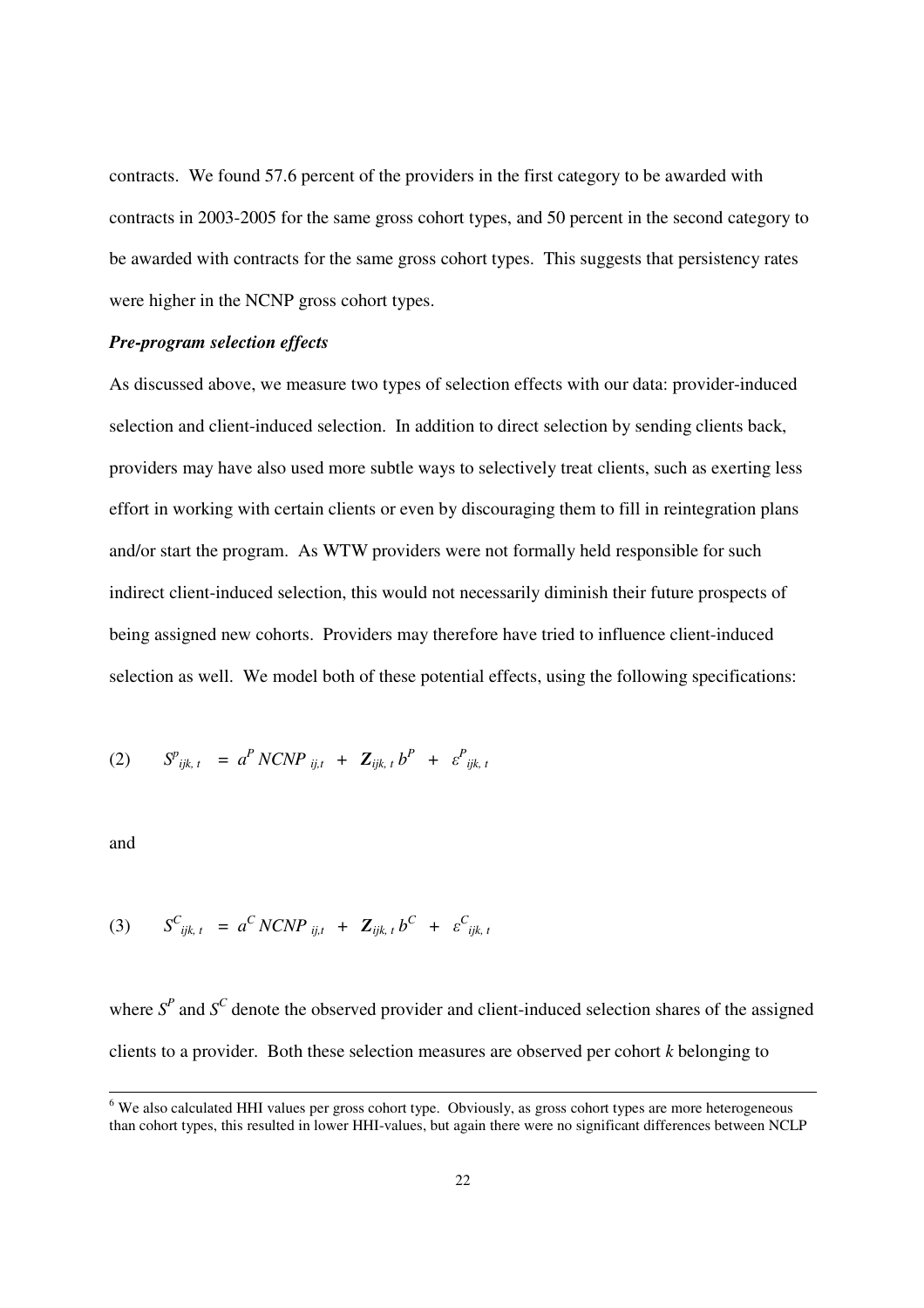cohort type *j* and gross cohort type *i*. The variables  $a^P$  and  $a^C$  describe the effect of *NCNP* contracting on provider and client-induced selection, respectively. Again, it should be noted here that the payment scheme dummy *NCNP* varies with (gross) cohort type only.  $b^P$  and  $b^C$  are vectors denoting the effects of the matrix *Z* on provider- and client-induced selection, respectively. Note that the matrix  $Z$  includes variables that all vary over  $i, j, k$  and  $t$ . Finally,  $\varepsilon^P$ and  $\varepsilon^C$  are i.i.d. residual terms with mean zero and variance  $\sigma_P^2$  and  $\sigma_C^2$ .

 Equations (2) and (3) can be estimated with standard GLS techniques, using cohort size as analytic weights. In addition, we have indicated earlier that we essentially follow two estimation strategies to control for selection effects. The first strategy is to estimate treatment selection models for NCNP, with equation (1) in the first stage and  $S<sup>P</sup>$  and  $S<sup>C</sup>$  (equations (2) and (3)) in the second stage. Thus, equations (2) and (3) are extended with coefficient estimates of the Mill's ratios that are obtained from equation (1). As equation (1) includes the exogenous baseline parameters for 2002 and is estimated for observations from 2003 to 2005, the time span for observations that are used to estimate equations (2) and (3) is limited to this period as well.

The second estimation strategy is a fixed effects estimation of equations (2) and (3), with gross cohort types as the relevant units. Thus, our basic assumption in this model is that  $\varepsilon^P$  and *ε <sup>C</sup>*consist of a time invariant, fixed gross cohort effect that may be correlated with *NCNP* and a residual term that is assumed to be uncorrelated.

#### **< TABLE 4 HERE >**

Table 4 shows the estimation results for equations (2) and (3), using GLS and the treatment selection model and fixed effects approaches. The coefficient estimates of *NCNP* have

-

and NCNP gross cohort types.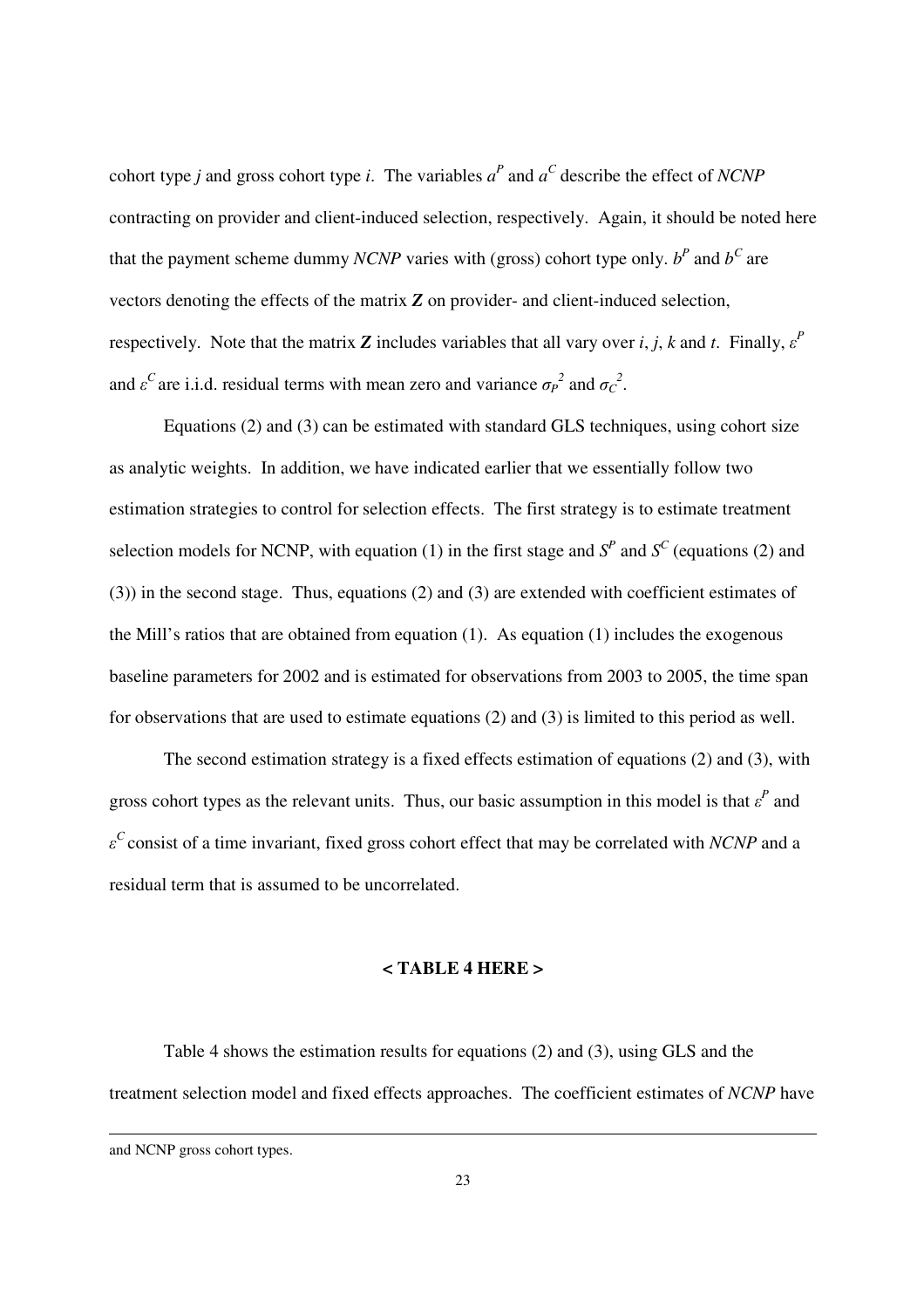the expected (positive) signs in all cases, although only about half are statistically significant at  $\alpha$ <0.05. As for provider-induced selection, both the magnitude and the range of estimates are small (0.6 to 0.8 percentage -point), suggesting the potential for (any) cream skimming from this source is robust but also likely limited. As the (average) share of client-induced selection is much more substantial than that of provider-induced selection, the room for any differences between NCLP and NCNP cohorts seems higher as well. Still, the fixed effect estimates suggest that WTW-providers do not seem to affect these outcomes to a large extent. The results also show that provider-induced selection is higher in DI cohorts, which is probably due to the higher degree of specialization of services that is needed for these cohorts. Finally, we only find the year dummy coefficients to be significant for provider-induced selection, with a downward trend over time. It may be that providers became more aware of the consequences of high providerinduced selection rates over the years, therefore trying to keep these numbers low.

#### **< TABLE 5 HERE >**

 Table 5 presents the (pooled) fixed effect estimates of NCNP schemes on provider and client-induced selection for subsamples with different cohort sizes (more or less than 50 clients) and benefit schemes (UI or DI).<sup>7</sup> These estimates suggest that for both selection measures, the effect of NCNP schemes has been strongest in the (smaller) DI cohorts. It may well be that the risks associated with having DI clients with poor job prospects in smaller cohorts were exacerbated by the NCNP scheme. Training and mediation costs are substantial for this group, whereas the risk of not receiving any (flexible) payments (due to failure to place) was substantial,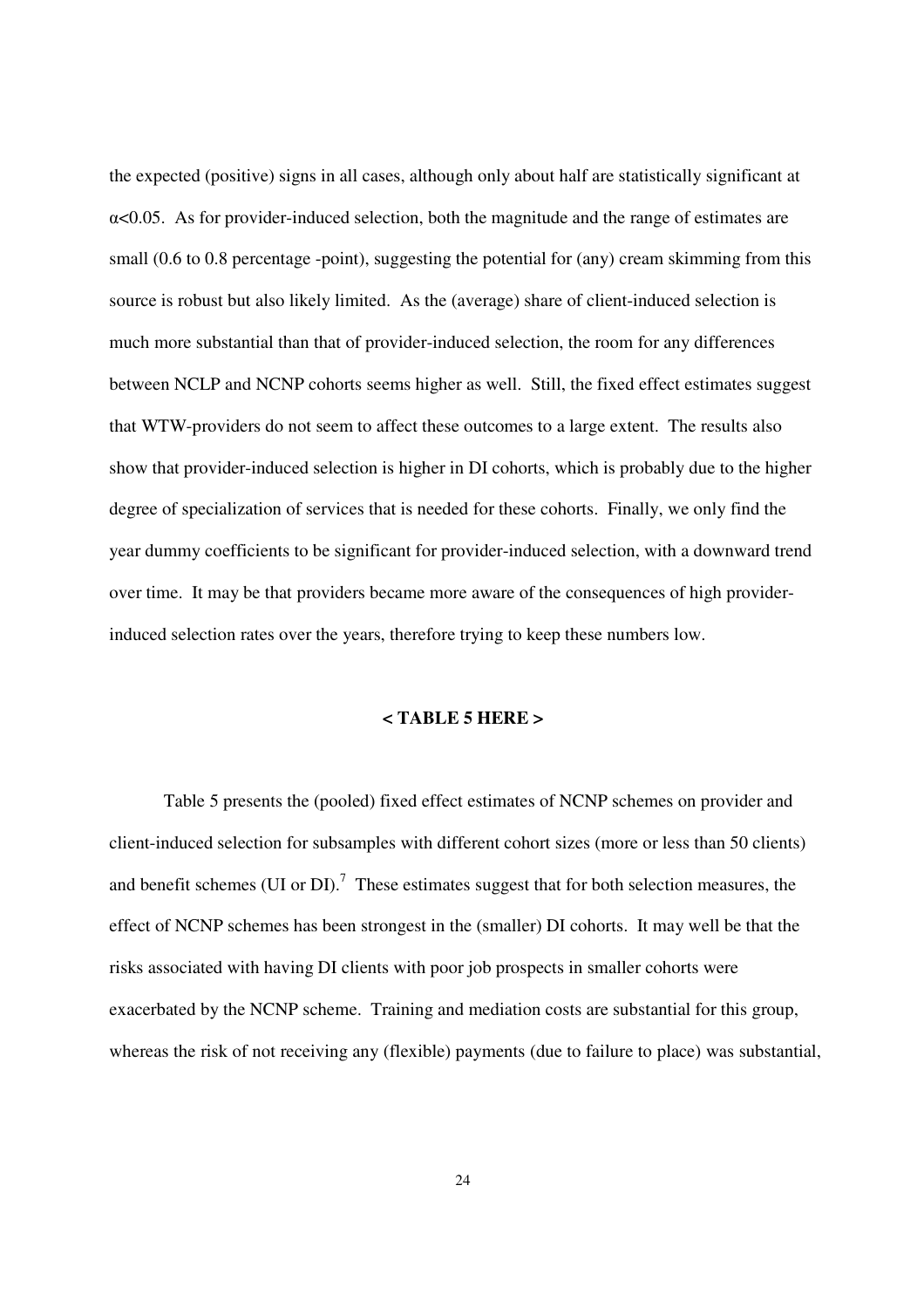too. Still, one should bear in mind that the estimated effect of about 5 percentage-points was relevant for only 8 percent of the DI cohorts, so the overall effect was limited.

Together, these findings on pre-program selection suggest that the effects of NCNP contracting (compared to NCLP) on the behavior of providers was probably limited. We offer several potential explanations for this result. First, high fractions of clients being sent back could damage the reputation and future contracting prospects of providers. Second, providers have little leeway to exploit any informational advantages over the social benefit administration. In particular, the time span between the assignment of cohorts and the actual start of the program was only a few weeks. It is unlikely that this period was long enough for providers to make an accurate assessment of the a priori chances of their clients finding work. Furthermore, the contracted cohorts were intended to consist of fairly homogenous groups of workers, which likewise limited the room for selection behavior as well.

### *Parking effects*

We argued earlier that parking might be an alternative device for pre-program selection, with the key difference that parking occurs after clients are assigned to providers. In the case of strict performance-based contracting arrangements (like NCNP), parking is unlikely to raise (average) job placement rates but may be beneficial if the value added of serving hard-to-place clients is low or when the program costs of serving them are high. Parking behavior typically cannot be observed directly, and spending per client may also be difficult to discern. Still, the data at hand allow us to derive a test on parking indirectly, essentially by focusing on its potential effect on job search durations of clients. That is, parking is characterized as providers concentrating their effort on clients with better job prospects, causing the prospects for this group to improve, while

 $\overline{\sigma}$  We also estimated model variants for sub samples, using the two stage selection approach. This led to similar, but less efficient coefficient estimates, as cohort characteristics as size and benefit scheme largely explain the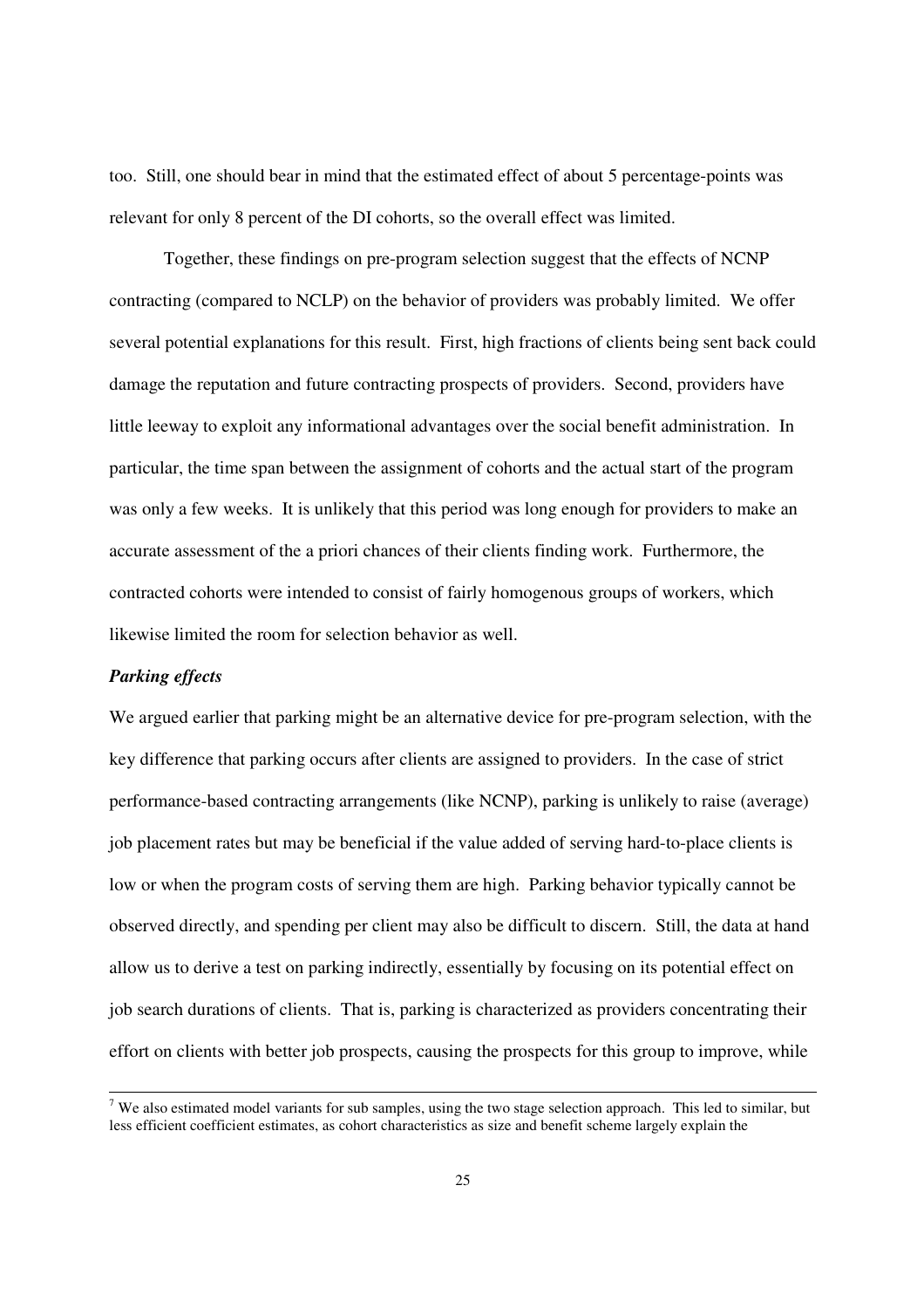hard-to-place clients receive less attention (doing little to affect or even decrease their job prospects). Stated differently, the job search durations of easy-to-place clients will become shorter, while those of hard-to-place clients will be unchanged or may even lengthen. In effect, our implicit assumption is that cream skimming operates through the a priori chances of finding employment, rather than on the value-added of programs. In the literature, this is referred to as the "common-effect" model, in which the value-added of programs is equal for all clients (Heckman et al. 1997). As Heckman et al. (1997) argue, this assumption can be justified by the fact that the variance in value-added is small compared to the variance in a priori job finding probabilities.

The test for parking that we implement entails a comparison of the average job search duration for clients in NCLP and NCNP cohorts that have found a job. Under the parking hypothesis, we expect job duration to be shorter for NCNP cohorts. In the appendix to this paper, we present the technical details of this test. Specifically, as the average job search duration of job finders is a function of the job placement rate (which may differ between NCLP and NCNP cohorts), a simple comparison between the truncated average durations—controlling for gross cohort type fixed effects—may give biased results. We therefore control for job placement rate differentials by employing (and controlling for) a first order Taylor series expansion, so as to distinguish the variation in truncated average job finding durations that can be associated with parking only.

### **< TABLE 6 HERE >**

Table 6 shows the estimated test statistics for parking differentials between NCLP and NCNP cohorts, with and without controlling for differentials in job placement rates (for

-

probability of NCNP payment schemes as well.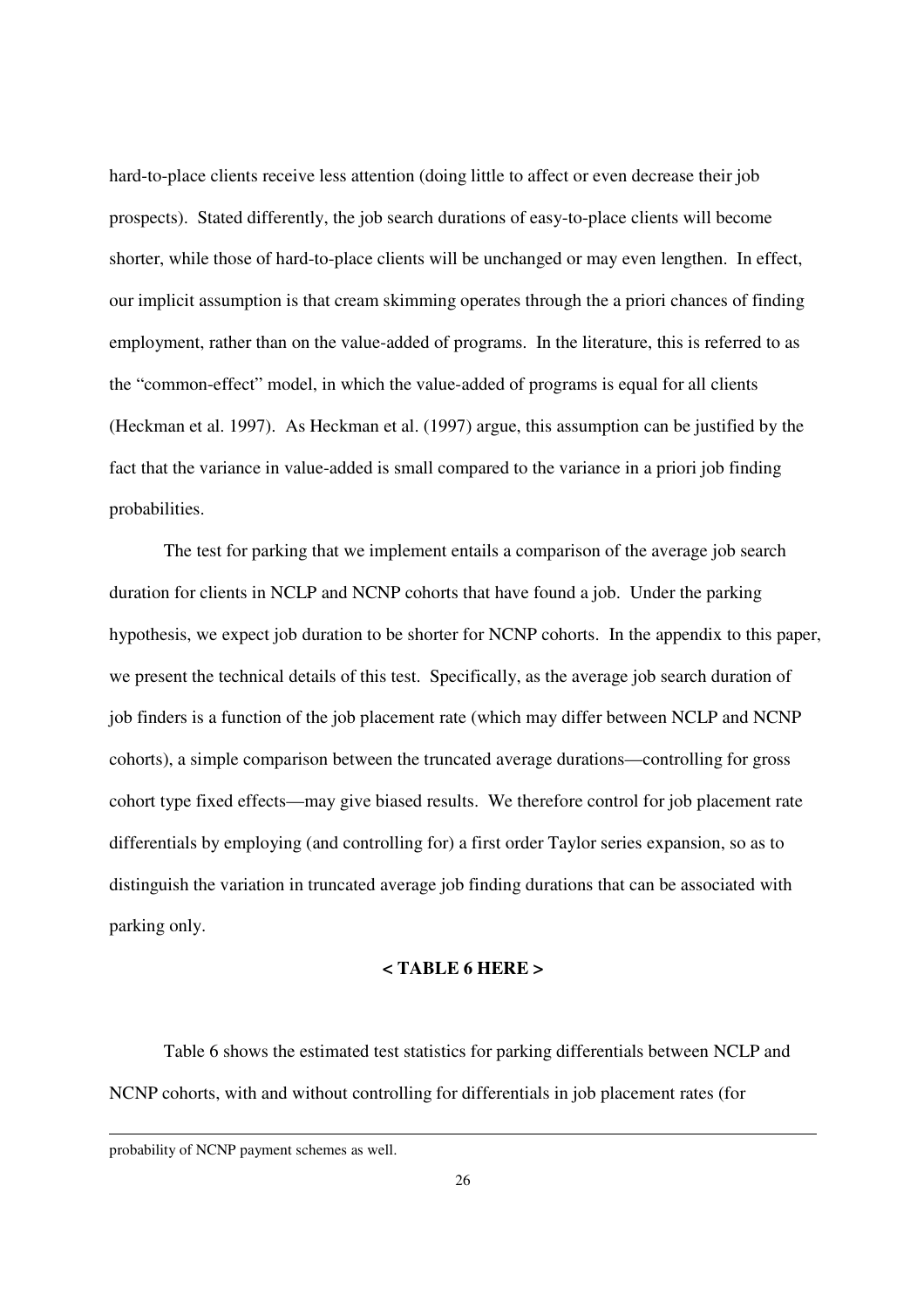subsamples of our data). The table also contains coefficient estimates of (log) program length differentials between NCLP and NCNP cohorts, (again) after controlling for gross cohort type fixed effects and year dummies. Clearly, the observed program lengths are shorter for NCNP cohorts, with estimates ranging from 8 to 21 percent. The coefficient estimates obtained for program lengths are comparable in magnitude to those for differentials in the job search durations of job finders (that is, our test statistic for parking that does not correct for job placement rates). As the windfall gains of additional job placements within the program for NCNP contracts were larger, one may expect program lengths to be longer for NCNP contracts. Instead, it appears that NCNP contracting encouraged providers to concentrate on short term services for their clients, being less costly and requiring shorter program lengths. In UI cohorts, the opportunities for providers to respond accordingly were probably greater, which is reflected in the larger effect of NCNP contracting we find for this subsample. We return to this issue below when discussing the estimation results for job placement rates.

 For the full sample, we find that we cannot reject the null hypothesis of "no parking." Although the average job search duration of job finders is significantly shorter in NCNP cohorts (about 12%, or 35 days), controlling for job placement rates yields a coefficient estimate that is insignificant. Focusing on the subsamples in our data, however, we find evidence for parking in smaller cohorts (less than 50 clients) and weak evidence for DI cohorts, with estimated effects of 25 percent and 22 percent, respectively. Thus, similar to pre-program selection, it appears that parking is confined to cohorts where placement risks and program costs per client were greater. Parking may be one way to lower the financial risks in some contracts—particularly those for smaller DI cohorts—casting doubts on the likelihood of strong unintended effects of incentives induced by NCNP contracting.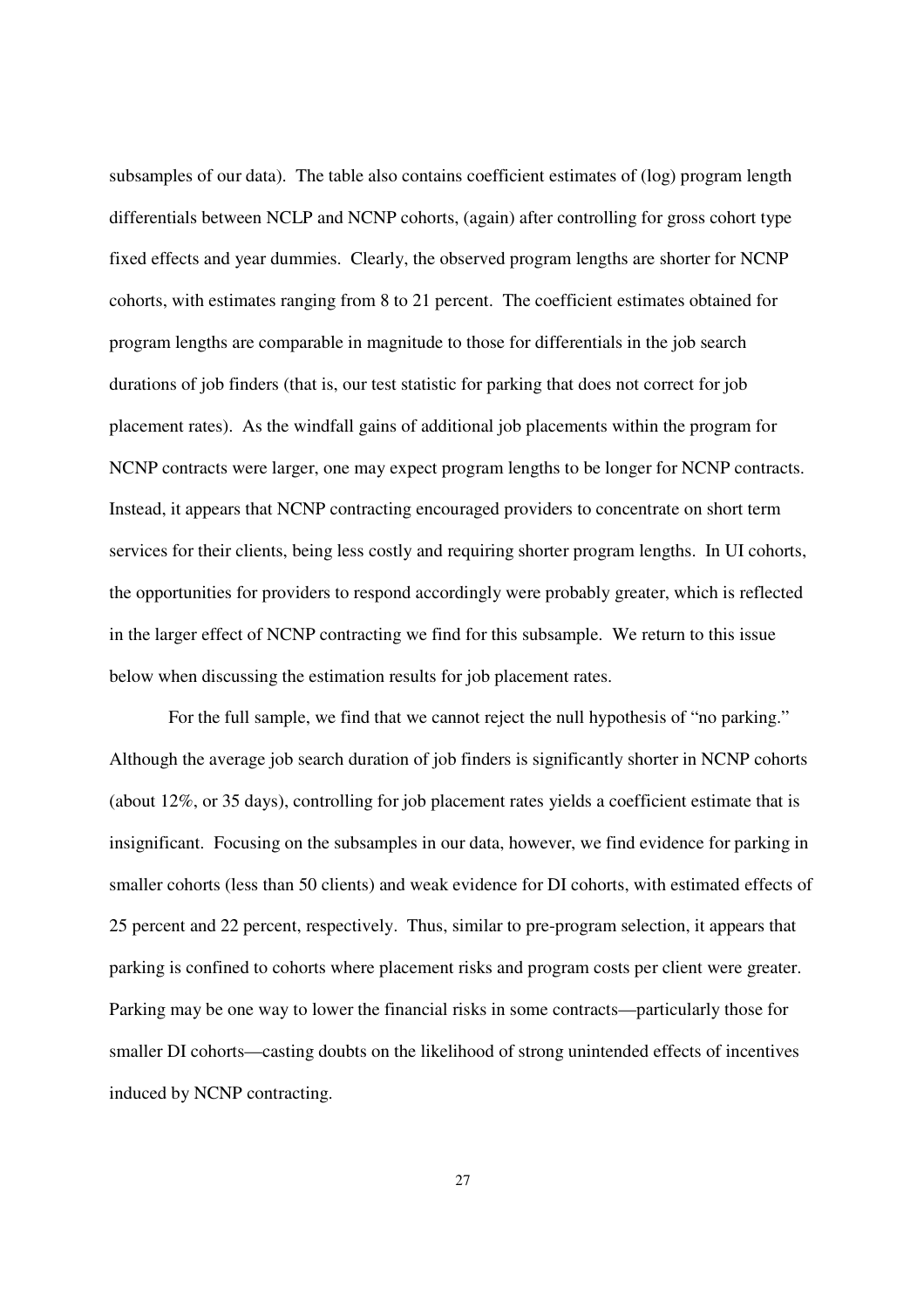### *Job placement rate effects*

In estimating the impact of NCNP payment schemes on provider job placement rates, we essentially follow the same two estimation strategies as for the selection models in equations (3) and (4). An important difference now is that pre-program selection itself may have affected the composition of clients in the *net* cohorts—at least to the extent that this in turn has affected the job placement rates, as compared to the *gross* cohorts. We thus add both provider and clientinduced selection as additional controls, and specify the job placement rate (*JPR*) per cohort *k* at time *t*, for cohort type *j* and gross cohort type *i* as:

(4) 
$$
JPR_{ijk, t} = a^{JPR} NCNP_{ij, t} + \mathbf{Z}_{ijk, t} b^{JPR} + d^{P} S^{p}_{ijk, t} + d^{C} S^{C}_{ijk, t} + \varepsilon^{JPR}_{ijk, t}
$$

In equation (4)  $a^{JPR}$  and  $b^{JPR}$  describe the effect of NCNP contract types and other cohort characteristics **Z** on JPR, respectively. Moreover  $d^P$  and  $d^C$  denote the effect of provider and client-induced selection on the job placement rates of the (remaining) clients in the cohort. *ε JPR* is an i.i.d. residual with mean zero and variance  $\sigma_{JPR}^2$ . Similar as the selection models, we estimate treatment selection models for NCNP in the first stage, and equation (4) in the second stage, adding Mill's ratios that are obtained from equation (1). The second research strategy is the gross cohort type fixed effects estimation of the model.

#### **< TABLES 7 AND 8 HERE >**

 Table 7 shows the estimation results of equation (5) from GLS and the two estimation strategies that take into account potential endogeneity effects. Next, Table 8 highlights the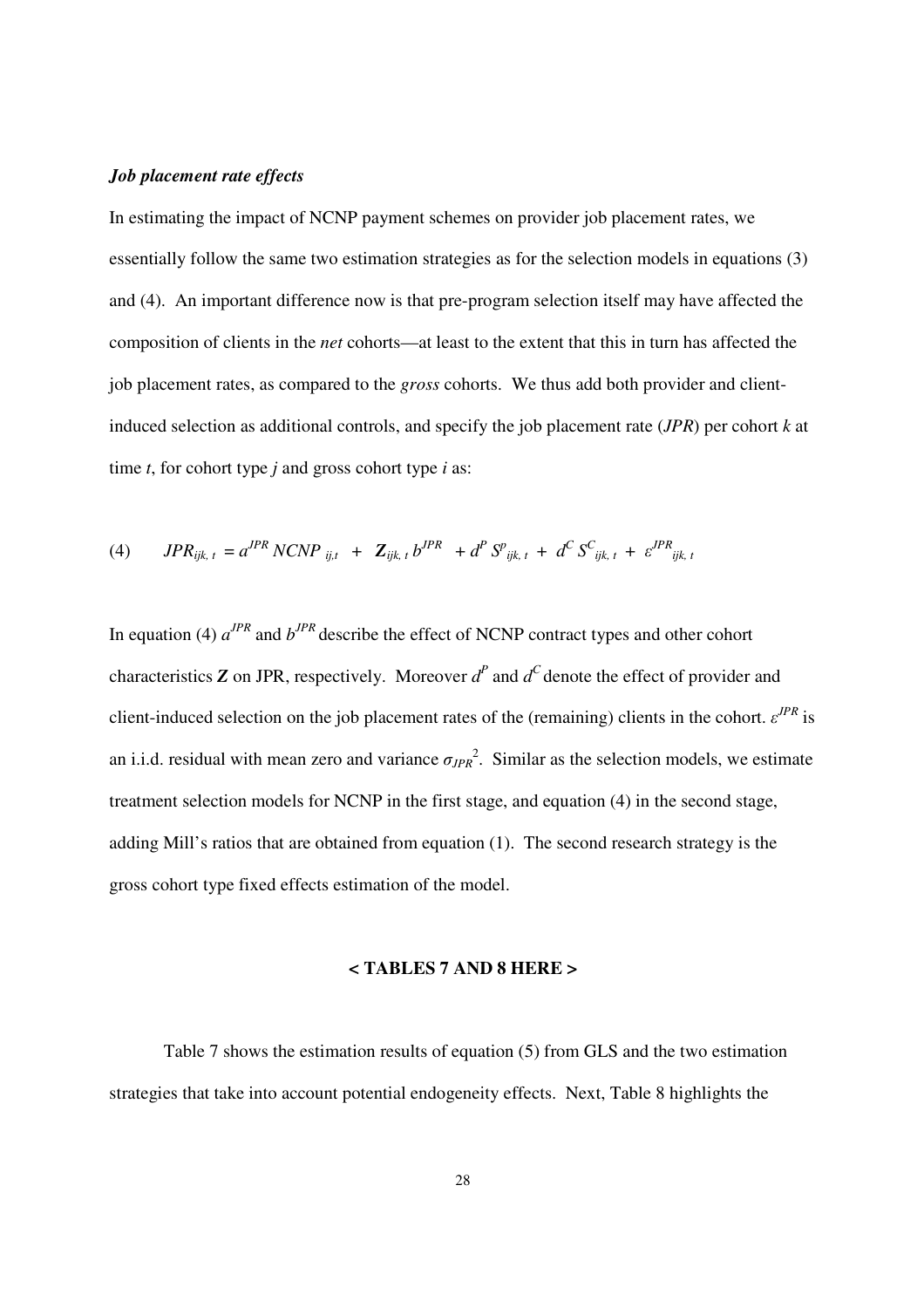effects on (two) types of job placement rates—into short term and more durable jobs—and distinguishes the effects of NCNP with respect to cohort size (smaller or larger than 50 clients) and type of scheme (UI versus DI). It should be noted that all coefficient estimates in Table 8 derive from the (pooled) fixed effects estimation results.

The comparison of GLS and the other estimates in Table 8 makes apparent that the NCNP contracts were mostly used for cohorts of clients with better job prospects; without controlling for these selection effects, the NCNP effect would be overestimated. The overall picture that emerges is that the NCNP contracting has increased job placement rates, but with the effect being concentrated in short term placements (with contracts from 6 to 12 months) and for (larger) UI cohorts. In particular, we find the overall effect of NCNP contracts on the job placement rates is equal to 7.5 percentage points in the treatment selection model and 2.5 percentage points in the fixed effects model. One may argue that parking decreased the effectiveness of the NCNP incentives in the smaller DI cohorts. We further find the positive effect of NCNP on the UI cohorts to be confined to short-term employment contracts only, suggesting that providers with NCNP incentives focused on short-term employment contracts for their clients. This confirms our earlier findings that indicated that NCNP cohorts had shorter program durations. It is probable that the opportunities for finding temporary work and cutting costs were greater in cohorts with clients with better job prospects. At the same time, however, we also find evidence that providers took the opportunity to increase the number of short-term employment contracts in DI cohorts, at the cost of fewer longer-term contracts.

Table 7 shows that most (other) coefficient estimates of the controls in our sample are not statistically significant. In addition, we unexpectedly find in one model that pre-program provider-induced selection decreased the job placement rates of WTW providers. In case of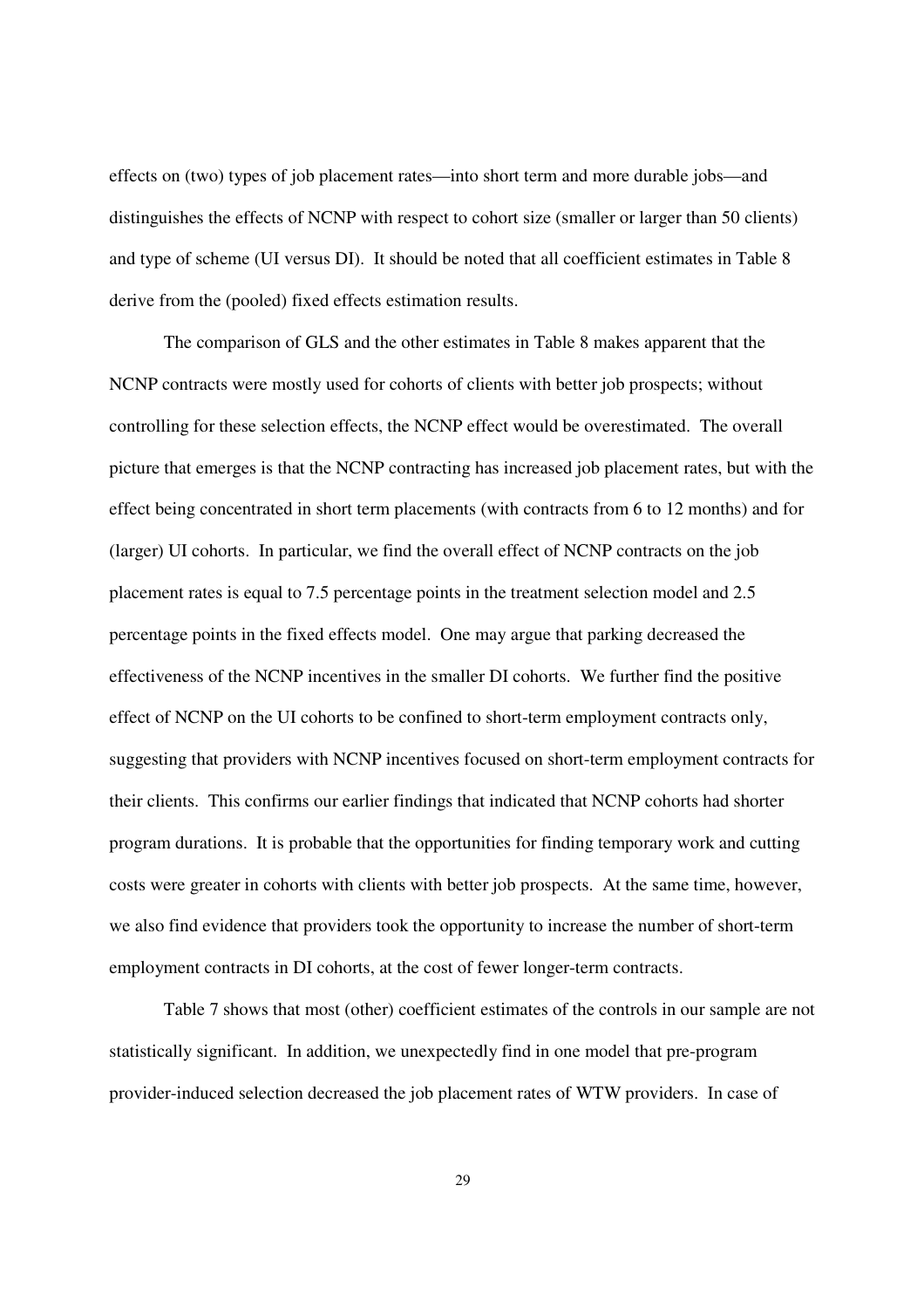cream-skimming, we would have expected this form of selection to increase job placement rates of the remaining cohort instead. A possible explanation for this result would be that providerinduced selection is high for low-quality WTW providers employing low-quality workers and/or with poorly managed programs. We therefore re-estimated equation (4) with (pooled) gross cohort type fixed effects, extending the model with the addition of provider dummies as well. The resulting coefficient for provider-induced selection subsequently turns positive, increasing to 2.218 (4.438), whereas the estimated impact of NCNP remains almost unchanged (with an estimate of 2.831 (1.400)). Thus, it seems that high provider-induced selection in these cohorts is indeed associated with low-quality providers.

## **5**. **CONCLUSIONS**

In this paper we have explored both the intended and unintended effects of performance-based contracting in social welfare services, using rather unique data on cohorts that were procured by the Dutch social benefit administration. The results of our analysis generally fit expectations of the standard theoretical framework of risk and incentives, with incentives most likely to work when the financial risks of performance-contingent payments for providers are not too large to induce selection and parking behavior (Burgess and Ratto 2003). It is possible that the Dutch benefit administration was aware of this, as they used NCNP payment schemes primarily for cohort types where clients had higher a priori chances of finding work and job placement risks per client were low. At the same time, our analysis shows that the overall (additional) preprogram selection and parking activities were probably low. For the UI cohorts, we find that the NCNP payment scheme contributed to about a 3 percentage point increase in job placements, whereas there is no evidence for pre-program selection and parking. Although this effect is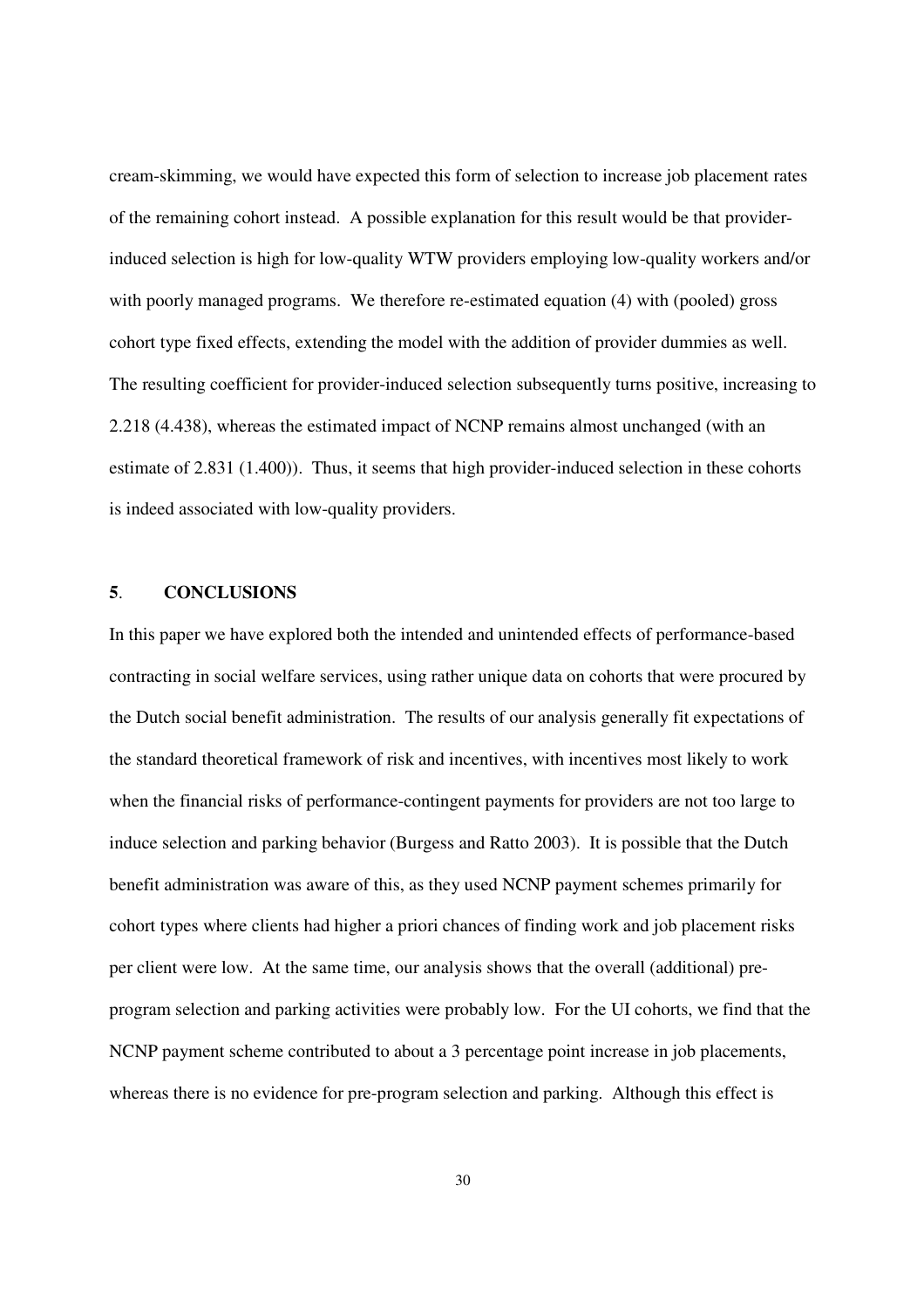smaller than those obtained in previous research—with estimates ranging from 5 to 10 percentage points (Finn 2008)—for these cohorts, the NCNP schemes seem to have been generally successful.

The downside of the story, however, is that NCNP contracting was not effective in raising job placement rates in DI cohorts, with evidence pointing to additional parking and provider- and client-induced selection here. Both forms of selection by providers are seemingly driven by risk and cost considerations, which are particularly relevant for hard-to-place DI recipients. Although it is difficult to assess the exact magnitude of these effects, parking may well have harmed both the efficiency of the program—in terms of job placement rates—and its equity in access to services.

The other concern that follows from our analysis is related to the durability of jobs that were found in NCNP programs. Additional job placements were almost fully confined to temporary employment arrangements of twelve months at maximum. With the data at hand, we cannot infer whether this was to the detriment of the efficiency of the WTW-programs, particularly for UI clients. The program might be viewed as highly successful if short-term jobs were a stepping stone to longer-term employment, and if shorter program lengths decreased the risk of lock-in effects for clients. So far, however, other evidence seems to suggest that shortand long-term effects of programs are not strongly correlated (Heckman et al. 2002), casting doubt on the long-term effectiveness of the NCNP payment scheme.

In general, the findings of this study suggest that in contexts where the risks to social welfare service providers of failing to meet contract expectations are greater, due to factors such as client characteristics that portend barriers to successful outcomes, performance-based contracts are less effective and are more likely to induce unintended effects such as parking that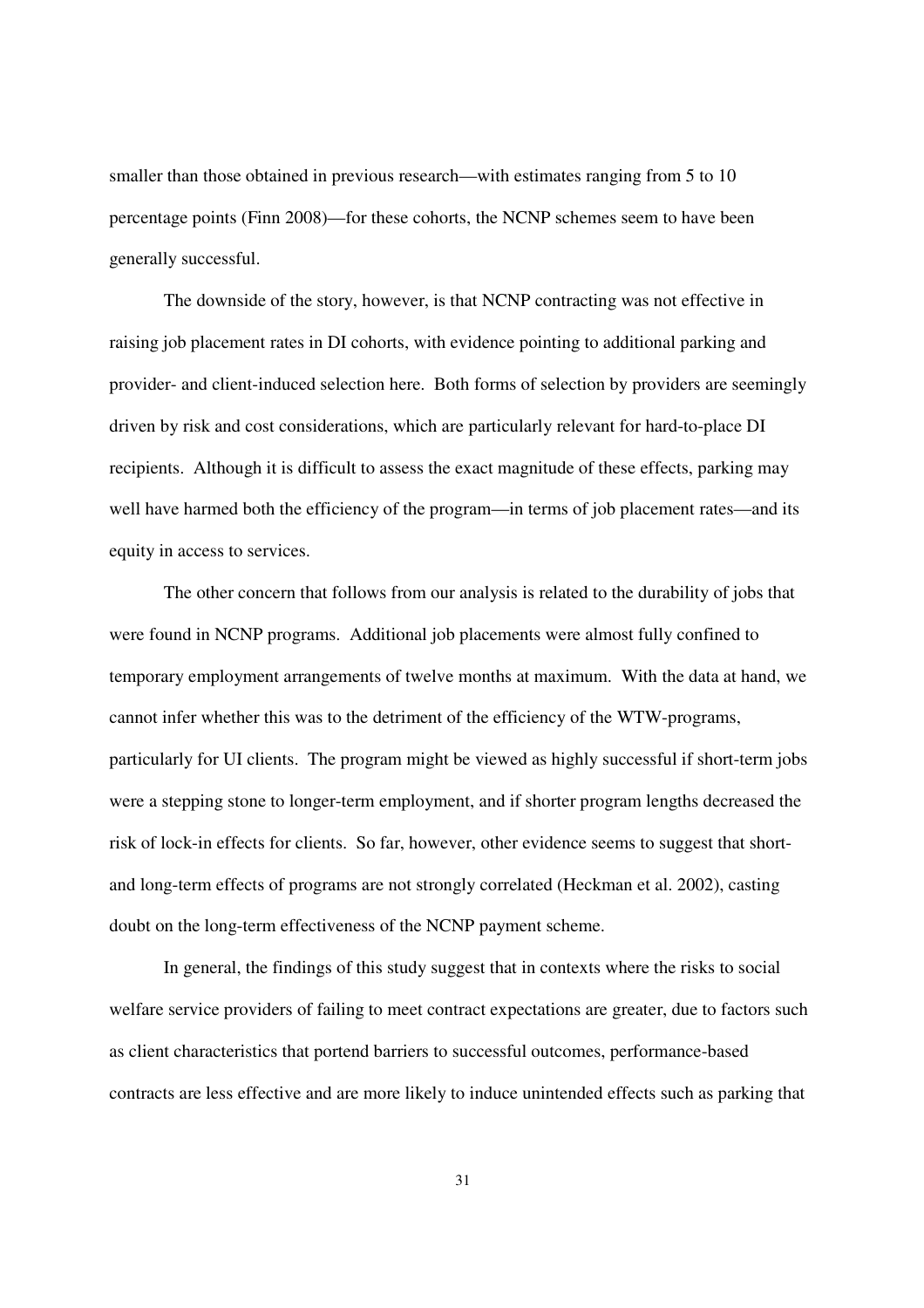result in inequity in access to services. Alternatively, there may be some small gains to contractual arrangements that put a greater portion of provider compensation at risk when the uncontrollable risks to provider contract outcomes are lower. That said, these benefits of performance-based contracting appear to be limited to short-term outcomes, and thus, their effectiveness in increasing the long-run impact of public programs such as welfare-to-work services remains questionable.

### **REFERENCES**

- Baker, G. P., 1992. Incentive Contracts and Performance Measurement, Journal of Political Economy 100(3), 598-614.
- Barnow, B. A. 2000. Exploring the relationship between performance management and program impact: A case study of the JTPA. Journal of Policy Analysis and Management 19(1), 118–141.
- Bernard, S., Wolff, J., 2008. Contracting out placement services in Germany. Is assignment to private providers effective for needy job-seekers?, IAB Discussion Paper 5/2008.
- Blank, R.M., 2000. When can public policy makers rely on private markets? The effective provision of social services, Economic Journal 110(462), C34-49.
- Brown, T. L., Potoski, M., 2003. Managing Contract Performance: A Transaction Costs Approach, Journal of Policy Analysis and Management 22(2), 275-297.
- Bruttel, O., 2005. Contracting-out and Governance Mechanisms in the Public Employment Service, Wissenschaftszentrum Berlin für Sozialforschung (WZB), Discussion paper 2005-109.
- Burgess, S., Ratto M., 2003. The Role of Incentives in the Public Sector: Issues and Evidence, Oxford Review of Economic Policy 19(2), 285-300.
- Burgess, S., Propper, C., Ratto, M., Tominey, E., 2004. Incentives in the Public Sector: Evidence from a Government Agency, CMPO Working Paper Series No. 04/103.
- Chiappori, P., Salanié B., 2003. Testing Contract Theory: A Survey of Some Recent Work, in: Dewatripont, M., Hansen, L., Turnovsky, P. (Eds), Advances in Economics and Econometrics—Theory and Applications, Eight World Congress of the Econometric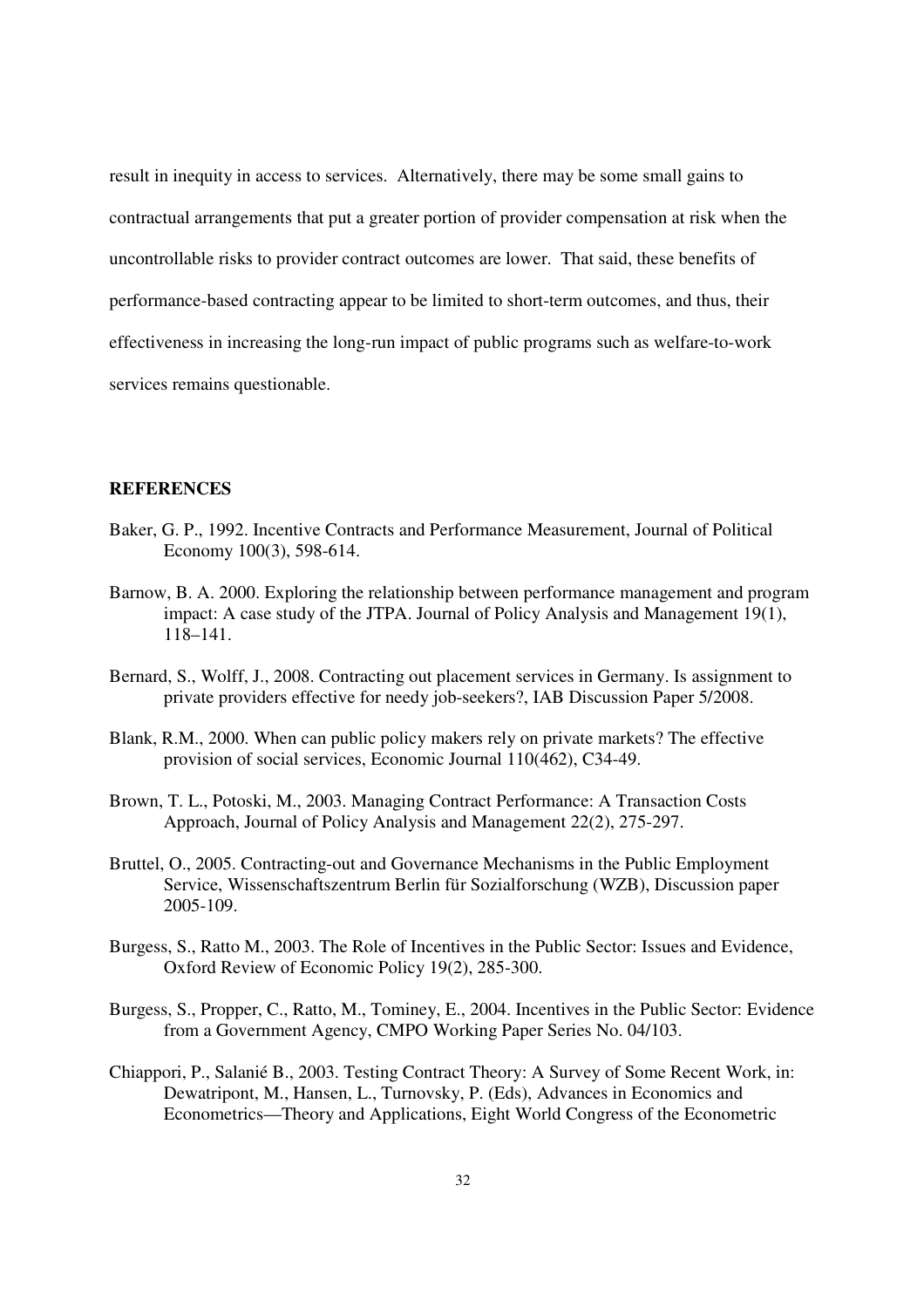Society, Econometric Society Monographs, Cambridge, Cambridge University Press, 115-49.

- Courty, P., Marschke, G., 2004. An Empirical Investigation of Gaming Responses to Performance Incentives, Journal of Labor Economics 22(1), 23-56.
- Courty, P., Kim, D., Marshke, G., 2009. Curbing Cream-Skimming: Evidence on Enrollment Incentives, Journal of Labor Economics, forthcoming.
- Dixit, A., 2002. Incentives and Organisations in the Public Sector: An Interpretative Review, Journal of Human Resources 37(4), 696-727.
- Finn, D., 2008. The British 'welfare market'. Lessons from contracting out welfare to work programmes in Australia and the Netherlands, University of Portsmouth, http://www.jrf.org.uk/sites/files/jrf/2306-welfare-unemployment-services.pdf .
- Groot, I., Hollanders D., Hop, J., Onderstal, S., 2006. Werkt de re-integratiemarkt?, Amsterdam, SEO rapport 946.
- Hart, O., Schleifer A., Vishny, R.W., 1997. The Proper Scope of Government: Theory and an Application to Prisons, The Quarterly Journal of Economics 112(4), 1127-1161.
- Heckman, J., Smith, J., Taber, C., 1996. What Do Bureaucrats Do? Effects of Performance Standards and Bureaucratic Preferences on Acceptance into the JTPA Program, In: Advances in the Study of Entrepreneurship, Innovation and Economic Growth Volume 7, Reinventing Government and the Problem of Bureaucracy, Gary Libecap, ed., Greenwich, CT: JAI Press, 191-218.
- Heckman, J., Smith, J., Clements, N., 1997. Making The Most Out of Programme Evaluations and Social Experiments: Accounting for Heterogeneity in Programme Impacts, Review of Economic Studies 64(4), 487-535.
- Heckman, J., Lalonde, R., Smith, J., 1999. The Economics and Econometrics of Active Labor Market Programs, in: Ashenfelter, O., Card, D (Eds*.), Handbook of Labor Economics, Volume 3A*, Amsterdam: North Holland, 1865-2097.
- Heckman, J., Heinrich, C., Smith, J., 2002. The Performance of Performance Standards, Journal of Human Resources 38(4), 778-811.
- Heckman, J. and J. Smith, 2004, The Determinants of Participation in a Social Program: Evidence from a Prototypical Job Training Program, *Journal of Labor Economics* 22(2), 243-298.
- Heinrich, C. J., 1999. Do Government Bureaucrats Make Effective Use of Performance Management Information?, Journal of Public Administration Research and Theory 9(3), 363-393.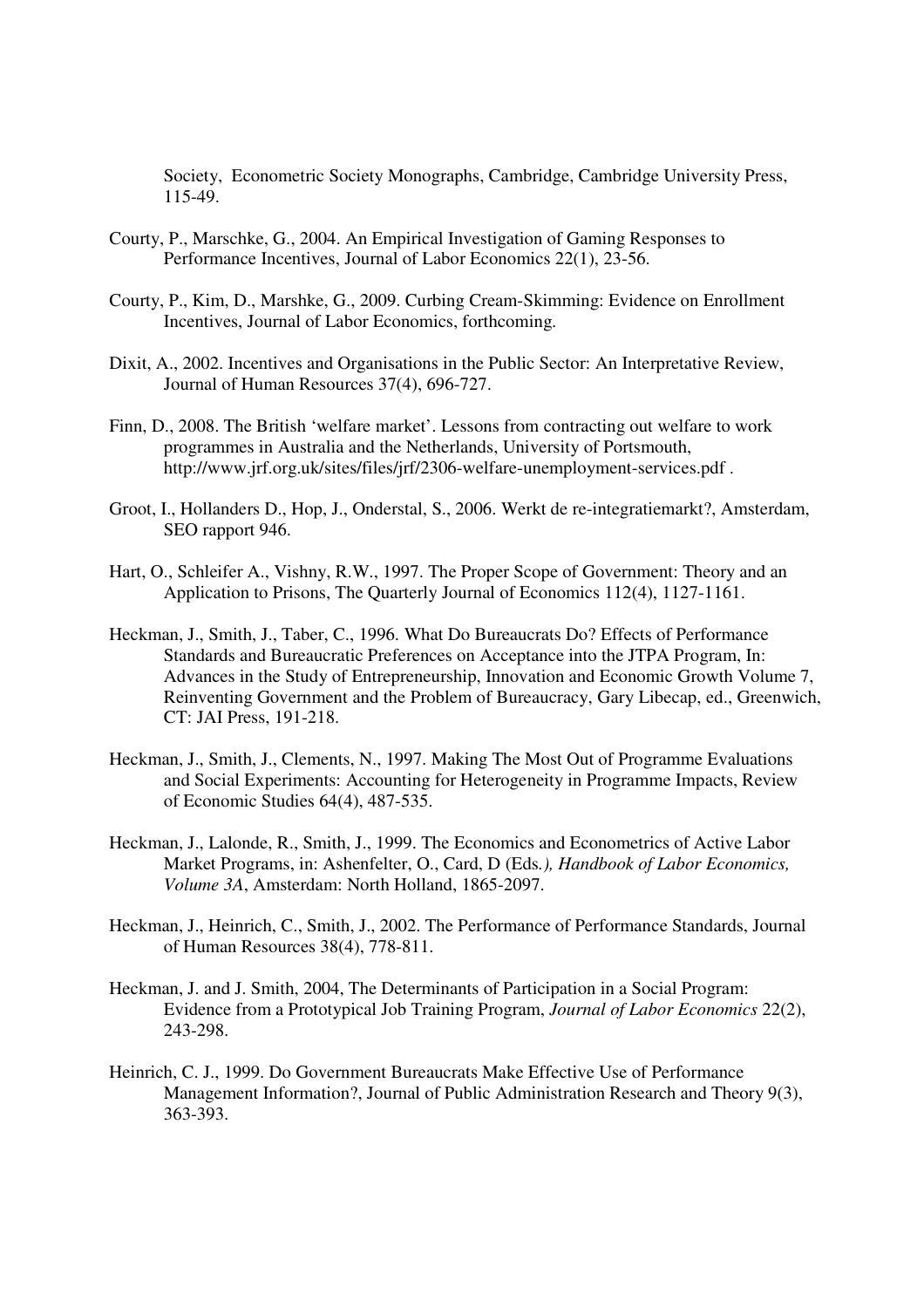- Heinrich, C. J., Marschke, G. M., 2010. Incentives and their Dynamics in Public Sector Performance Management Systems, Journal of Policy Analysis and Management 29(1), 183-208.
- Heinrich, C., Choi Y., 2007. Performance-Based Contracting in Social Welfare Programs, The American Review of Public Administration 37(4), 409-435.
- Hefetz, A., Warner, M., 2004. Privatization and Its Reverse: Explaining the Dynamics of the Government Contracting Process, Journal of Public Administration Research and Theory 14(2), 171-190.
- Johnson Dias, J., Maynard-Moody, S., 2006. For-Profit Welfare: Contracts, Conflicts, and the Performance Paradox, Journal of Public Administration Research and Theory 17, 189- 211.
- Koning, P., 2008. Not-for-profit Provision of Job Training and Mediation Services: An Empirical Analysis Using Contract Data, De Economist 156(3), 221-239.
- Koning, P., 2009, Contracting Welfare-to-work services: Use and Usefulness, CPB Discussion paper 135.
- Mundlak, Y., 1978. On the Pooling of Time Series and Cross Section Data, Econometrica 46(1), 69-85.
- Ladd, H., 1999. The Dallas School Accountability and Incentive Plan: An Investigation of its Impact on Student Outcomes, Economics of Education Review 18(1), 1-16.
- Prendergast, C., 1999. The Provision of Incentives in Firms, Journal of Economic Literature 37, 7-63.
- Skedinger, P., Widerstedt, P., 2007. Cream Skimming in Employment Programs for the Disabled? Evidence from Sweden, International Journal of Manpower 28(8), 694-714.
- Struyven, L., Streurs G., 2005. Design and redesign of a quasi-market for the reintegration of jobseekers: empirical evidence from Australia and the Netherlands, Journal of European Social Policy 15(3), 211-229.
- Tergeist, P., Grubb, D., 2006. Activation Strategies and the Performance of Employment Services in Germany, the Netherlands and the United Kingdom, OECD Social Employment and Migration Working Papers 42, OECD Publishing.
- Van Slyke, D., 2003. The Mythology of Privatization in Contracting for Social Services, Public Administration Review 63(3): 296-315.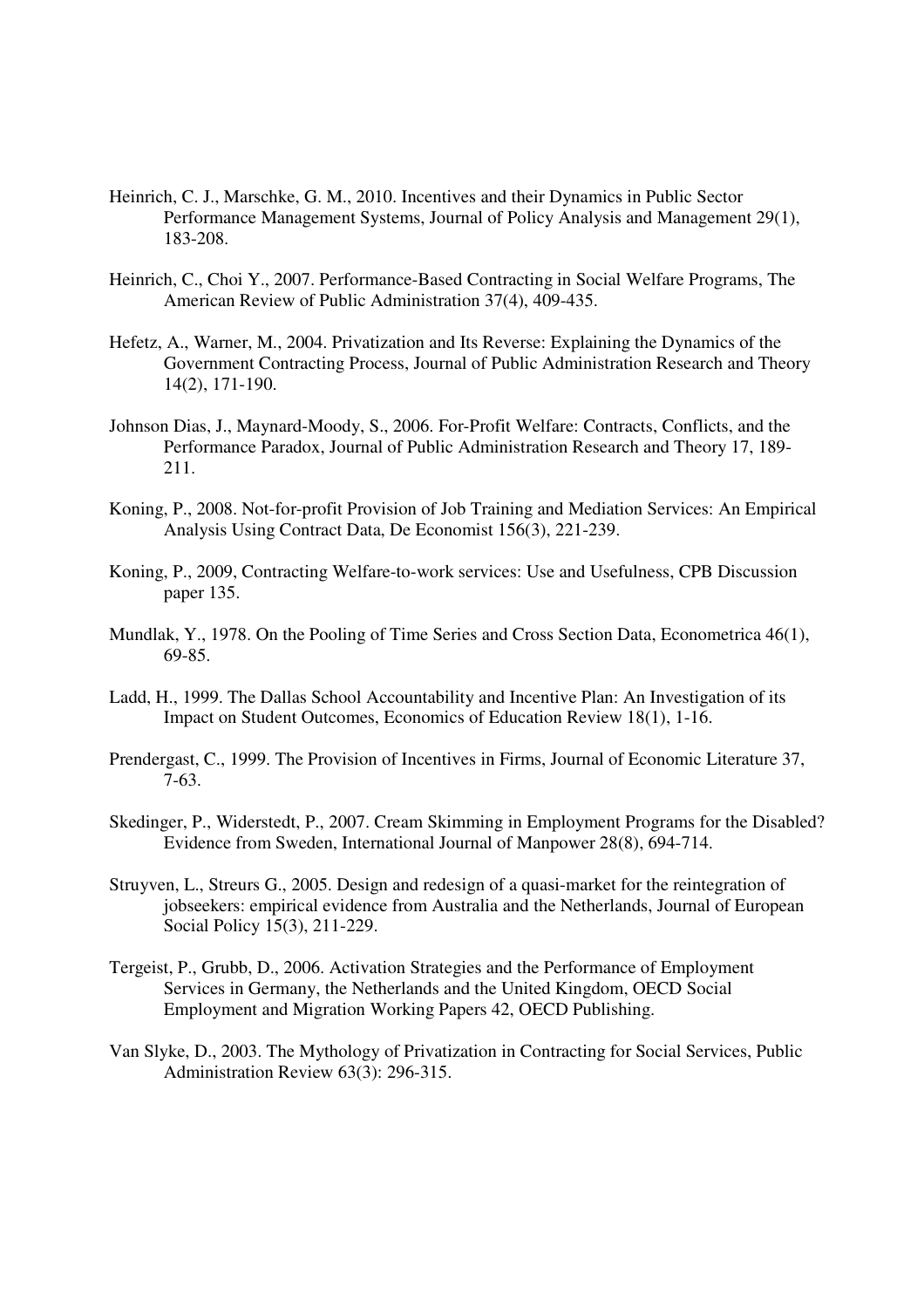- Weber, A., 2008. Individual Incentives in Program Participation: Splitting Up the Process in Assignment and Enrolment, IZA Discussion paper 3404.
- Winterhager, H., Heinze, A., Spermann, A., 2006. Deregulating job placement in Europe: A microeconometric evaluation of an innovative voucher scheme in Germany*, Labour Economics* 13, 505-517.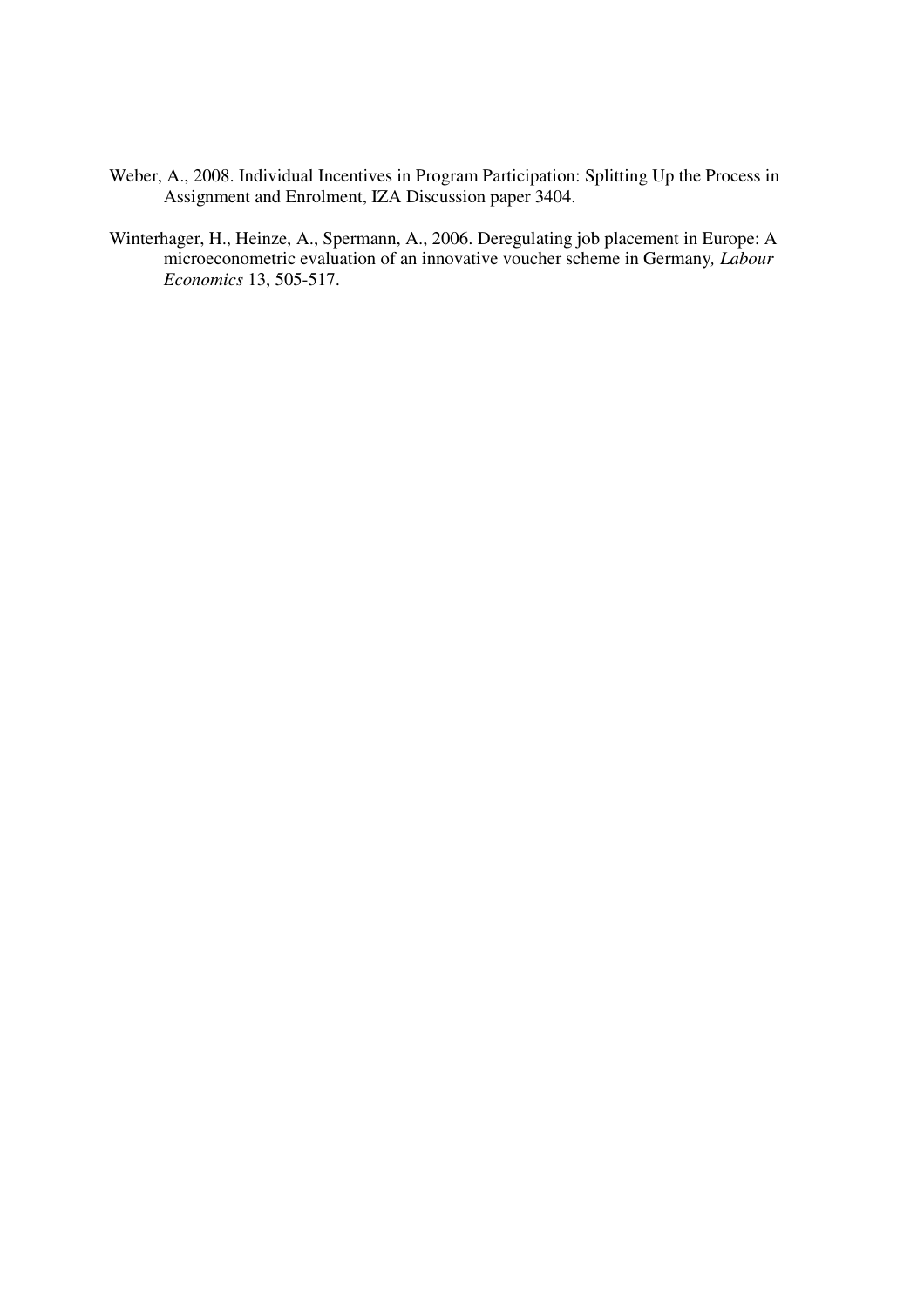### **APPENDIX: TESTING PARKING BEHAVIOR**

Parking behavior typically cannot be observed directly. Still, the data at hand allow us to derive an indirect test for parking, essentially by focusing on its effect on job search durations of clients. The idea is that providers concentrate their effort on clients with better job prospects, causing the prospects for this group improve, whereas for the hard-to-place, they remain constant or even decrease. Stated differently, parking shortens the job search durations of easy-to-place clients, while keeping constant or even lengthening those of hard-to-place clients. Thus, if one was comparing two providers with equal job placement rates, we would expect the one with more parking to place clients into jobs more quickly (i.e., they have shorter durations in the program). Eventually, the other provider will catch up (in terms of its placement rate), as it more gradually finds jobs for the hard-to-place clients.

Thus, an obvious test statistic for parking would entail a comparison of the average job search duration for clients in NCLP and NCNP cohorts that have found a job. Under this parking hypothesis, we expect job search durations to be smaller for NCNP cohorts. To formalize and develop such a test, we first introduce some notation:

- $\tau$  = program length, which we assume is the same for all cohorts.
- $t = \text{time}, \text{ with } 0 \leq t \leq \tau.$
- *P(t)* indicates the job placement rate of a cohort at time *t*. We only observe *P* at time  $t = \tau$ .
- $S(t) = 1 P(t)$ , which is the fraction of clients that have not found a job at time *t* (or: 'the survival function').
- $\theta(t)$  is the job finding hazard in a cohort at time *t*. Thus,  $S(t) = \exp[-\int_0^t \theta(s)ds]$
- E( $t$  $t \leq \tau$ ) is the expected job search duration of clients that have found a job before  $\tau$ .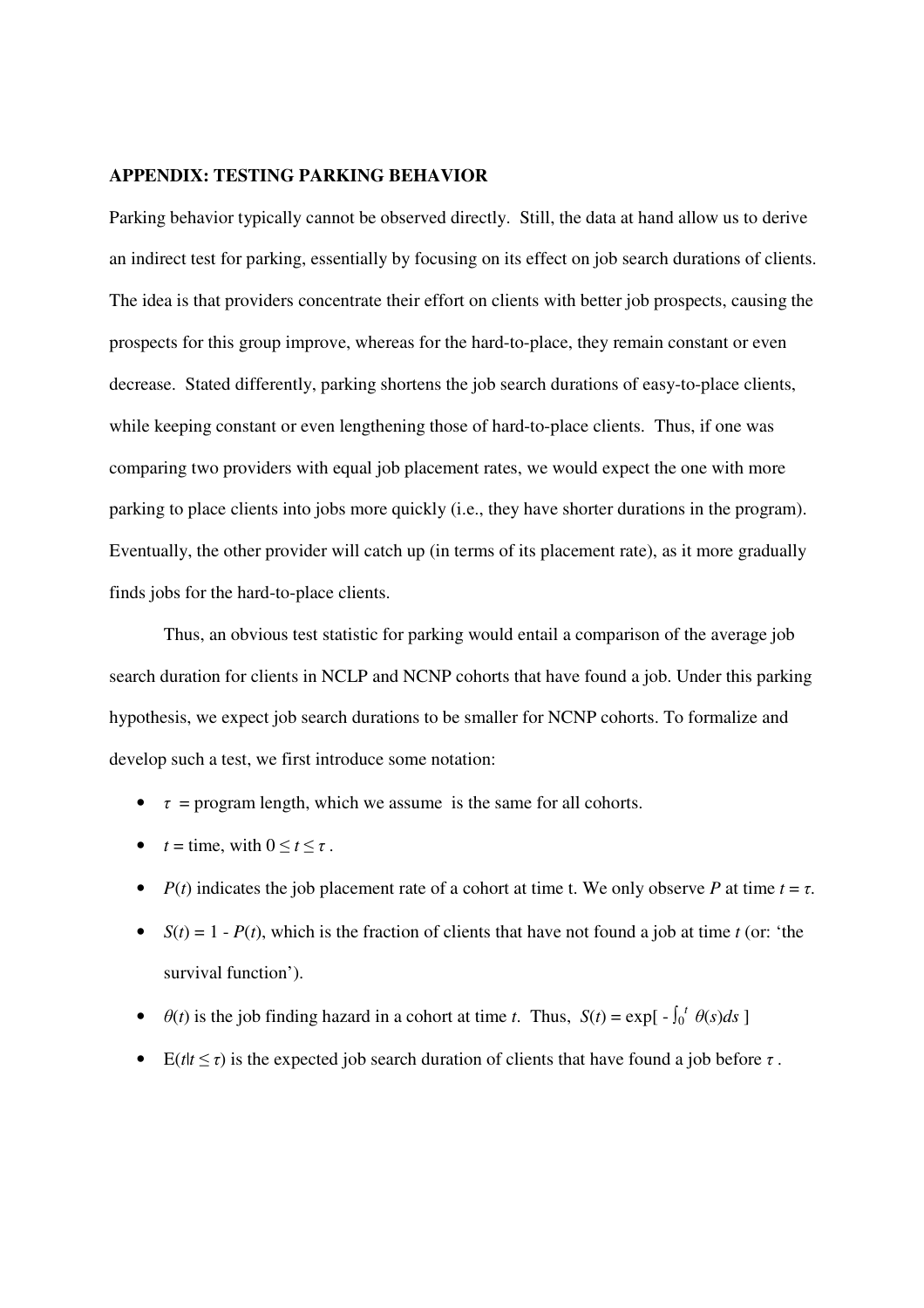We start by writing down the definition of the expected truncated job search duration:

$$
\int_0^{\tau} S(t) dt - S(\tau) \tau
$$
  
(A.1)  $E(t|t \le \tau) =$  \_\_\_\_\_\_\_\_  

$$
1 - S(\tau)
$$

As the RHS of equation (A.1) is a function of  $P(\tau)$ , a simple comparison between the truncated average durations of NCLP and NCNP cohorts may give biased results. In particular, if one of the cohort types has a higher placement rate, this would result in a lower value of the survival rate *S*(*τ*), regardless of whether this difference is associated with parking behavior. *We therefore define "no parking" as a situation where all hazard rates θ(t) during the program are affected proportionately by the higher placement rate, perhaps with a (small) percentage increase in α*. It can easily be shown that the new survival function would then be  $S(t)^{1-\alpha}$  for all *t*. Next, we perform a first order Taylor expansion on the log value of E ( $t/t \leq \tau$ ), with  $\alpha = 0$  as a point of reference. The first order derivative with respect to  $\alpha$  for  $\alpha = 0$  is:

| $\partial \ln E(t t \leq \tau)$ | $\alpha S(\tau)$ | α           |
|---------------------------------|------------------|-------------|
| $(A.2)$ -                       | $-\alpha$        |             |
| $\partial \alpha$               | $1-S(\tau)$      | $1-S(\tau)$ |

and the derivative of (1) with respect to  $P(\tau)$  for  $\alpha = 0$  is: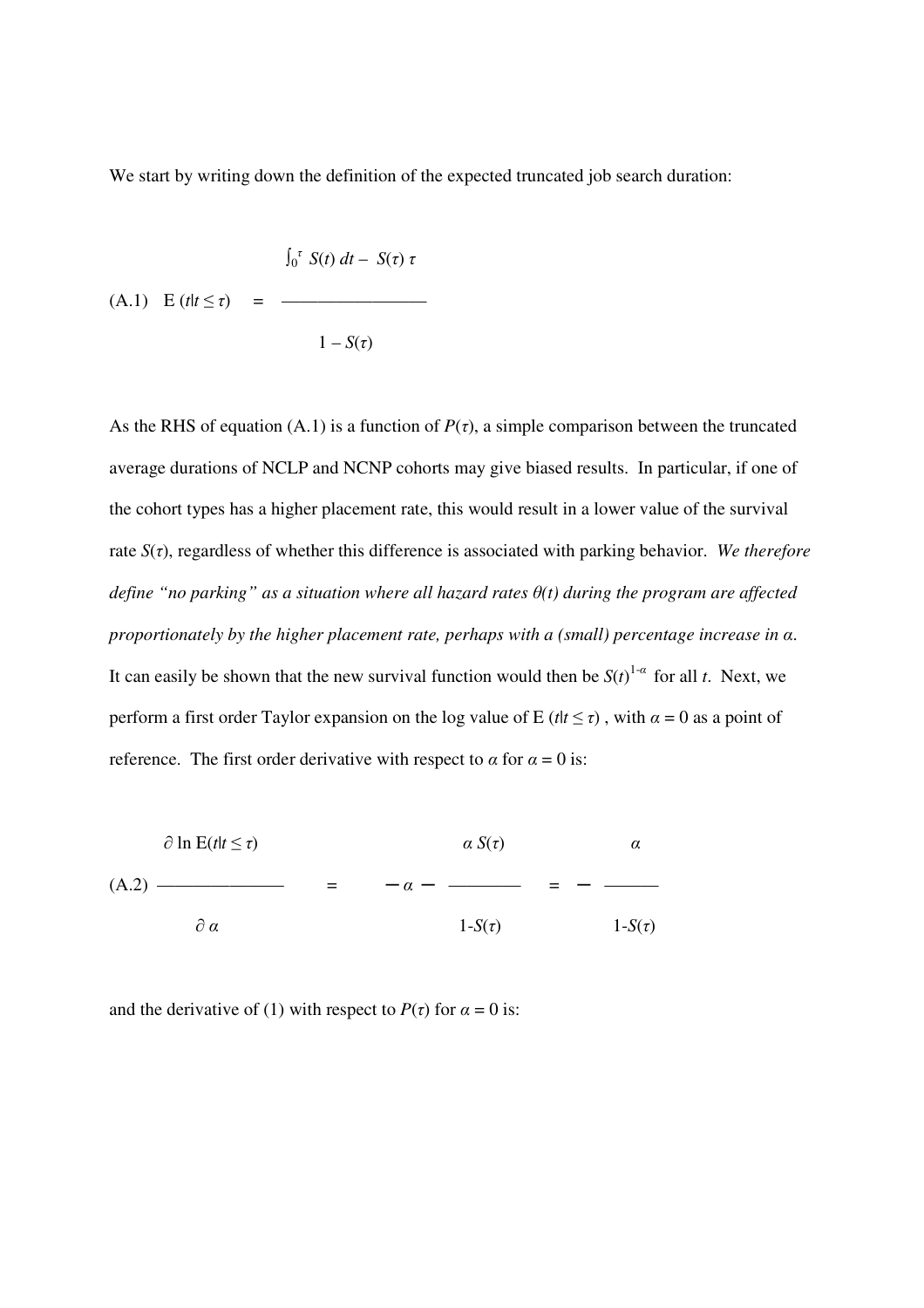

Dividing (A.2) and (A.3) yields

 $\partial \ln E(t|t \leq \tau)$  1  $(A.4)$  —  $\partial P(\tau)$  *S*(*t*) (1-*S*(*τ*))

Equation (A.4) shows that the (log) truncated expected value of job search durations decreases with respect to the job placement rate at time *τ*, assuming constant concavity of the survival function (i.e., without parking). Thus, when comparing the (log values of) the truncated durations  $E(t|t \leq \tau)$  for cohorts with NCLP and NCNP, we control for differences in job placement rates as well. In doing this, we first calculate the average derivative value of equation (4) for each gross cohort type *i* in our sample, measured for the "clean" baseline year 2002 when NCNP was still absent.<sup>8</sup> Similarly, we derive the average job placement rate per gross cohort type *i* , also for 2002 only. Next, the "no-parking" effect of job placement rate differentials is estimated as the product of the average derivative value of equation (A.4) and the difference between the job placement rate of cohort *ijt* and the average job placement rate per gross cohort type in 2002. We subtract this value from ln  $E(t | t \leq \tau)$  and then estimate the "clean" impact of

<sup>&</sup>lt;sup>8</sup> If we would perform a Taylor approximation within cohort types instead, we would not have the within variation that is needed to estimate the impact of NCNP contracting.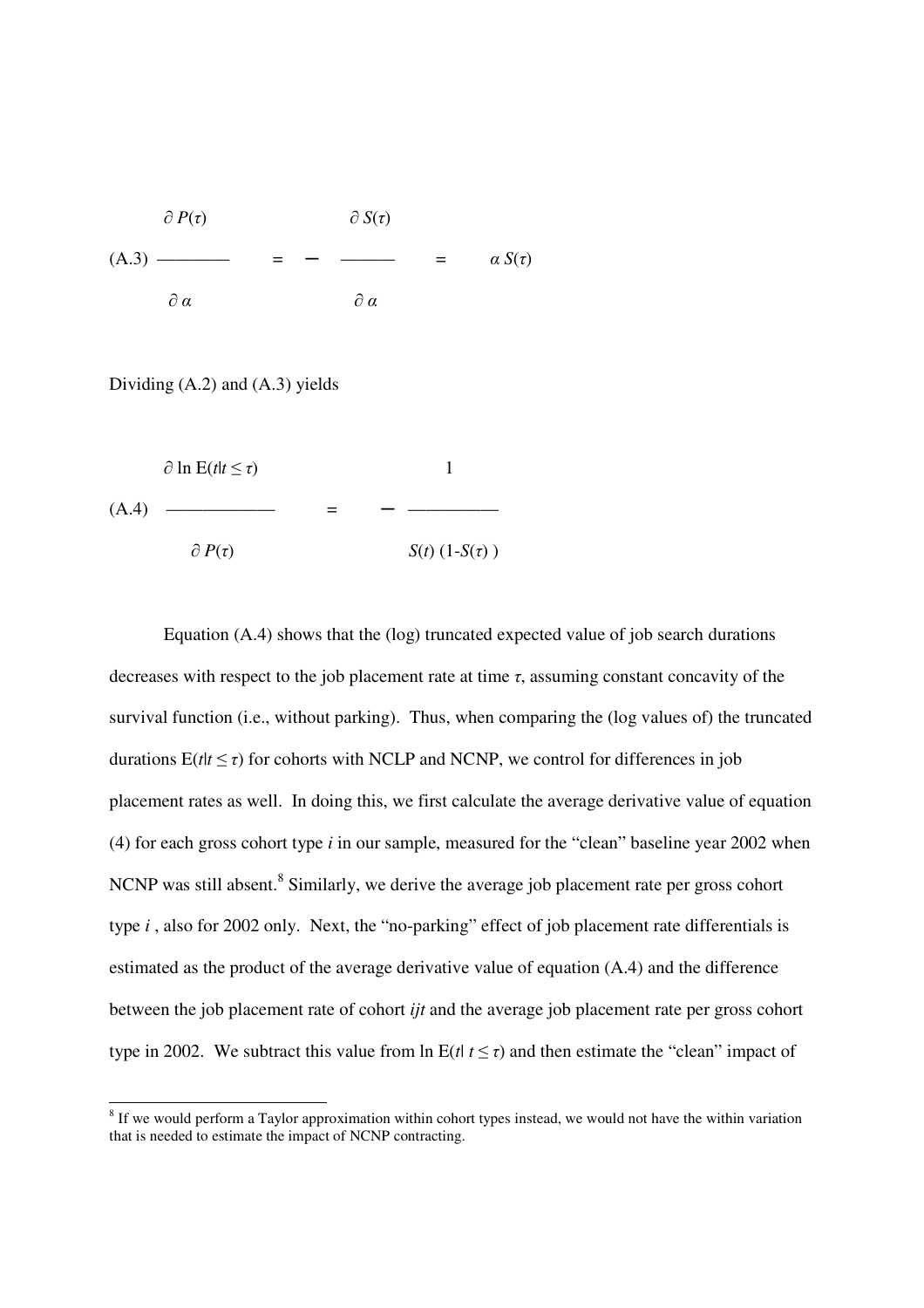NCNP on this value for 2003-2005, while controlling for gross cohort type fixed effects and year dummies.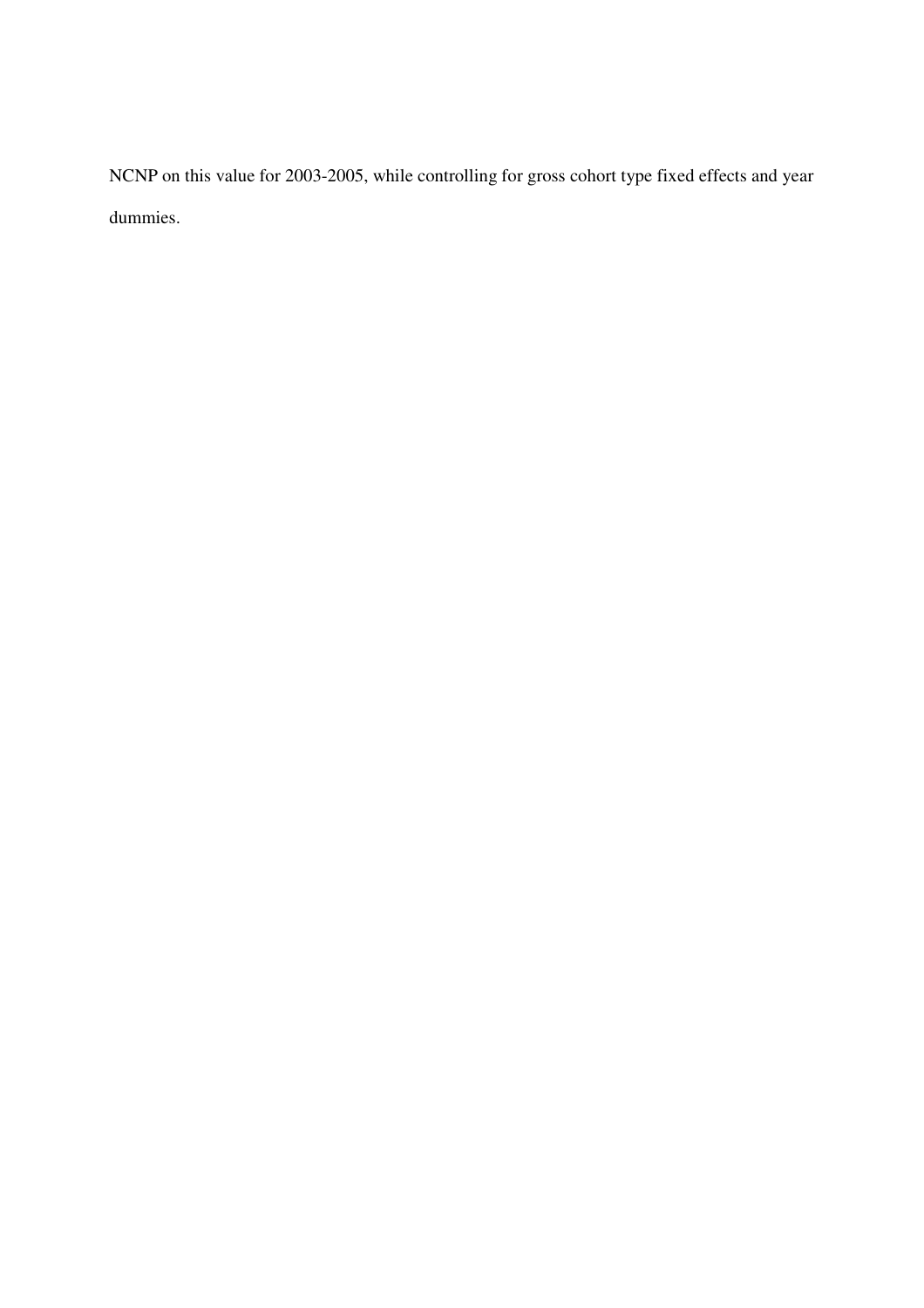# **TABLES AND FIGURES**

|                                  | <b>Years</b>     |                  |                  |                  | <b>Contract types</b> |                |  |
|----------------------------------|------------------|------------------|------------------|------------------|-----------------------|----------------|--|
|                                  | 2002             | 2003             | 2004             | 2005             | <b>NCLP</b>           | <b>NCNP</b>    |  |
| # Gross cohort types             | 16               | 13               | 10               | 11               | 17                    | 7              |  |
| # Cohort types                   | 52               | 20               | 17               | 17               | 93                    | 13             |  |
| # Cohorts                        | 3,733            | 1,292            | 1,690            | 1,795            | 7,441                 | 1,069          |  |
| # Assigned clients               | 105,623          | 66,861           | 47,910           | 23,436           | 193,361               | 50,469         |  |
| Participants per cohort (gross)  | 28.3             | 51.8             | 28.4             | 13.1             | 26.0                  | 47.2           |  |
|                                  | (42.3)           | (62.8)           | (32.7)           | (19.3)           | (37.2)                | (66.0)         |  |
| Participants per cohort (net)    | 24.2             | 43.0             | 23.7             | 10.9             | 22.1                  | 38.5           |  |
|                                  | (36.0)           | (51.5)           | (27.5)           | (15.9)           | (31.7)                | (53.2)         |  |
| NCNP contracting                 | 0.000<br>(0.017) | 0.351<br>(0.477) | 0.296<br>(0.457) | 0.546<br>(0.498) |                       |                |  |
| Disability Insurance             | 0.610            | 0.413            | 0.545            | 0.370            | 0.592                 | 0.246          |  |
|                                  | (0.487)          | (0.492)          | (0.498)          | (0.483)          | (0.491)               | (0.431)        |  |
| Payment per client (euros)       |                  | 3,690<br>(1,167) | 3,601<br>(784)   | 3,272<br>(1,293) | 3,953<br>(1,015)      | 2,898<br>(917) |  |
| Client-induced selection         | 0.118            | 0.147            | 0.150            | 0.156            | 0.128                 | 0.165          |  |
|                                  | (0.073)          | (0.075)          | (0.107)          | (0.135)          | (0.089)               | (0.088)        |  |
| Provider-induced selection       | 0.028            | 0.022            | 0.014            | 0.013            | 0.023                 | 0.020          |  |
|                                  | (0.034)          | (0.029)          | (0.024)          | (0.035)          | (0.032)               | (0.030)        |  |
| Trajectory duration, job finders | 272.8            | 291.8            | 276.3            | 207.7            | 288.5                 | 215.2          |  |
|                                  | (89.4)           | (78.9)           | (87.6)           | (97.1)           | (90.1)                | (59.0)         |  |
| Trajectory duration, non finders | 467.5            | 564.8            | 526.2            | 418.0            | 514.3                 | 451.7          |  |
|                                  | (91.0)           | (102.)           | (109.0)          | (131.6)          | (111.5)               | (105.2)        |  |
| Job placement (total)            | 0.327            | 0.334            | 0.368            | 0,351            | 0.316                 | 0.429          |  |
|                                  | (0.121)          | (0.124)          | (0.135)          | (0.194)          | (0.129)               | (0.116)        |  |
| Job placement: contract of 6-12  | 0.257            | 0.257            | 0.263            | 0.257            | 0.240                 | 0.329          |  |
| months                           | (0.107)          | (0.106)          | (0.117)          | (0.162)          | (0.112)               | (0.100)        |  |
| Job placement: contract $> 12$   | 0.070            | 0.077            | 0.105            | 0.094            | 0.076                 | 0.100          |  |
| months                           | (0.059)          | (0.047)          | (0.073)          | (0.085)          | (0.065)               | (0.054)        |  |

# **Table 1: Sample statistics of contracted cohort data: observations and population averages (Standard deviations in parentheses)**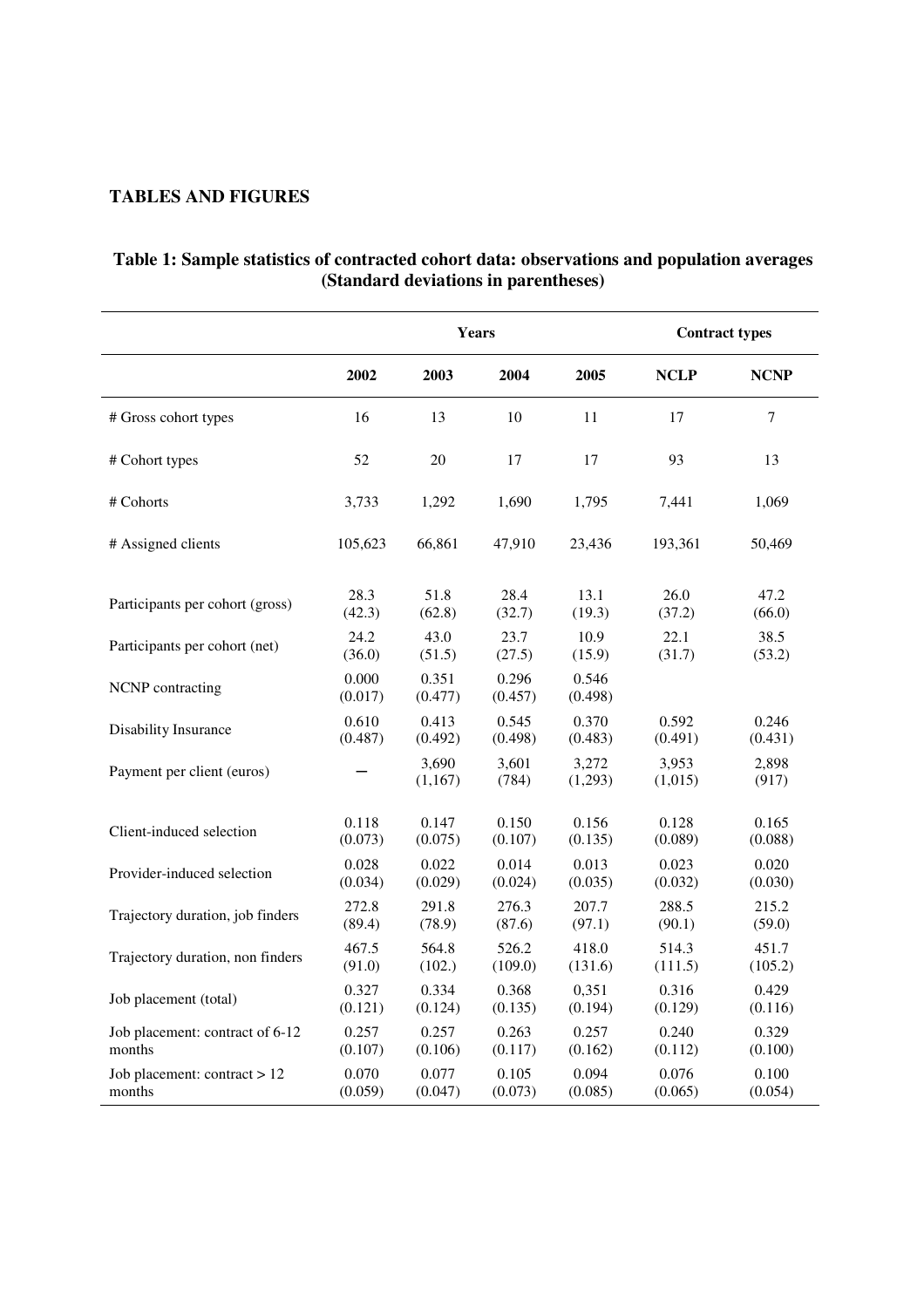| Gross cohort type                           | #Years           | <b>Cohort</b><br>types | <b>Cohorts</b> | <b>Clients</b><br>(gross) | <b>Fraction</b><br><b>NCNP</b> |
|---------------------------------------------|------------------|------------------------|----------------|---------------------------|--------------------------------|
| Disabled immigrants, bad job prospects      | 3                | 9                      | 1,157          | 10,583                    | 0.000<br>$\left( .\right)$     |
| Disabled, good job prospects                | 3                | $8\,$                  | 954            | 40,737                    | 0.243<br>(0.439)               |
| Disabled: mental impairments                | $\sqrt{2}$       | 6                      | 805            | 31,517                    | 0.000<br>$\left( .\right)$     |
| Disabled: mild mental impairments           | $\overline{4}$   | 9                      | 1,097          | 30,709                    | 0.000<br>$\left( .\right)$     |
| Disabled: work related impairments          | $\mathbf{1}$     | 5                      | 49             | 722                       | 0.000<br>$\left( .\right)$     |
| Disabled: kidney patients                   | $\overline{4}$   | 4                      | 35             | 510                       | 0.000<br>$\left( .\right)$     |
| Disabled: visual and hearing impairments    | 3                | $\overline{4}$         | 152            | 1,988                     | 0.000<br>$\left( .\right)$     |
| Disabled: young workers, no work history    | 3                | 14                     | 757            | 7,325                     | 0.023<br>(0.151)               |
| Unemployed immigrants                       | $\mathbf{2}$     | $\overline{c}$         | 190            | 6,616                     | 0.000<br>$\left( .\right)$     |
| Unemployed, good job prospects              | $\overline{4}$   | 9                      | 826            | 51,177                    | 0.629<br>(0.483)               |
| Unemployed, older than 50 years             | 3                | 9                      | 537            | 20,358                    | 0.000<br>$\left( .\right)$     |
| Unemployed, bad job prospects               | 3                | 9                      | 705            | 18,409                    | 0.000<br>$\left( .\right)$     |
| Unemployed: highly educated                 | $\mathbf{2}$     | $\overline{c}$         | 52             | 962                       | 1.000<br>$\left( .\right)$     |
| Workers in graphical industry               | $\mathbf{1}$     | 5                      | 49             | 722                       | 0.000<br>$\left( .\right)$     |
| Workers eligible for subsidized employment  | 1                | $\mathbf{1}$           | 89             | 767                       | 0.000<br>$\left( .\right)$     |
| Returned clients ("second chance" programs) | $\boldsymbol{2}$ | 5                      | 427            | 7,649                     | 0.097<br>(0.296)               |
| Trajectories aiming at self-employment      | $\boldsymbol{2}$ | $\overline{c}$         | 92             | 1,081                     | 0.000<br>$\left( .\right)$     |
| Other                                       | $\mathfrak{Z}$   | $\boldsymbol{7}$       | 586            | 12,720                    | 0.508<br>(0.500)               |

# **Table 2: Gross cohort types**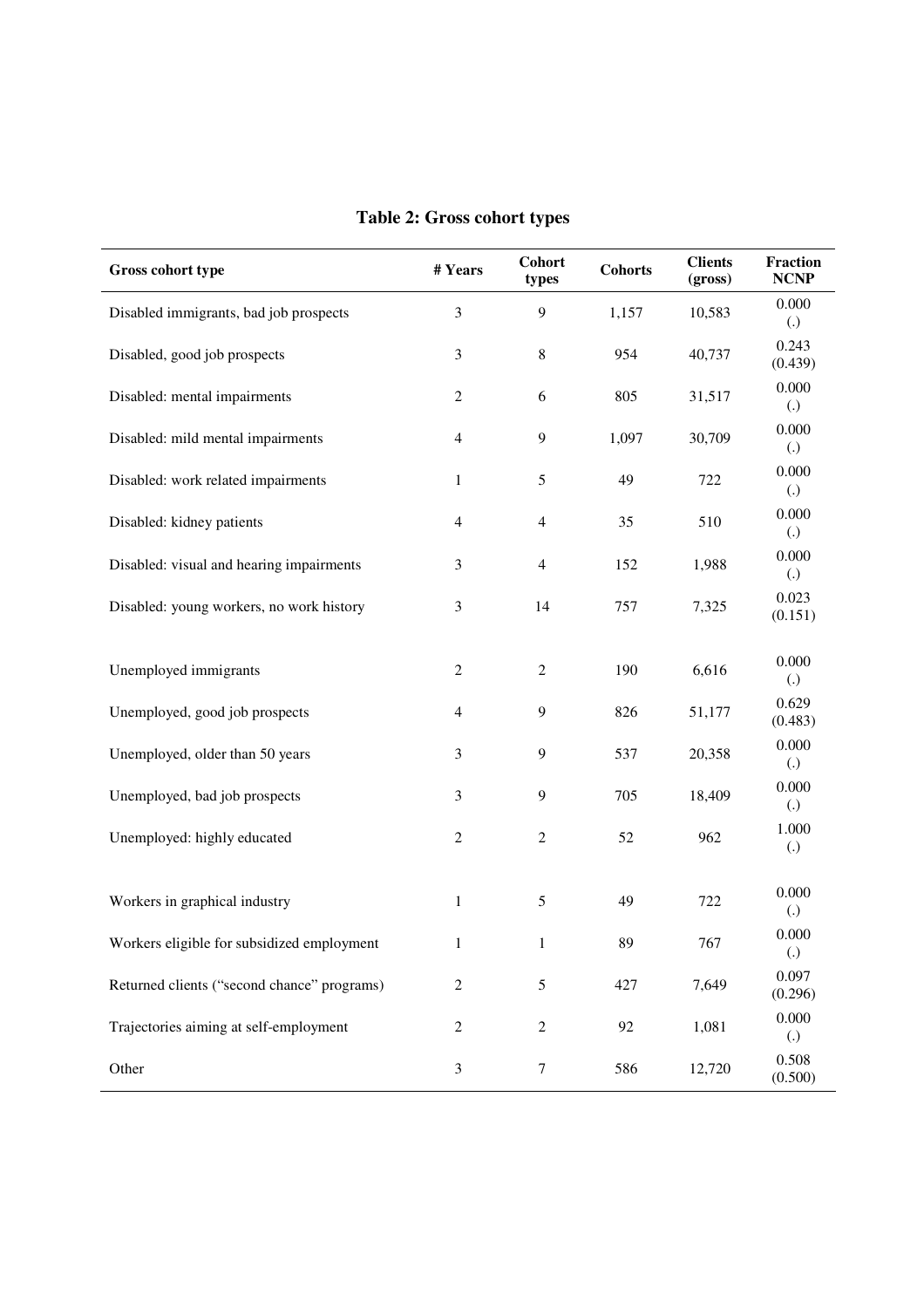# **Table 3: Probit estimation results for NCNP cohorts (2003-2005) (Marginal effects; standard errors in parentheses; \*, \*\* and \*\*\* indicate significance at 10%, 5% and 1%, respectively)**

|                                                            | Coefficient | <b>Standard</b> |
|------------------------------------------------------------|-------------|-----------------|
|                                                            | estimate    | deviation       |
| Average job placement rate (per gross cohort type in 2002) | $1.372***$  | (0.659)         |
| Risk proxy (per gross cohort type in 2002)                 | $-0.119**$  | (0.083)         |
| Provider market share                                      | $-0.095$    | (0.111)         |
| (Expected) Reward per client                               | $-0.090***$ | (0.039)         |
| Disability Insurance (dummy)                               | 0.026       | (0.060)         |
| $Year = 2004$                                              | $-0.054$    | (0.071)         |
| $Year = 2005$                                              | 0.066       | (0.100)         |
|                                                            |             |                 |
| Number of observations                                     | 3,959       |                 |
| Pseudo-R-squared                                           | 0.484       |                 |
| Log likelihood                                             | $-1,010.2$  |                 |

Note: we also included region dummies in our model, but do not report the corresponding estimation coefficients, which were all insignificant.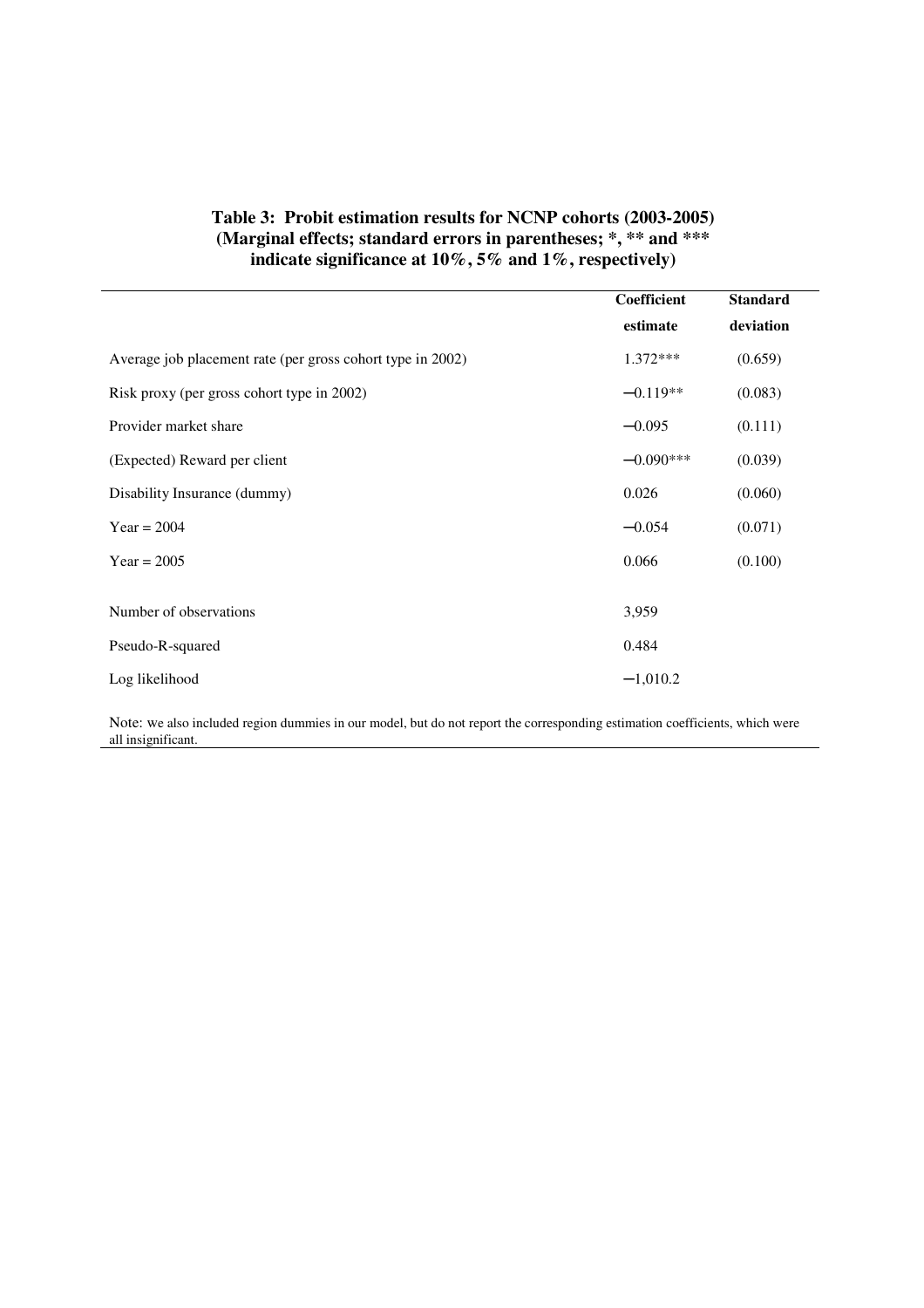|                                | <b>Provider-induced selection</b>     |                                     |                                       |                            | <b>Client-induced selection</b> |                                            |  |  |
|--------------------------------|---------------------------------------|-------------------------------------|---------------------------------------|----------------------------|---------------------------------|--------------------------------------------|--|--|
|                                | <b>GLS</b>                            | Two stage<br>selection<br>model     | Fixed<br>effects;<br><b>Mundlak</b>   | <b>GLS</b>                 | Two stage<br>selection<br>model | <b>Fixed</b><br>effects;<br><b>Mundlak</b> |  |  |
| NCNP payment scheme            | $0.572**$<br>(0.240)                  | $0.847***$<br>(0.191)               | $0.702*$<br>(0.398)                   | 2.417*<br>(1.362)          | 5.908**<br>(2.760)              | 2.209<br>(1.530)                           |  |  |
| Disability Insurance (dummy)   | $0.748***$<br>(0.204)                 | $1.231***$<br>(0.168)               | $1.123***$<br>(0.191)                 | 0.761<br>(1.264)           | 4.102***<br>(1.525)             | 2.818***<br>(0.809)                        |  |  |
| (Expected) reward per client   | $-0.040$<br>(0.067)                   | $-0.109$<br>(0.086)                 | $-0.055$<br>(0.076)                   | $-0.376$<br>(0.341)        | $-0.101$<br>(0.753)             | $-0.282$<br>(0.338)                        |  |  |
| Log gross cohort size          | $-0.069$<br>(0.089)                   | $-0.012$<br>(0.085)                 | 0.118<br>(0.089)                      | 0.234<br>(0.442)           | $-0.199$<br>(0.312)             | 0.144<br>(0.317)                           |  |  |
| Year = $2003$<br>$Year = 2004$ | $-0.745***$<br>(0.225)<br>$-1.560***$ | $-0.848***$                         | $-0.958***$<br>(0.263)<br>$-1.641***$ | 2.268*<br>(1.269)<br>2.684 | 0.134                           | 0.988<br>(0.830)<br>1.292                  |  |  |
| $Year = 2005$                  | (0.184)<br>$-1.720***$                | (0.152)<br>$-1.287***$              | (0.239)<br>$-2.237***$                | (1.859)<br>2.144           | (1.429)<br>$-1.029$             | (1.116)<br>1.598                           |  |  |
| Constant                       | (0.257)<br>$2.126***$                 | (0.196)<br>1.658                    | (0.284)<br>11.705***                  | (1.524)<br>15.626***       | (1.068)<br>7.589                | (1.388)<br>34.824                          |  |  |
|                                | (0.745)                               | (1.143)                             | (4.477)                               | (4.420)                    | (10.761)                        | (23.214)                                   |  |  |
| Mill's lambda<br>Rho           |                                       | $-0.207**$<br>(0.094)<br>$-0.077**$ |                                       |                            | $-2.122$<br>(1.712)<br>$-0.229$ |                                            |  |  |
|                                |                                       | (0.036)                             |                                       |                            | (0.183)                         |                                            |  |  |
| R-squared<br>Log likelihood    | 0.091                                 | 7,617.3                             | 0.103                                 | 0.083                      | 2,750.1                         | 0.139                                      |  |  |

# **Table 4: Estimation results of provider and client-induced model (Effects in %-points; standard errors in parentheses; \*,\*\* and \*\*\* indicate significance at 10%, 5% and 1%)**

Note that the regressions also included (6) region dummies as controls in all specifications.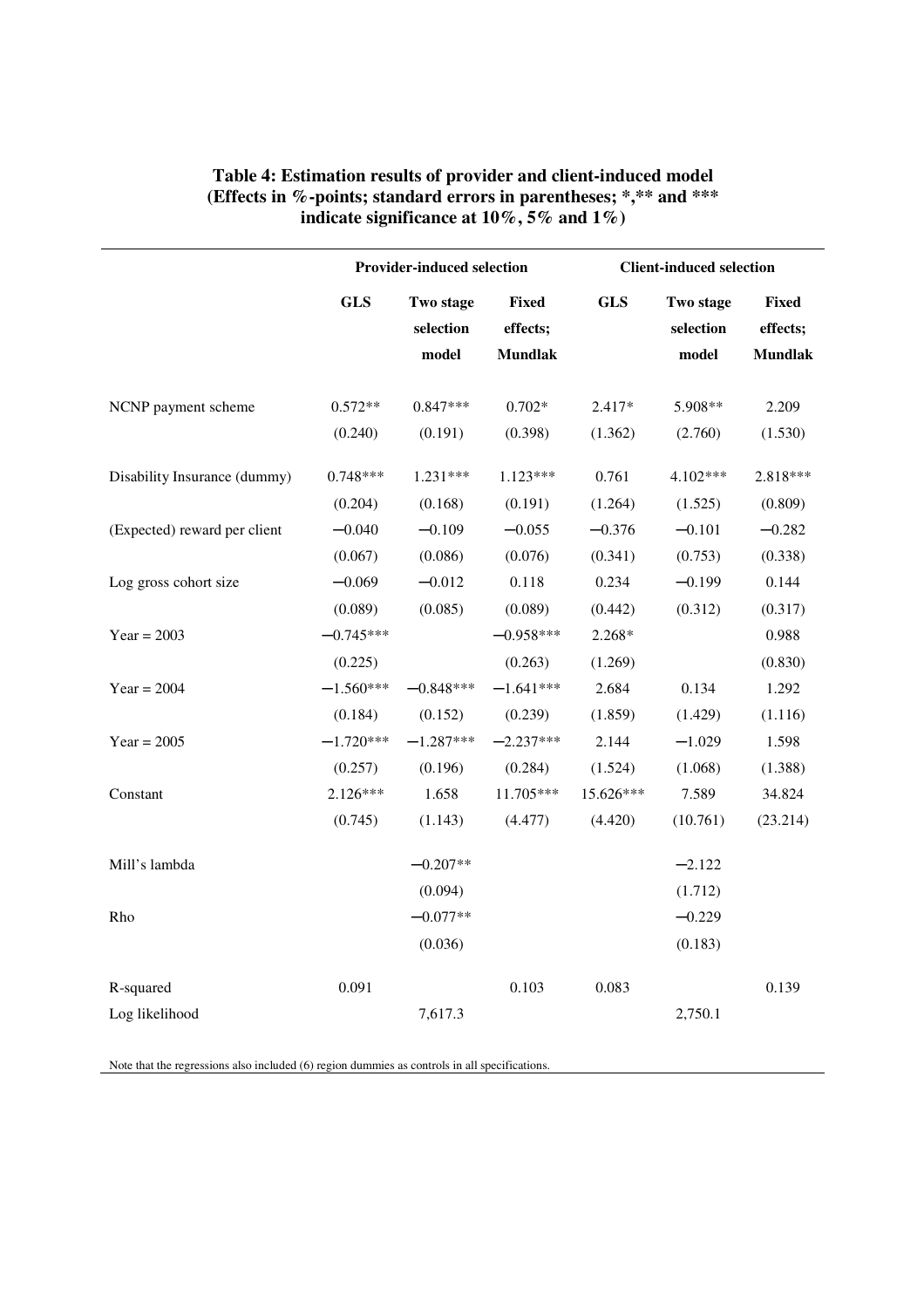|                |                         | <b>Provider-induced</b><br>selection |                         | <b>Client-induced</b><br>selection |
|----------------|-------------------------|--------------------------------------|-------------------------|------------------------------------|
|                | coefficient<br>estimate | standard<br>error                    | coefficient<br>estimate | standard<br>error                  |
| $< 50$ clients | $1.177***$              | (0.413)                              | 4.588*                  | (2.445)                            |
| $>$ 50 clients | 0.519                   | (0.417)                              | 1.115                   | (1.151)                            |
| DI cohorts     | $1.515***$              | (0.313)                              | 5.285***                | (1.981)                            |
| UI cohorts     | 0.047                   | (0.266)                              | $-0.353$                | (1.121)                            |

# **Table 5: Fixed effect estimation results of NCNP on provider and client-induced selection (Effects in %-points; standard errors in parentheses; \*, \*\* and \*\*\* indicate significance at 10%, 5% and 1%)**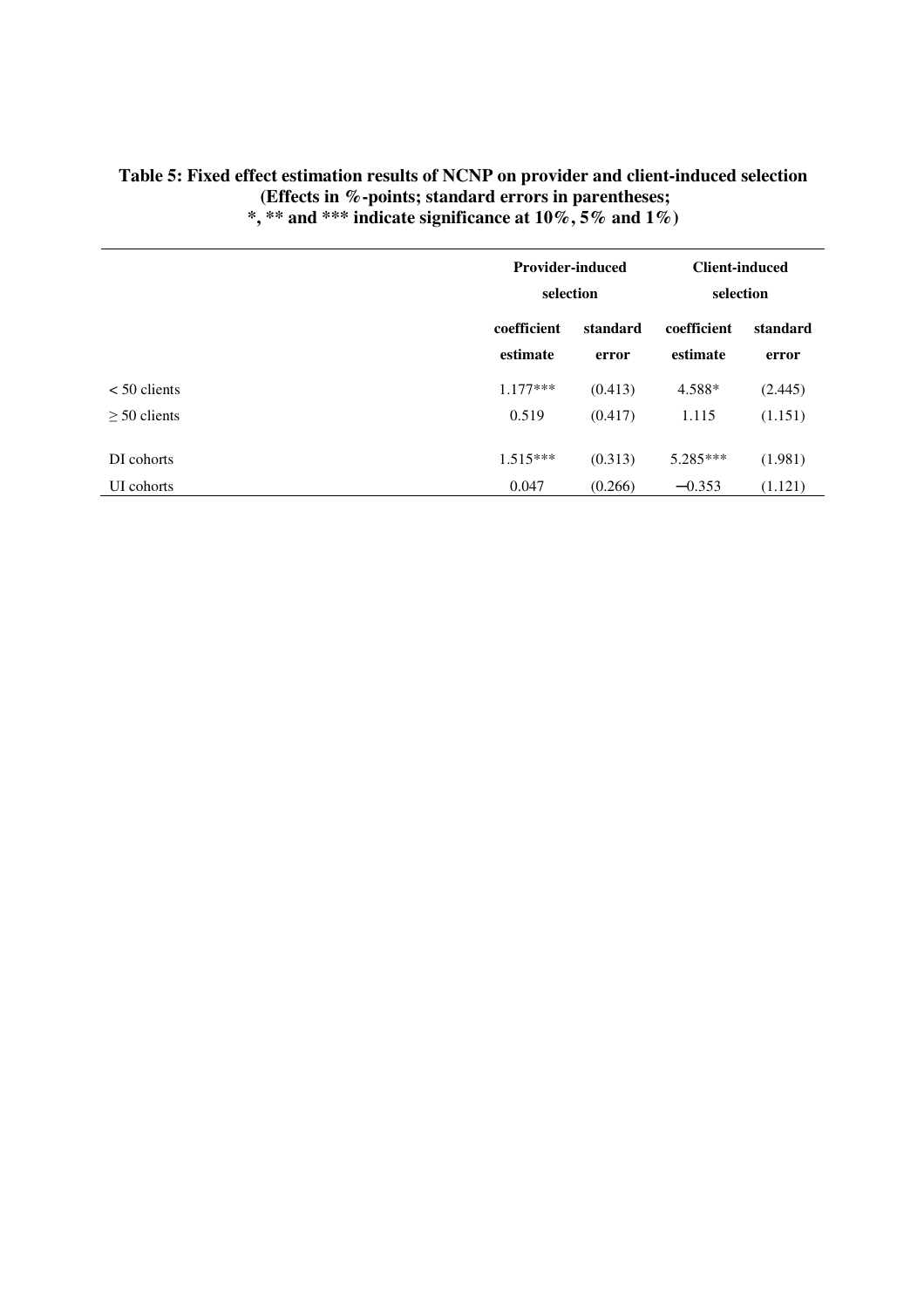# **Table 6: Program length differentials and test statistics for NCLP-NCNP parking difference, using job search durations of job finders (Standard errors in parentheses; \*, \*\* and \*\*\* indicate significance at 10%, 5% and 1%, respectively)**

|                | <b>Effect of NCNP on Log</b><br><b>Program Length</b> |                 | Test statistic, corrected |                 |
|----------------|-------------------------------------------------------|-----------------|---------------------------|-----------------|
|                | coefficient                                           | <b>Standard</b> | coefficient               | <b>Standard</b> |
|                | estimate                                              | error           | estimate                  | error           |
| Full sample    | $-0.154***$                                           | (0.049)         | $-0.113$                  | (0.088)         |
| $< 50$ clients | $-0.158***$                                           | (0.045)         | $-0.249**$                | (0.113)         |
| $> 50$ clients | $-0.163***$                                           | (0.048)         | $-0.067$                  | (0.081)         |
| DI cohorts     | $-0.086***$                                           | (0.038)         | $-0.221*$                 | (0.122)         |
| UI cohorts     | $-0.209***$                                           | (0.051)         | $-0.031$                  | (0.081)         |

Coefficient estimates follow from (pooled) FE estimation with gross cohort types as fixed effects and controlling for year effects.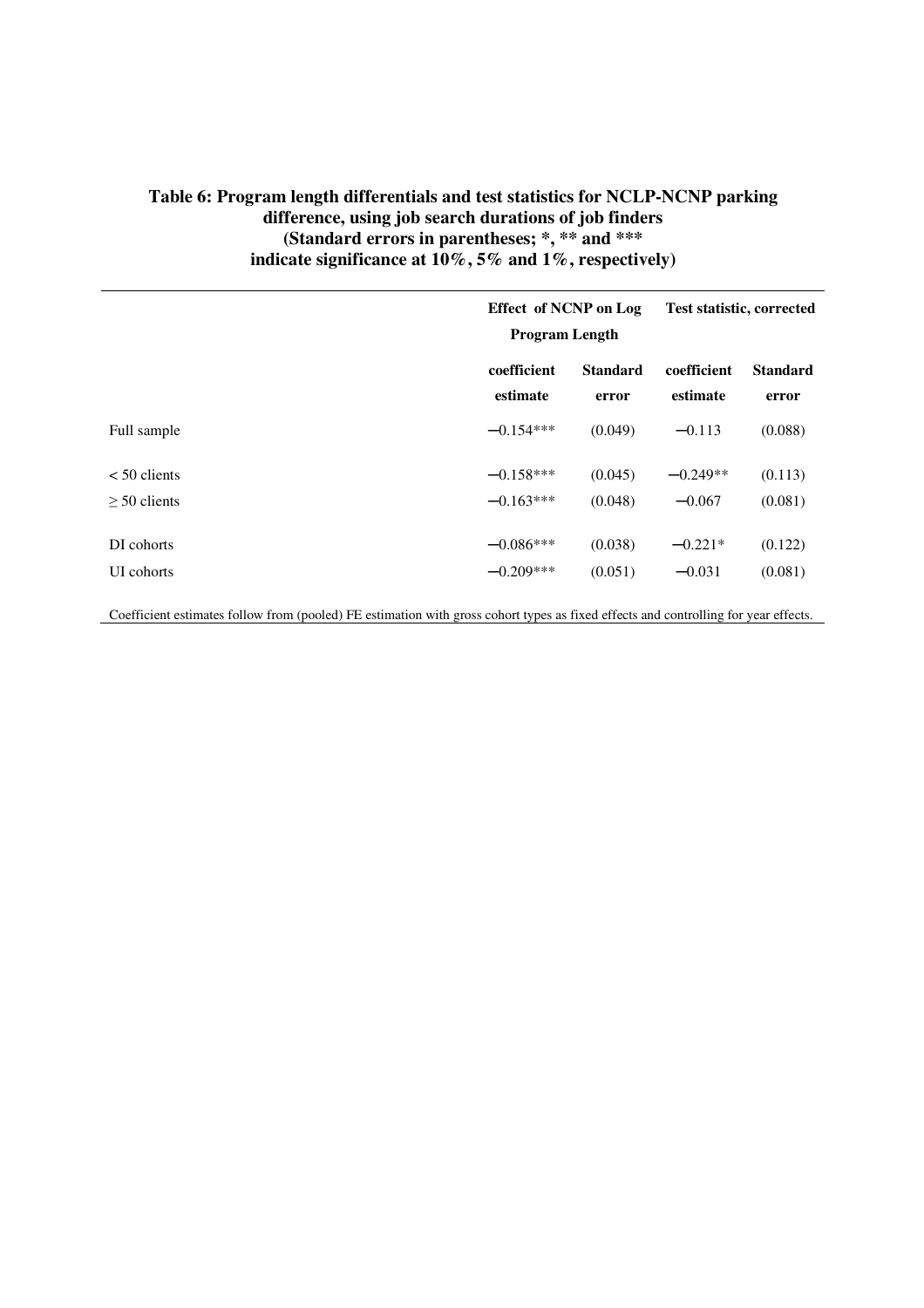|                                                          | <b>GLS</b>              |                   | <b>Treatment selection</b><br>model |                   | <b>Fixed effects</b><br>(Mundlak) |                   |
|----------------------------------------------------------|-------------------------|-------------------|-------------------------------------|-------------------|-----------------------------------|-------------------|
|                                                          | coefficient<br>estimate | standard<br>error | coefficient<br>estimate             | standard<br>error | coefficient<br>estimate           | standard<br>error |
| NCNP payment scheme                                      | 11.115***               | (1.999)           | 7.489*                              | (3.947)           | $2.555*$                          | (1.436)           |
| Provider-induced selection                               | $-13.331$               | (8.835)           | $-10.995$                           | (8.222)           | $-10.867*$                        | (4.768)           |
| Client-induced selection                                 | 2.331                   | (4.333)           | $-0.006$                            | (5.310)           | $-2.623$                          | (2.986)           |
| Disability Insurance (dummy)                             | $-4.578**$              | (1.795)           | $-4.949***$                         | (1.769)           | $-8.005***$                       | (2.761)           |
| (Expected) reward per client                             | $-0.839$                | (0.582)           | 0.298                               | (0.764)           | 0.399                             | (0.461)           |
| Log gross cohort size                                    | 0.258                   | (0.532)           | 0.388                               | (0.769)           | 0.194                             | (0.348)           |
| $Year = 2003$                                            | $-3.955$                | (2.402)           |                                     |                   | 2.039*                            | (1.163)           |
| $Year = 2004$                                            | 0.762                   | (2.104)           | 4.371***                            | (1.600)           | $6.041***$                        | (1.103)           |
| $Year = 2005$                                            | $-5.754*$               | (2.990)           | 2.117                               | (2.848)           | 5.292***                          | (2.019)           |
| Expected job placement rate in<br>2002 per gross cohort. |                         |                   | 80.205***                           | (20.01)           |                                   |                   |
| Constant                                                 | 47.333***               | (6.681)           | 8.671                               | (13.847)          | 17.621                            | (35.602)          |
| Mill's lambda                                            |                         |                   | $-3.542$                            | (2.206)           |                                   |                   |
| Rho                                                      |                         |                   | $-0.315$                            | (0.188)           |                                   |                   |
| $\mathbf N$                                              | 8,302                   |                   | 3,819                               |                   | 8,302                             |                   |
| R-squared                                                | 0.177                   |                   |                                     |                   | 0.318                             |                   |
| Log likelihood                                           |                         |                   | 4,390.4                             |                   |                                   |                   |

# **Table 7: Estimation results for job placement rate model (Effects in %-points; standard errors in parentheses; \*, \*\* and \*\*\* indicate significance at 10%, 5% and 1%, respectively)**

Note that the regressions also included (6) region dummies as controls in all specifications.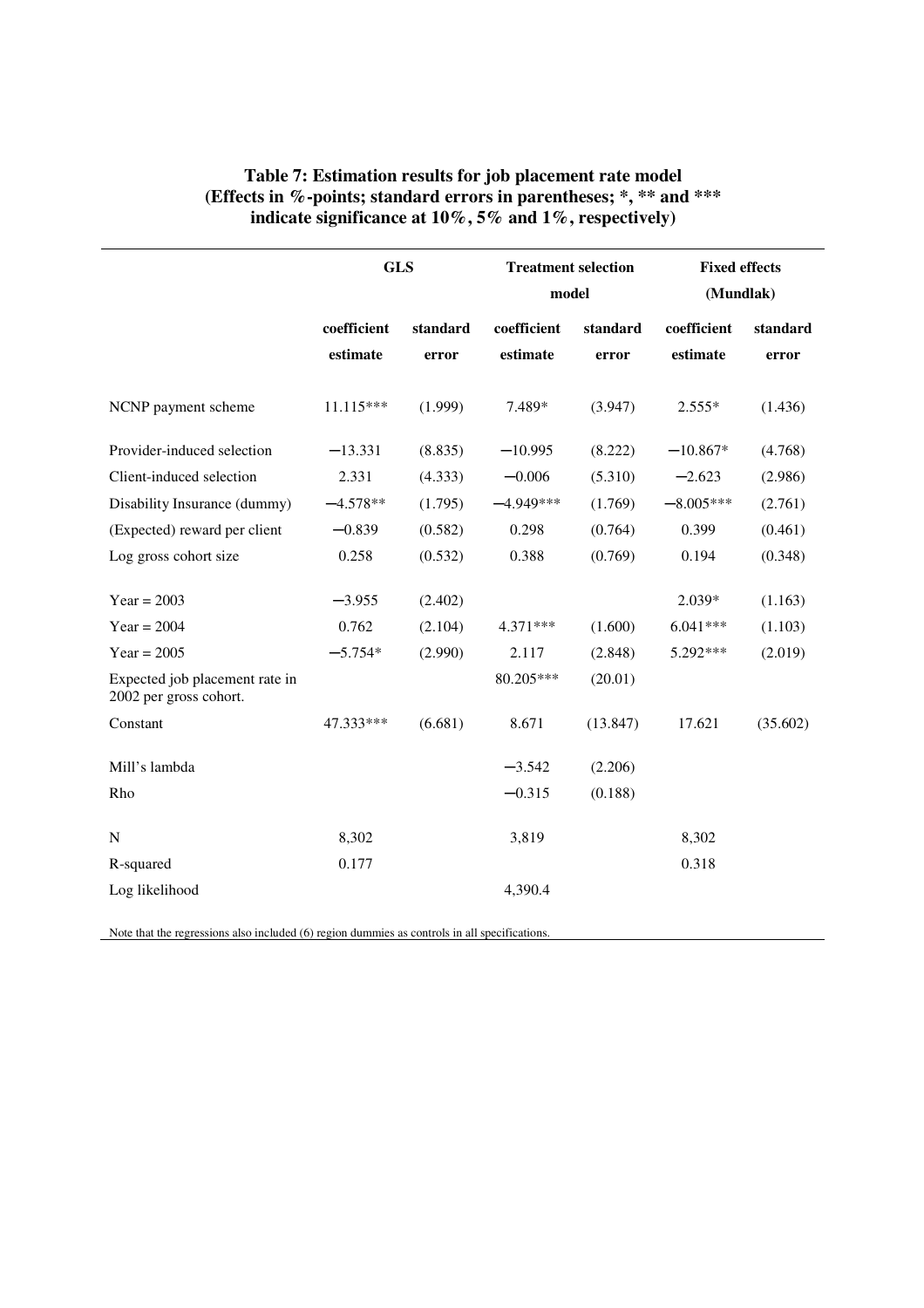# **Table 8: Estimation results of effects of NCNP on different job placement rate types and for sub samples (Effects in %-point; standard errors in parentheses; \*, \*\* and \*\*\* indicate significance at 10%, 5% and 1%)**

|                                | <b>Job contracts:</b><br>6-12 months |          | <b>Job contracts:</b><br>more than 12 months |          | Total effect on job<br>placement |          |
|--------------------------------|--------------------------------------|----------|----------------------------------------------|----------|----------------------------------|----------|
|                                |                                      |          |                                              |          |                                  |          |
|                                | coefficient                          | standard | coefficient                                  | standard | coefficient                      | standard |
|                                | estimate                             | error    | estimate                                     | error    | estimate                         | error    |
| Cohorts with $< 50$ clients    | 1.723                                | (1.154)  | $-1.552$                                     | (1.113)  | 0.171                            | (1.594)  |
| Cohorts with $\geq 50$ clients | $3.614***$                           | (1.135)  | $-0.336$                                     | (0.664)  | $3.277**$                        | (1.269)  |
| DI cohorts                     | 3.387***                             | (1.079)  | $-2.218*$                                    | (1.332)  | 1.117                            | (2.044)  |
| UI cohorts                     | $2.707***$                           | (0.917)  | 0.544                                        | (0.391)  | $3.250***$                       | (1.012)  |
| Total group                    | $3.208**$                            | (1.306)  | $-0.653$                                     | (0.753)  | $2.556*$                         | (1.436)  |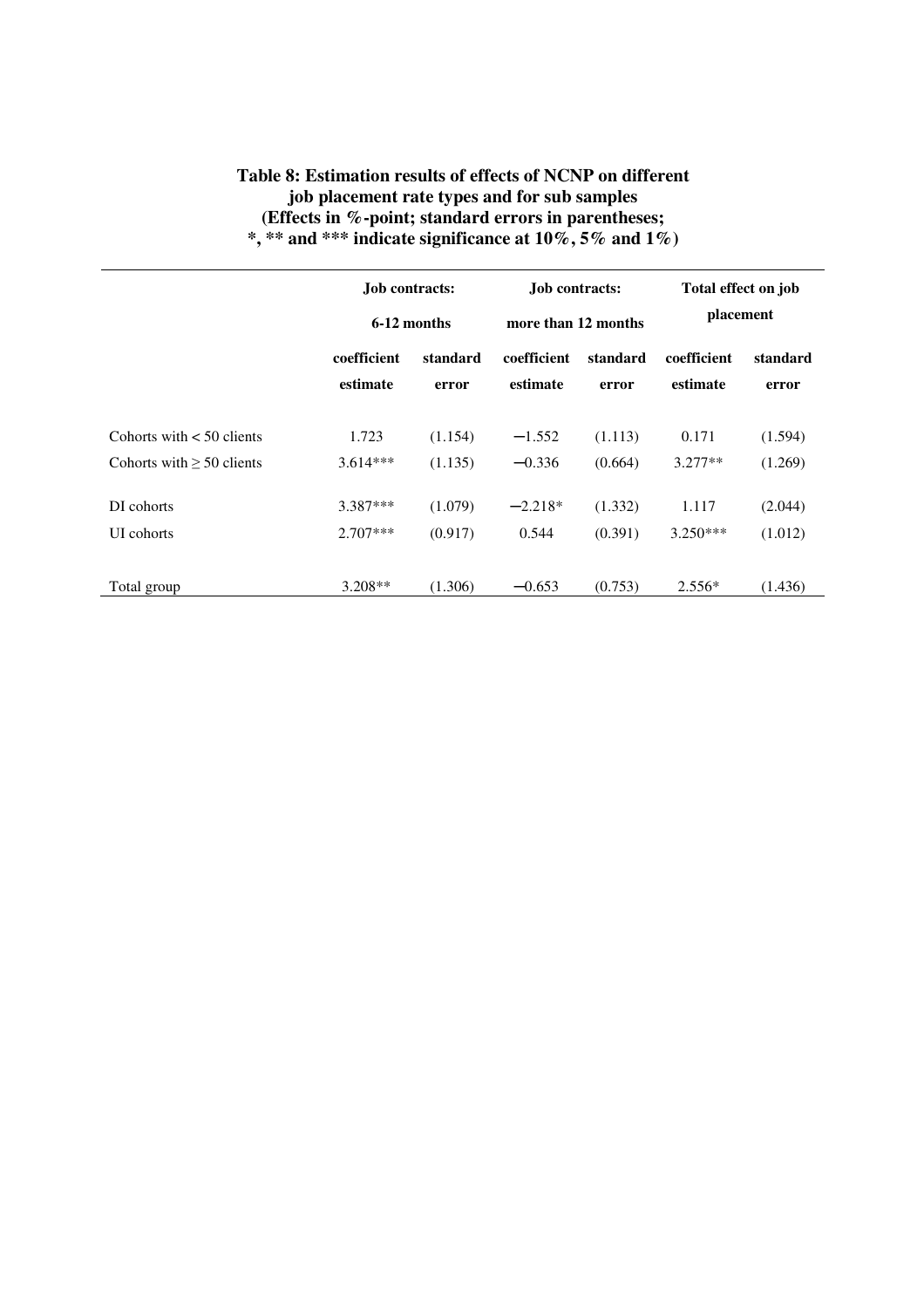

**Figure 1: Distribution of average successful durations: NCLP and NCNP cohorts (2002-2005**)